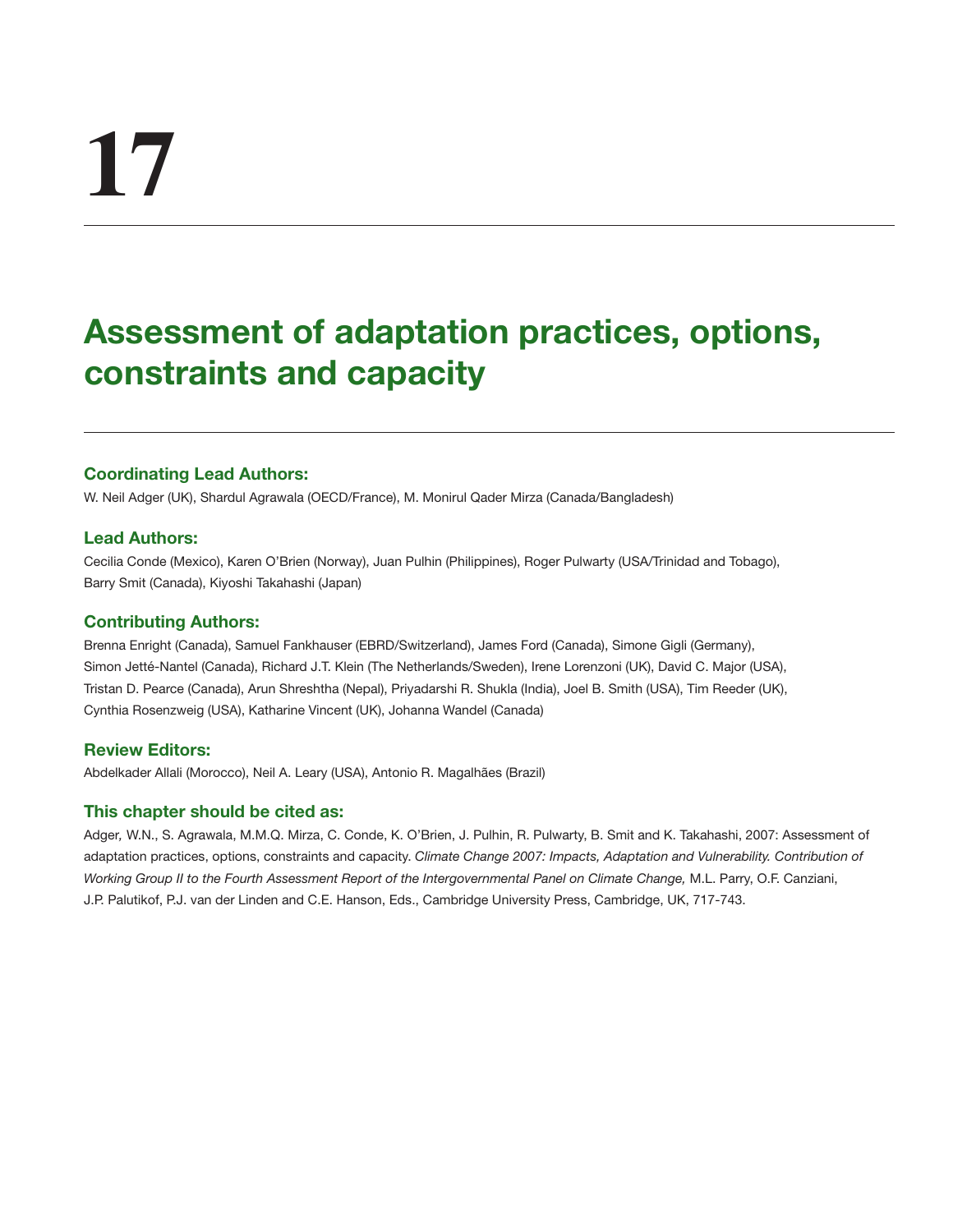# **Table of Contents**

| 17.2 Assessment of current adaptation practices720                                           |
|----------------------------------------------------------------------------------------------|
|                                                                                              |
|                                                                                              |
| Box 17.1 Tsho Rolpa Risk Reduction Project in Nepal                                          |
| Box 17.2 Adaptation practices in the financial sector 723                                    |
| 17.2.3 Assessment of adaptation costs and benefits724                                        |
| Box 17.3 Adaptation costs and benefits for agriculture                                       |
| 17.3 Assessment of adaptation capacity,                                                      |
|                                                                                              |
|                                                                                              |
| Box 17.4 Adaptation costs and benefits in the water<br>management sector of South Africa 727 |
| 17.3.2 Differential adaptive capacity728                                                     |

| Box 17.5 Gender aspects of vulnerability and                                                               |
|------------------------------------------------------------------------------------------------------------|
| 17.4 Enhancing adaptation: opportunities                                                                   |
| 17.4.1 International and national action for                                                               |
| Box 17.6 Early lessons on effectiveness and legitimacy<br>of National Adaptation Programmes of Action  732 |
|                                                                                                            |
| Box 17.7 Is adaptation constrained or facilitated by                                                       |

| Box 17.8 Do voluntary or displacement migrations |  |
|--------------------------------------------------|--|
|                                                  |  |
|                                                  |  |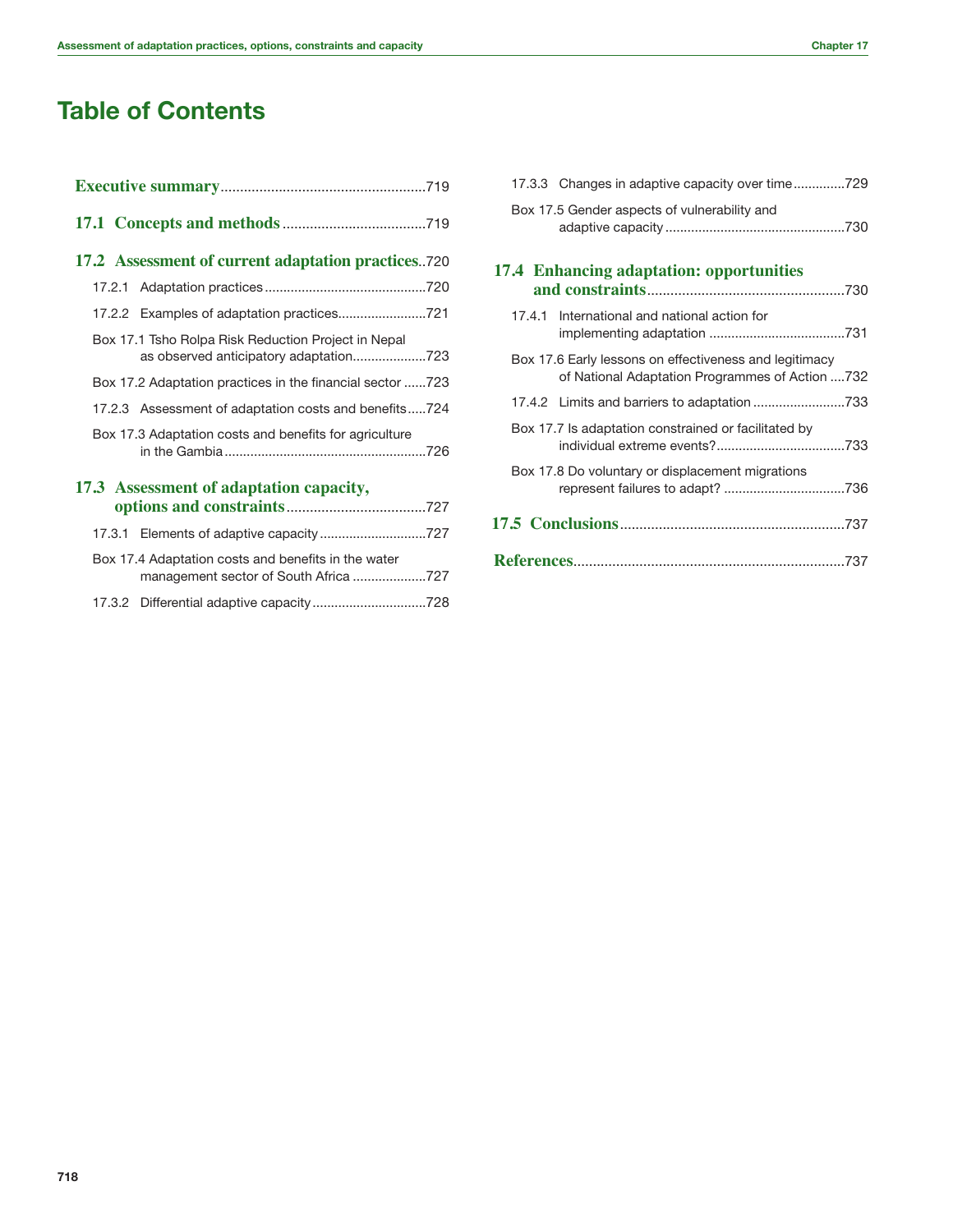# **Executive summary**

#### **Adaptation to climate change is already taking place, but on a limited basis (very high confidence).**

Societies have a long record of adapting to the impacts of weather and climate through a range of practices that include crop diversification, irrigation, water management, disaster risk management, and insurance. But climate change poses novel risks often outside the range of experience, such as impacts related to drought, heatwaves, accelerated glacier retreat and hurricane intensity [17.2.1].

Adaptation measures that also consider climate change are being implemented, on a limited basis, in both developed and developing countries. These measures are undertaken by a range of public and private actors through policies, investments in infrastructure and technologies, and behavioural change. Examples of adaptations to observed changes in climate include partial drainage of the Tsho Rolpa glacial lake (Nepal); changes in livelihood strategies in response to permafrost melt by the Inuit in Nunavut (Canada); and increased use of artificial snow-making by the Alpine ski industry (Europe, Australia and North America) [17.2.2]. A limited but growing set of adaptation measures also explicitly considers scenarios of future climate change. Examples include consideration of sea-level rise in design of infrastructure such as the Confederation Bridge (Canada) and in coastal zone management (United States and the Netherlands) [17.2.2].

#### **Adaptation measures are seldom undertaken in response to climate change alone (very high confidence).**

Many actions that facilitate adaptation to climate change are undertaken to deal with current extreme events such as heatwaves and cyclones. Often, planned adaptation initiatives are also not undertaken as stand-alone measures, but embedded within broader sectoral initiatives such as water resource planning, coastal defence and disaster management planning [17.2.2, 17.3.3]. Examples include consideration of climate change in the National Water Plan of Bangladesh and the design of flood protection and cyclone-resistant infrastructure in Tonga [17.2.2].

#### **Many adaptations can be implemented at low cost, but comprehensive estimates of adaptation costs and benefits are currently lacking (high confidence).**

There is a growing number of adaptation cost and benefit-cost estimates at regional and project level for sea-level rise, agriculture, energy demand for heating and cooling, water resource management, and infrastructure. These studies identify a number of measures that can be implemented at low cost or with high benefit-cost ratios. However, some common adaptations may have social and environmental externalities. Adaptations to heatwaves, for example, have involved increased demand for energy-intensive air-conditioning [17.2.3].

Limited estimates are also available for global adaptation costs related to sea-level rise, and energy expenditures for space heating and cooling. Estimates of global adaptation benefits for the agricultural sector are also available, although such literature does not explicitly consider the costs of adaptation. Comprehensive multi-sectoral estimates of global costs and benefits of adaptation are currently lacking [17.2.3].

#### **Adaptive capacity is uneven across and within societies (very high confidence).**

There are individuals and groups within all societies that have insufficient capacity to adapt to climate change. For example, women in subsistence farming communities are disproportionately burdened with the costs of recovery and coping with drought in southern Africa [17.3.2].

The capacity to adapt is dynamic and influenced by economic and natural resources, social networks, entitlements, institutions and governance, human resources, and technology [17.3.3]. Multiple stresses related to HIV/AIDS, land degradation, trends in economic globalisation, and violent conflict affect exposure to climate risks and the capacity to adapt. For example, farming communities in India are exposed to impacts of import competition and lower prices in addition to climate risks; marine ecosystems overexploited by globalised fisheries have been shown to be less resilient to climate variability and change [17.3.3].

#### **There are substantial limits and barriers to adaptation (very high confidence).**

High adaptive capacity does not necessarily translate into actions that reduce vulnerability. For example, despite a high capacity to adapt to heat stress through relatively inexpensive adaptations, residents in urban areas in some parts of the world, including in European cities, continue to experience high levels of mortality [17.4.2]. There are significant barriers to implementing adaptation. These include both the inability of natural systems to adapt to the rate and magnitude of climate change, as well as technological, financial, cognitive and behavioural, and social and cultural constraints. There are also significant knowledge gaps for adaptation as well as impediments to flows of knowledge and information relevant for adaptation decisions [17.4.1, 17.4.2].

New planning processes are attempting to overcome these barriers at local, regional and national levels in both developing and developed countries. For example, least-developed countries are developing National Adaptation Programmes of Action and some developed countries have established national adaptation policy frameworks [17.4.1].

## **17.1 Concepts and methods**

This chapter is an assessment of knowledge and practice on adaptation since the IPCC Third Assessment Report (TAR). In the TAR, adaptation and vulnerability were defined, types of adaptation were identified, and the role of adaptive capacity was recognised (Smit et al., 2001). Notable developments that occurred since the TAR include insights on: a) actual adaptations to observed climate changes and variability; b) planned adaptations to climate change in infrastructure design, coastal zone management, and other activities; c) the variable nature of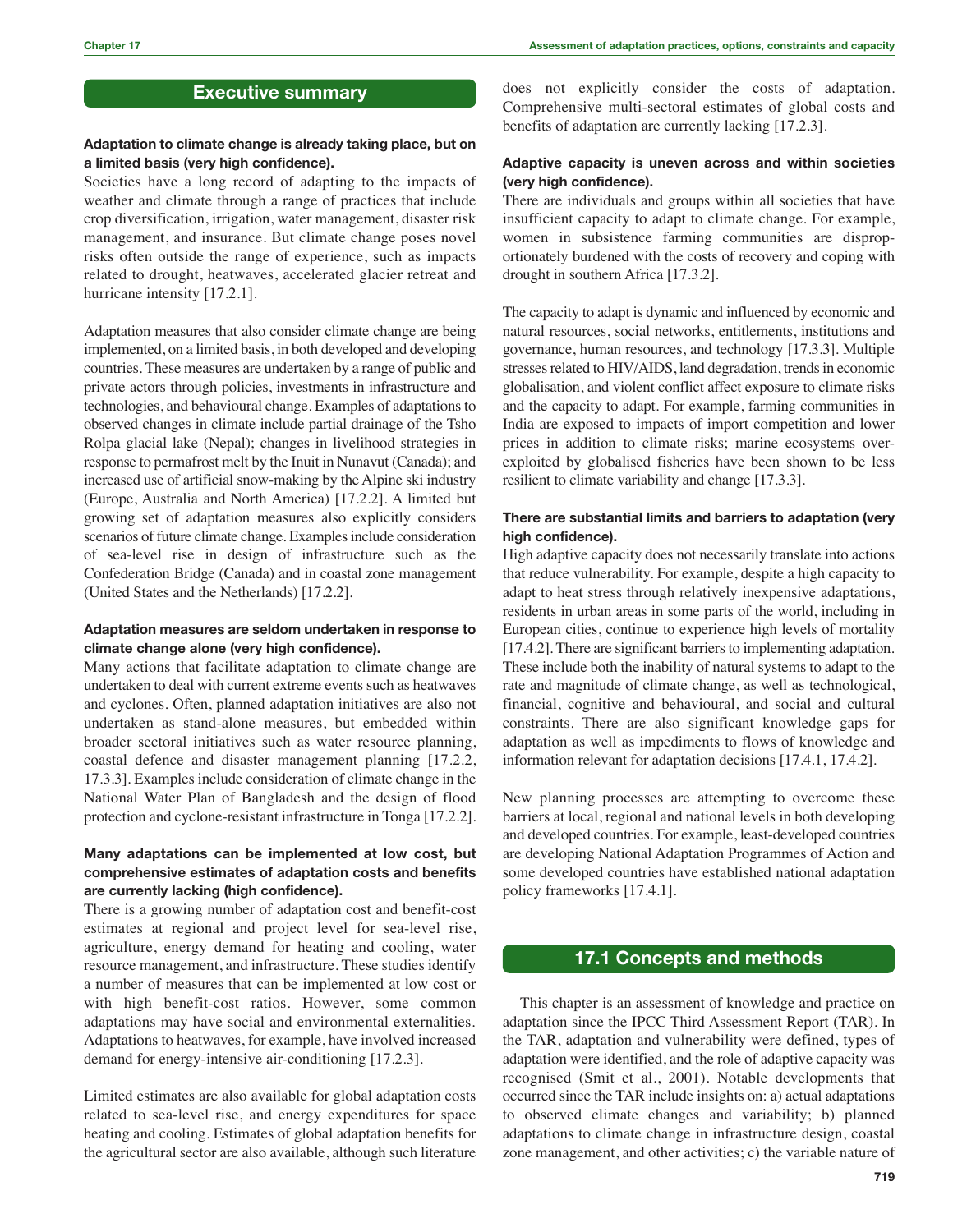vulnerability and adaptive capacity; and d) policy developments, under the United Nations Framework Convention on Climate Change (UNFCCC) and other international, national and local initiatives, that facilitate adaptation processes and action programmes (Adger et al., 2005; Tompkins et al., 2005; West and Gawith, 2005).

This chapter assesses the recent literature, focussing on realworld adaptation practices and processes, determinants and dynamics of adaptive capacity, and opportunities and constraints of adaptation. While adaptation is increasingly regarded as an inevitable part of the response to climate change, the evidence in this chapter suggests that climate change adaptation processes and actions face significant limitations, especially in vulnerable nations and communities. In most of the cases, adaptations are being implemented to address climate conditions as part of risk management, resource planning and initiatives linked to sustainable development.

This chapter retains the definitions and concepts outlined in the TAR and examines adaptation in the context of vulnerability and adaptive capacity. Vulnerability to climate change refers to the propensity of human and ecological systems to suffer harm and their ability to respond to stresses imposed as a result of climate change effects. The vulnerability of a society is influenced by its development path, physical exposures, the distribution of resources, prior stresses and social and government institutions (Kelly and Adger, 2000; Jones, 2001; Yohe and Tol, 2002; Turner et al., 2003; O'Brien et al., 2004; Smit and Wandel, 2006). All societies have inherent abilities to deal with certain variations in climate, yet adaptive capacities are unevenly distributed, both across countries and within societies. The poor and marginalised have historically been most at risk, and are most vulnerable to the impacts of climate change. Recent analyses in Africa, Asia and Latin America, for example, show that marginalised, primary resource-dependent livelihood groups are particularly vulnerable to climate change impacts if their natural resource base is severely stressed and degraded by overuse or if their governance systems are in or near a state of failure and hence not capable of responding effectively (Leary et al., 2006).

Adaptation to climate change takes place through adjustments to reduce vulnerability or enhance resilience in response to observed or expected changes in climate and associated extreme weather events. Adaptation occurs in physical, ecological and human systems. It involves changes in social and environmental processes, perceptions of climate risk, practices and functions to reduce potential damages or to realise new opportunities. Adaptations include anticipatory and reactive actions, private and public initiatives, and can relate to projected changes in temperature and current climate variations and extremes that may be altered with climate change. In practice, adaptations tend to be on-going processes, reflecting many factors or stresses, rather than discrete measures to address climate change specifically.

Biological adaptation is reactive (see Chapter 4), whereas individuals and societies adapt to both observed and expected climate through anticipatory and reactive actions. There are well-established observations of human adaptation to climate change over the course of human history (McIntosh et al., 2000; Mortimore and Adams, 2001). Despite evidence of success stories, many individuals and societies still remain vulnerable to present-day climatic risks, which may be exacerbated by future climate change. Some adaptation measures are undertaken by individuals, while other types of adaptation are planned and implemented by governments on behalf of societies, sometimes in anticipation of change but mostly in response to experienced climatic events, especially extremes (Adger, 2003; Kahn, 2003; Klein and Smith, 2003).

The scientific research on adaptation is synthesised in this chapter according to: current adaptation practices to climate variability and change; assessment of adaptation costs and benefits; adaptive capacity and its determinants, dynamics and spatial variations; and the opportunities and limits of adaptation as a response strategy for climate change.

# **17.2 Assessment of current adaptation practices**

#### **17.2.1 Adaptation practices**

In this chapter, adaptation practices refer to actual adjustments, or changes in decision environments, which might ultimately enhance resilience or reduce vulnerability to observed or expected changes in climate. Thus, investment in coastal protection infrastructure to reduce vulnerability to storm surges and anticipated sea-level rise is an example of actual adjustments. Meanwhile, the development of climate risk screening guidelines, which might make downstream development projects more resilient to climate risks (Burton and van Aalst, 2004; ADB, 2005), is an example of changes in the policy environment.

With an explicit focus on real-world behaviour, assessments of adaptation practices differ from the more theoretical assessments of potential responses or how such measures might reduce climate damages under hypothetical scenarios of climate change. Adaptation practices can be differentiated along several dimensions: by spatial scale (local, regional, national); by sector (water resources, agriculture, tourism, public health, and so on); by type of action (physical, technological, investment, regulatory, market); by actor (national or local government, international donors, private sector, NGOs, local communities and individuals); by climatic zone (dryland, floodplains, mountains, Arctic, and so on); by baseline income/development level of the systems in which they are implemented (least-developed countries, middleincome countries, and developed countries); or by some combination of these and other categories.

From a temporal perspective, adaptation to climate risks can be viewed at three levels, including responses to: current variability (which also reflect learning from past adaptations to historical climates); observed medium and long-term trends in climate; and anticipatory planning in response to model-based scenarios of long-term climate change. The responses across the three levels are often intertwined, and indeed might form a continuum.

Adapting to current climate variability is already sensible in an economic development context, given the direct and certain evidence of the adverse impacts of such phenomena (Goklany,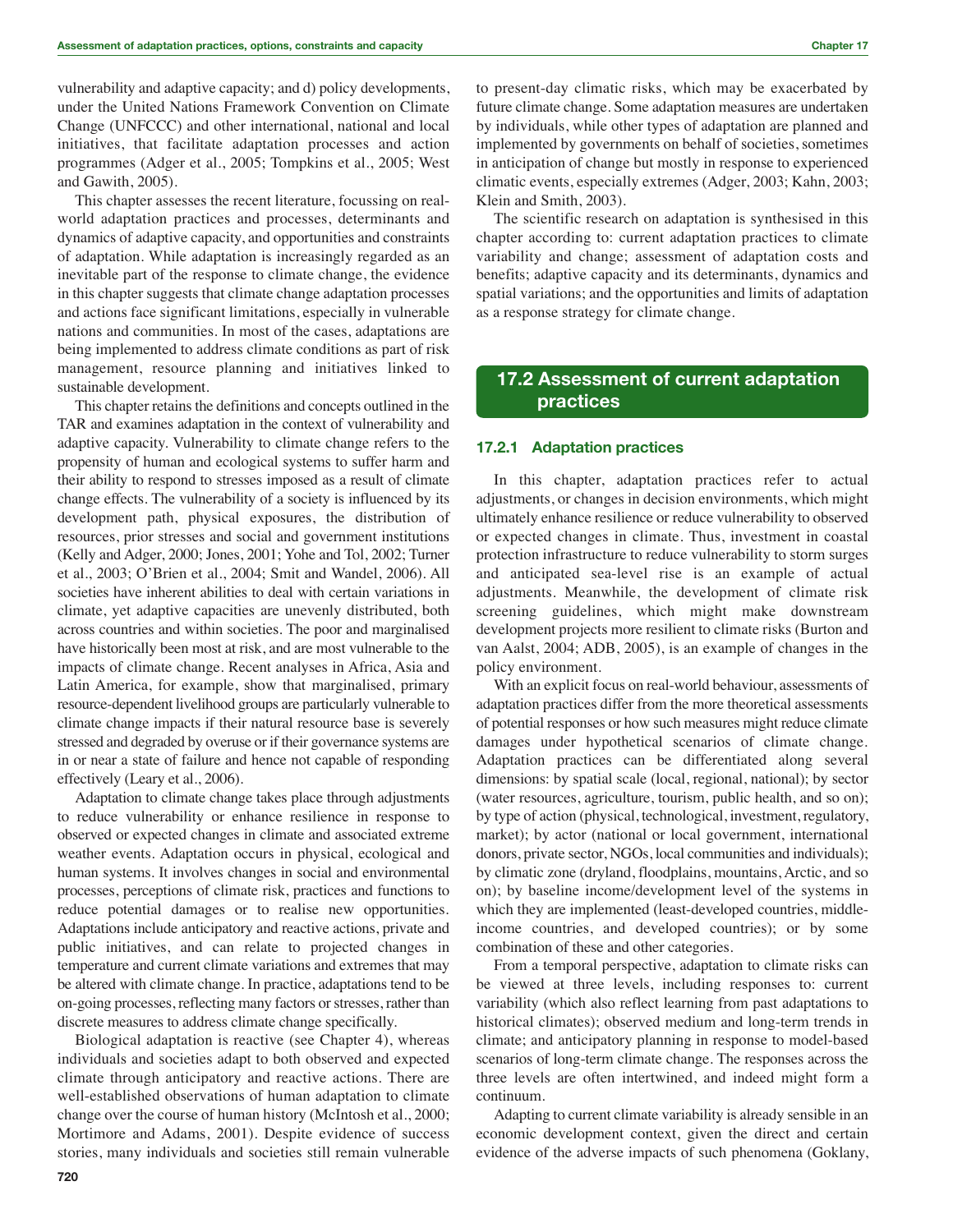1995; Smit et al., 2001; Agrawala and Cane, 2002). In addition, such adaptation measures can be synergistic with development priorities (Ribot et al., 1996), but there could also be conflicts. For example, activities such as shrimp farming and conversion of coastal mangroves, while profitable in an economic sense, can exacerbate vulnerability to sea-level rise (Agrawala et al., 2005).

Adaptation to current climate variability can also increase resilience to long-term climate change. In a number of cases, however, anthropogenic climate change is likely to also require forward-looking investment and planning responses that go beyond short-term responses to current climate variability. This is true, for example, in the case of observed impacts such as glacier retreat and permafrost melt (Schaedler, 2004; Shrestha and Shrestha, 2004). Even when impacts of climate change are not yet discernible, scenarios of future impacts may already be of sufficient concern to justify building some adaptation responses into planning. In some cases it could be more cost-effective to implement adaptation measures early on, particularly for infrastructure with long economic life (Shukla et al., 2004), or if current activities may irreversibly constrain future adaptation to the impacts of climate change (Smith et al., 2005).

#### **17.2.2 Examples of adaptation practices**

There is a long record of practices to adapt to the impacts of weather as well as natural climate variability on seasonal to interannual time-scales – particularly to the El Niño-Southern Oscillation (ENSO). These include proactive measures such as crop and livelihood diversification, seasonal climate forecasting, community-based disaster risk reduction, famine early warning systems, insurance, water storage, supplementary irrigation and so on. They also include reactive or ex-poste adaptations, for example, emergency response, disaster recovery, and migration (Sperling and Szekely, 2005). Recent reviews indicate that a 'wait and see' or reactive approach is often inefficient and could be particularly unsuccessful in addressing irreversible damages, such as species extinction or unrecoverable ecosystem damages, that may result from climate change (Smith, 1997; Easterling et al., 2004).

Proactive practices to adapt to climate variability have advanced significantly in recent decades with the development of operational capability to forecast several months in advance the onset of El Niño and La Niña events related to ENSO (Cane et al., 1986), as well as improvements in climate monitoring and remote sensing to provide better early warnings on complex climate-related hazards (Dilley, 2000). Since the mid 1990s, a number of mechanisms have also been established to facilitate proactive adaptation to seasonal to interannual climate variability. These include institutions that generate and disseminate regular seasonal climate forecasts (NOAA, 1999), and the regular regional and national forums and implementation projects worldwide to engage with local and national decision makers to design and implement anticipatory adaptation measures in agriculture, water resource management, food security, and a number of other sectors (Basher et al., 2000; Broad and Agrawala, 2000; Meinke et al., 2001; Patt and Gwata, 2002; De Mello Lemos, 2003; O'Brien and Vogel, 2003; Ziervogel, 2004). An evaluation of the responses to the 1997-98 El Niño across 16 developing countries in Asia, Asia-Pacific, Africa, and Latin America highlighted a number of barriers to effective adaptation, including: spatial and temporal uncertainties associated with forecasts of regional climate, low level of awareness among decision makers of the local and regional impacts of El Niño, limited national capacities in climate monitoring and forecasting, and lack of co-ordination in the formulation of responses (Glantz, 2001). Recent research also highlights that technological solutions such as seasonal forecasting are not sufficient to address the underlying social drivers of vulnerabilities to climate (Agrawala and Broad, 2002). Furthermore, social inequities in access to climate information and the lack of resources to respond can severely constrain anticipatory adaptation (Pfaff et al., 1999).

Table 17.1 provides an illustrative list of various types of adaptations that have been implemented by a range of actors including individuals, communities, governments and the private sector. Such measures involve a mix of institutional and behavioural responses, the use of technologies, and the design of climate resilient infrastructure. They are typically undertaken in response to multiple risks, and often as part of existing processes or programmes, such as livelihood enhancement, water resource management, and drought relief.

A growing number of measures are now also being put in place to adapt to the impacts of observed medium- to long-term trends in climate, as well as to scenarios of climate change. In particular, numerous measures have been put in place in the winter tourism sector in Alpine regions of many Organisation for Economic Cooperation and Development (OECD) countries to respond to observed impacts such as reduced snow cover and glacier retreat. These measures include technologies such as artificial snow-making and associated structures such as high altitude water reservoirs, economic and regional diversification, and the use of market-based instruments such as weather derivatives and insurance (e.g., Konig, 1999, for Australia; Burki et al., 2005, for Switzerland; Harrison et al., 2005, for Scotland; Scott et al., 2005, for North America). Adaptation measures are also being put in place in developing country contexts to respond to glacier retreat and associated risks, such as the expansion of glacial lakes, which pose serious risks to livelihoods and infrastructure. The Tsho Rolpa risk-reduction project in Nepal is an example of adaptation measures being implemented to address the creeping threat of glacial lake outburst flooding as a result of rising temperatures (see Box 17.1).

Recent observed weather extremes, particularly heatwaves (e.g., 1995 heatwave in Chicago; the 1998 heatwave in Toronto; and the 2003 heatwave in Europe), have also provided the trigger for the design of hot-weather alert plans. While such measures have been initiated primarily in response to current weather extremes, at times there is implicit or explicit recognition that hot weather events might become more frequent or worsen under climate change and that present adaptations have often been inadequate and created new vulnerabilities (Poumadère et al., 2005). Public health adaptation measures have now been put in place that combine weather monitoring, early warning, and response measures in a number of places including metropolitan Toronto (Smoyer-Tomic and Rainham, 2001; Ligeti, 2004; Mehdi, 2006), Shanghai (Sheridan and Kalkstein, 2004) and several cities in Italy and France (ONERC, 2005). Weather and climate extremes have also led to a number of adaptation responses in the financial sector (see Box 17.2).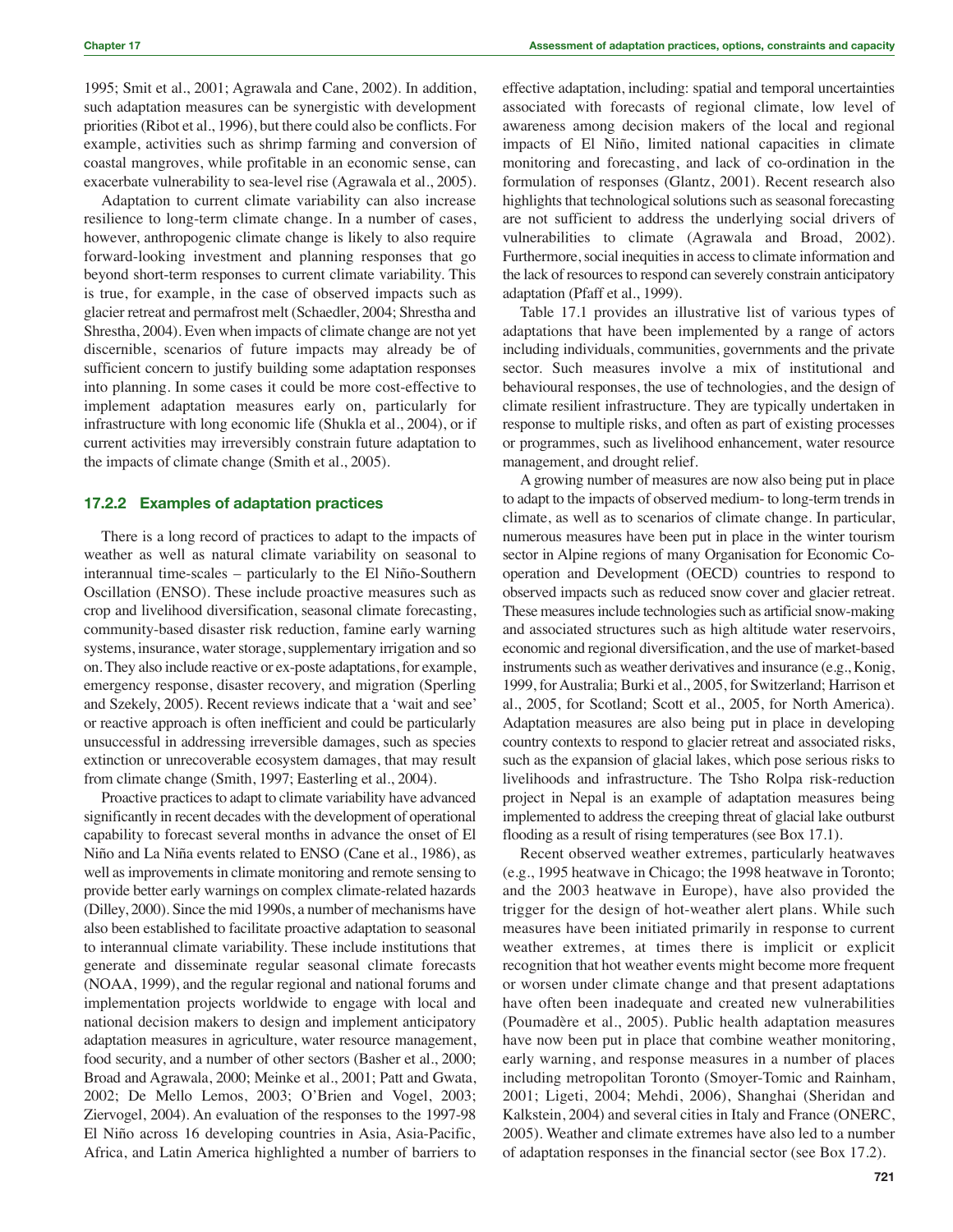**Table 17.1.** *Examples of adaptation initiatives by region, undertaken relative to present climate risks, including conditions associated with climate change.*

| <b>REGION</b><br><b>Country</b><br>Reference                                                                                                                   | <b>stress</b>                                      | <b>Climate-related Adaptation practices</b>                                                                                                                                                                                                                                                                                                                                                                                                                                                                                                                                                                                                                                                                                                                                                                                                      |  |  |  |
|----------------------------------------------------------------------------------------------------------------------------------------------------------------|----------------------------------------------------|--------------------------------------------------------------------------------------------------------------------------------------------------------------------------------------------------------------------------------------------------------------------------------------------------------------------------------------------------------------------------------------------------------------------------------------------------------------------------------------------------------------------------------------------------------------------------------------------------------------------------------------------------------------------------------------------------------------------------------------------------------------------------------------------------------------------------------------------------|--|--|--|
| <b>AFRICA</b>                                                                                                                                                  |                                                    |                                                                                                                                                                                                                                                                                                                                                                                                                                                                                                                                                                                                                                                                                                                                                                                                                                                  |  |  |  |
| Egypt<br>El Raey (2004)                                                                                                                                        | Sea-level rise                                     | Adoption of National Climate Change Action Plan integrating climate change concerns into<br>national policies; adoption of Law 4/94 requiring Environmental Impact Assessment (EIA) for<br>project approval and requlating setback distances for coastal infrastructure; installation of hard<br>structures in areas vulnerable to coastal erosion.                                                                                                                                                                                                                                                                                                                                                                                                                                                                                              |  |  |  |
| Sudan<br>Drought<br>Osman-Elasha et al.<br>(2006)                                                                                                              |                                                    | Expanded use of traditional rainwater harvesting and water conserving techniques; building of<br>shelter-belts and wind-breaks to improve resilience of rangelands; monitoring of the number of<br>grazing animals and cut trees; set-up of revolving credit funds.                                                                                                                                                                                                                                                                                                                                                                                                                                                                                                                                                                              |  |  |  |
| <b>Botswana</b><br>FAO (2004)                                                                                                                                  | <b>Drought</b>                                     | National government programmes to re-create employment options after drought; capacity building<br>of local authorities; assistance to small subsistence farmers to increase crop production.                                                                                                                                                                                                                                                                                                                                                                                                                                                                                                                                                                                                                                                    |  |  |  |
| <b>ASIA &amp; OCEANIA</b><br><b>Bangladesh</b><br>OECD (2003a); Pouliotte<br>(2006)                                                                            | Sea-level rise;<br>salt-water<br>intrusion         | Consideration of climate change in the National Water Management Plan; building of flow<br>regulators in coastal embankments; use of alternative crops and low-technology water filters.                                                                                                                                                                                                                                                                                                                                                                                                                                                                                                                                                                                                                                                         |  |  |  |
| <b>Philippines</b><br>Lasco et al. (2006)                                                                                                                      | Drought; floods                                    | Adjustment of silvicultural treatment schedules to suit climate variations; shift to drought-<br>resistant crops; use of shallow tube wells; rotation method of irrigation during water shortage;<br>construction of water impounding basins; construction of fire lines and controlled burning;<br>adoption of soil and water conservation measures for upland farming.                                                                                                                                                                                                                                                                                                                                                                                                                                                                         |  |  |  |
|                                                                                                                                                                | Sea-level rise;<br>storm surges                    | Capacity building for shoreline defence system design; introduction of participatory risk<br>assessment; provision of grants to strengthen coastal resilience and rehabilitation of<br>infrastructures; construction of cyclone-resistant housing units; retrofit of buildings to improved<br>hazard standards; review of building codes; reforestation of mangroves.                                                                                                                                                                                                                                                                                                                                                                                                                                                                            |  |  |  |
|                                                                                                                                                                | Drought; salt-<br>water intrusion                  | Rainwater harvesting; leakage reduction; hydroponic farming; bank loans allowing for purchase<br>of rainwater storage tanks.                                                                                                                                                                                                                                                                                                                                                                                                                                                                                                                                                                                                                                                                                                                     |  |  |  |
| <b>AMERICAS</b>                                                                                                                                                |                                                    |                                                                                                                                                                                                                                                                                                                                                                                                                                                                                                                                                                                                                                                                                                                                                                                                                                                  |  |  |  |
| Canada<br>$(1)$ Ford and Smit (2004)<br>(2) Mehdi (2006)                                                                                                       | (1) Permafrost<br>melt; change in<br>ice cover     | Changes in livelihood practices by the Inuit, including: change of hunt locations; diversification of<br>hunted species; use of Global Positioning Systems (GPS) technology; encouragement of food<br>sharing.                                                                                                                                                                                                                                                                                                                                                                                                                                                                                                                                                                                                                                   |  |  |  |
|                                                                                                                                                                | (2) Extreme<br>temperatures                        | Implementation of heat health alert plans in Toronto, which include measures such as: opening of<br>designated cooling centres at public locations; information to the public through local media;<br>distribution of bottled water through the Red Cross to vulnerable people; operation of a heat<br>information line to answer heat-related questions; availability of an emergency medical service<br>vehicle with specially trained staff and medical equipment.                                                                                                                                                                                                                                                                                                                                                                            |  |  |  |
| <b>United States</b><br>Easterling et al. (2004)                                                                                                               | Sea-level rise                                     | Land acquisition programmes taking account of climate change (e.g., New Jersey Coastal Blue<br>Acres land acquisition programme to acquire coastal lands damaged/prone to damages by<br>storms or buffering other lands; the acquired lands are being used for recreation and<br>conservation); establishment of a 'rolling easement' in Texas, an entitlement to public ownership<br>of property that 'rolls' inland with the coastline as sea-level rises; other coastal policies that<br>encourage coastal landowners to act in ways that anticipate sea-level rise.                                                                                                                                                                                                                                                                          |  |  |  |
| <b>Mexico and Argentina</b><br>Wehbe et al. (2006)                                                                                                             | Drought                                            | Adjustment of planting dates and crop variety (e.g., inclusion of drought-resistant plants such as<br>agave and aloe); accumulation of commodity stocks as economic reserve; spatially separated<br>plots for cropping and grazing to diversify exposures; diversification of income by adding<br>livestock operations; set-up/provision of crop insurance; creation of local financial pools (as<br>alternative to commercial crop insurance).                                                                                                                                                                                                                                                                                                                                                                                                  |  |  |  |
| <b>EUROPE</b>                                                                                                                                                  |                                                    |                                                                                                                                                                                                                                                                                                                                                                                                                                                                                                                                                                                                                                                                                                                                                                                                                                                  |  |  |  |
| The Netherlands,<br><b>Government of the</b><br>Netherlands (1997 and<br>2005)                                                                                 | Sea-level rise                                     | Adoption of Flooding Defence Act and Coastal Defence Policy as precautionary approaches<br>allowing for the incorporation of emerging trends in climate; building of a storm surge barrier<br>taking a 50 cm sea-level rise into account; use of sand supplements added to coastal areas;<br>improved management of water levels through dredging, widening of river banks, allowing rivers<br>to expand into side channels and wetland areas; deployment of water storage and retention<br>areas; conduct of regular (every 5 years) reviews of safety characteristics of all protecting<br>infrastructure (dykes, etc.); preparation of risk assessments of flooding and coastal damage<br>influencing spatial planning and engineering projects in the coastal zone, identifying areas for<br>potential (land inward) reinforcement of dunes. |  |  |  |
| Austria, France, Switzerland Upward shift of<br><b>Austrian Federal Govt.</b><br>(2006); Direction du<br>Tourisme (2002); Swiss<br><b>Confederation (2005)</b> | natural snow-<br>reliability line;<br>glacier melt | Artificial snow-making; grooming of ski slopes; moving ski areas to higher altitudes and glaciers;<br>use of white plastic sheets as protection against glacier melt; diversification of tourism revenues<br>(e.g., all-year tourism).                                                                                                                                                                                                                                                                                                                                                                                                                                                                                                                                                                                                           |  |  |  |
|                                                                                                                                                                | Permafrost melt;<br>debris flows                   | Erection of protection dams in Pontresina (Switzerland) against avalanches and increased<br>magnitude of potential debris flows stemming from permafrost thawing.                                                                                                                                                                                                                                                                                                                                                                                                                                                                                                                                                                                                                                                                                |  |  |  |
| <b>United Kingdom</b><br>Defra (2006)                                                                                                                          | rise                                               | Floods; sea-level Coastal realignment under the Essex Wildlife Trust, converting over 84 ha of arable farmland into salt<br>marsh and grassland to provide sustainable sea defences; maintenance and operation of the<br>Thames Barrier through the Thames Estuary 2100 project that addresses flooding linked to the<br>impacts of climate change; provision of guidance to policy makers, chief executives, and parliament<br>on climate change and the insurance sector (developed by the Association of British Insurers).                                                                                                                                                                                                                                                                                                                   |  |  |  |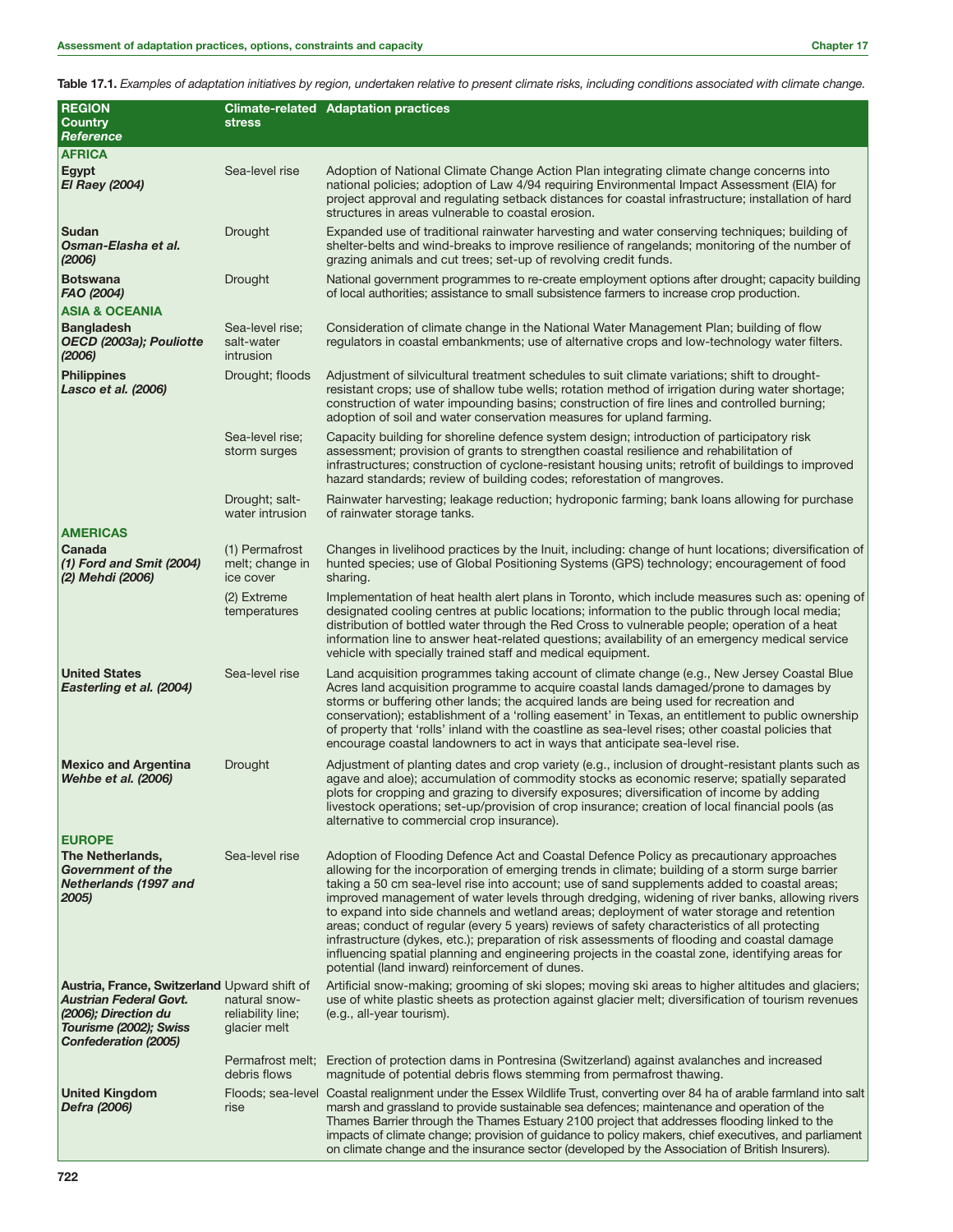# **Box 17.1. Tsho Rolpa Risk Reduction Project in Nepal as observed anticipatory adaptation**



The Tsho Rolpa is a glacial lake located at an altitude of about 4,580 m in Nepal. Glacier retreat and ice melt as a result of warmer temperature increased the size of the Tsho Rolpa from 0.23 km² in 1957/58 to 1.65 km² in 1997 (Figure 17.1). The 90- 100 million m<sup>3</sup> of water, which the lake contained by this time, were only held by a moraine dam – a hazard that called for urgent action to reduce the risk of a catastrophic glacial lake outburst flood (GLOF).

If the dam were breached, one third or more of the water could flood downstream. Among other considerations, this posed a major risk to the Khimti hydropower plant, which was under construction downstream. These concerns spurred the Government of Nepal, with the support of international donors, to initiate a project in 1998 to lower the level of the lake through drainage. An expert group recommended that, to reduce the risk of a GLOF, the lake should be lowered three metres by cutting a channel in the moraine. A gate was constructed to allow for controlled release of water. Meanwhile, an early warning system was established in 19 villages downstream in case a Tsho Rolpa GLOF should occur despite these efforts. Local villagers were actively involved in the design of the system, and drills are carried out periodically. In 2002, the fouryear construction project was completed at a cost of US\$3.2 million. Clearly, reducing GLOF risks involves substantial costs and is time-consuming as complete prevention of a GLOF would require further drainage to lower the lake level.

Sources: Mool et al. (2001); OECD (2003b); Shrestha and

# **Box 17.2. Adaptation practices in the financial sector**

Financial mechanisms can contribute to climate change adaptation. The insurance sector – especially property, health and crop insurance – can efficiently spread risks and reduce the financial hardships linked to extreme events. Financial markets can internalise information on climate risks and help transfer adaptation and risk-reduction incentives to communities and individuals (ABI, 2004), while capital markets and transfer mechanisms can alleviate financial constraints to the implementation of adaptation measures. To date, most adaptation practices have been observed in the insurance sector. As a result of climate change, demand for insurance products is expected to increase, while climate change impacts could also reduce insurability and threaten insurance schemes (ABI, 2004; Dlugolecki and Lafeld, 2005; Mills et al., 2005; Valverde and Andrews, 2006). While these market signals can play a role in transferring adaptation incentives to individuals, reduced insurance coverage can, at the same time, impose significant economic and social costs. To increase their capacity in facing climate variability and change, insurers have developed more comprehensive or accessible information tools, e.g., risk assessment tools in the Czech Republic, France, Germany and the United Kingdom (CEA, 2006). They have also fostered risk prevention through: (i) implementing and strengthening building standards, (ii) planning risk prevention measures and developing best practices, and (iii) raising awareness of policyholders and public authorities (ABI, 2004; CEA, 2006; Mills and Lecomte, 2006). In the longer term, climate change may also induce insurers to adopt forward-looking pricing methods in order to maintain insurability (ABI, 2004; Loster, 2005).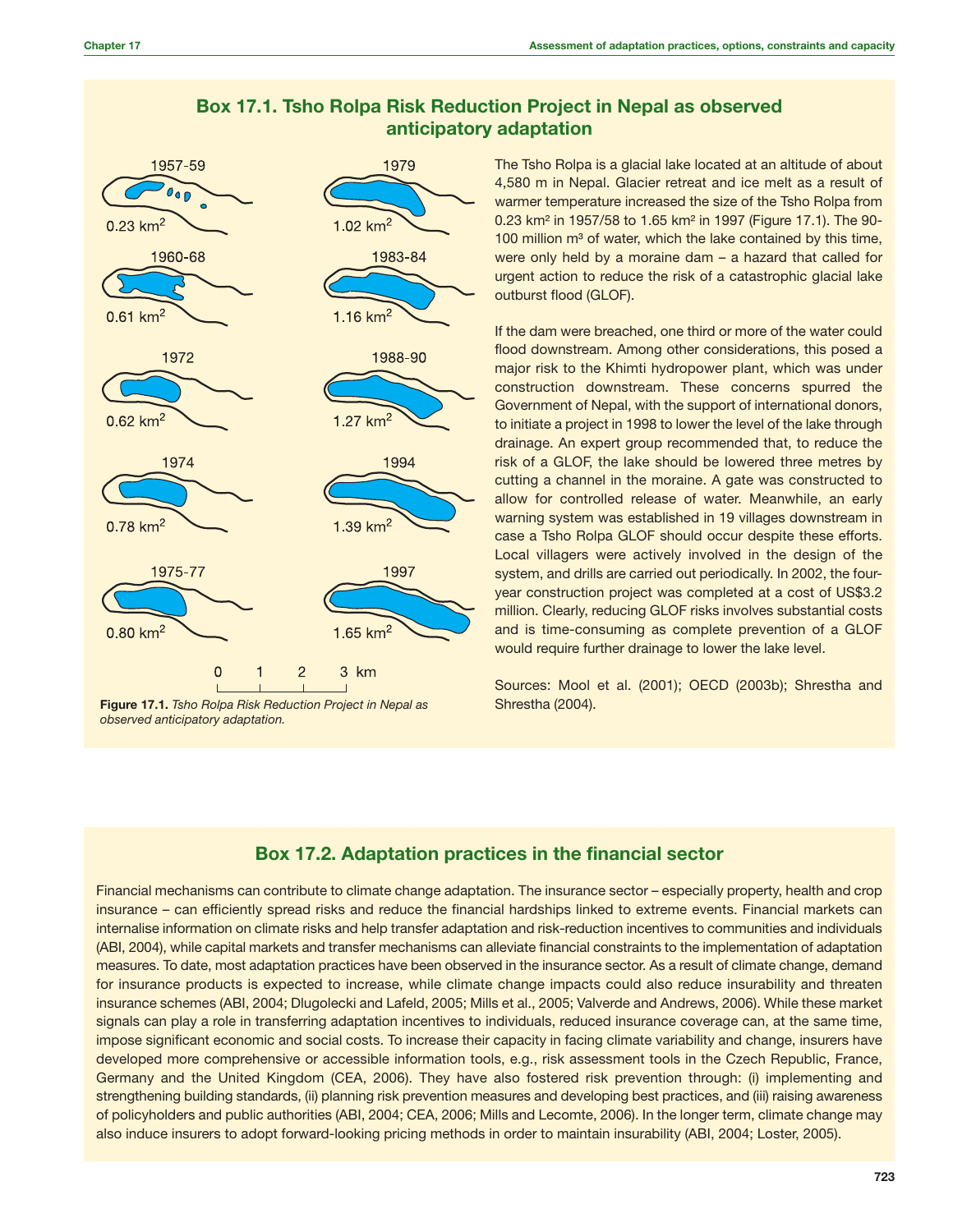There are now also examples of adaptation measures being put in place that take into account scenarios of future climate change and associated impacts. This is particularly the case for long-lived infrastructure which may be exposed to climate change impacts over its lifespan or, in cases, where business-asusual activities would irreversibly constrain future adaptation to the impacts of climate change. Early examples where climate change scenarios have already been incorporated in infrastructure design include the Confederation Bridge in Canada and the Deer Island sewage treatment plant in Boston harbour in the United States. The Confederation Bridge is a 13 km bridge between Prince Edward Island and the mainland. The bridge provides a navigation channel for ocean-going vessels with vertical clearance of about 50 m (McKenzie and Parlee, 2003). Sea-level rise was recognised as a principal concern during the design process and the bridge was built one metre higher than currently required to accommodate sea-level rise over its hundred-year lifespan (Lee, 2000). In the case of the Deer Island sewage facility, the design called for raw sewage collected from communities onshore to be pumped under Boston harbour and then up to the treatment plant on Deer Island. After waste treatment, the effluent would be discharged into the harbour through a downhill pipe. Design engineers were concerned that sea-level rise would necessitate the construction of a protective wall around the plant, which would then require installation of expensive pumping equipment to transport the effluent over the wall (Easterling et al., 2004). To avoid such a future cost the designers decided to keep the treatment plant at a higher elevation, and the facility was completed in 1998. Other examples where ongoing planning is considering scenarios of climate change in project design are the Konkan Railway in western India (Shukla et al., 2004); a coastal highway in Micronesia (ADB, 2005); the Copenhagen Metro in Denmark (Fenger, 2000); and the Thames Barrier in the United Kingdom (Dawson et al., 2005; Hall et al., 2006).

A majority of examples of infrastructure-related adaptation measures relate primarily to the implications of sea-level rise. In this context, the Qinghai-Tibet Railway is an exception. The railway crosses the Tibetan Plateau with about a thousand kilometres of the railway at least 13,000 feet (4,000 m) above sea level. Five hundred kilometres of the railway rests on permafrost, with roughly half of it 'high temperature permafrost' which is only 1 to 2°C below freezing. The railway line would affect the permafrost layer, which will also be impacted by thawing as a result of rising temperatures, thus in turn affecting the stability of the railway line. To reduce these risks, design engineers have put in place a combination of insulation and cooling systems to minimise the amount of heat absorbed by the permafrost (Brown, 2005).

In addition to specific infrastructure projects, there are now also examples where climate change scenarios are being considered in more comprehensive risk management policies and plans. Efforts are underway to integrate adaptation to current and future climate within the Environmental Impact Assessment (EIA) procedures of several countries in the Caribbean (Vergara, 2006), as well as Canada (Lee, 2000). A number of other policy initiatives have also been put in place within OECD countries that take future climate change (particularly sea-level rise) into

account (Moser, 2005; Gagnon-Lebrun and Agrawala, 2006). In the Netherlands, for example, the Technical Advisory Committee on Water Defence recommended the design of new engineering works with a long lifetime, such as storm surge barriers and dams, to take a 50 cm sea-level rise into account (Government of the Netherlands, 1997). Climate change is explicitly taken into consideration in the National Water Management Plan (NWMP) of Bangladesh, which was set up to guide the implementation of the National Water Policy. It recognises climate change as a determining factor for future water supply and demand, as well as coastal erosion due to sealevel rise and increased tidal range (OECD, 2003a).

There are now also examples of consideration of climate change as part of comprehensive risk management strategies at the city, regional and national level. France, Finland and the United Kingdom have developed national strategies and frameworks to adapt to climate change (MMM, 2005; ONERC, 2005; DEFRA, 2006). At the city level, meanwhile, climate change scenarios are being considered by New York City as part of the review of its water supply system. Changes in temperature and precipitation, sea-level rise, and extreme events have been identified as important parameters for water supply impacts and adaptation in the New York region (Rosenzweig and Solecki, 2001). A nine-step adaptation assessment procedure has now been developed (Rosenzweig et al., 2007). A key feature of these procedures is explicit consideration of several climate variables, uncertainties associated with climate change projections, and time horizons for different adaptation responses. Adaptations can be divided into managerial, infrastructure, and policy categories and assessed in terms of time frame (immediate, interim, long-term) and in terms of the capital cycle for different types of infrastructure. As an example of adaptation measures that have been examined, a managerial adaptation that can be implemented quickly is a tightening of water regulations in the event of more frequent droughts. Also under examination are longer-term infrastructure adaptations such as the construction of flood-walls around low-lying wastewater treatment plants to protect against sea-level rise and higher storm surges.

#### **17.2.3 Assessment of adaptation costs and benefits**

The literature on adaptation costs and benefits remains quite limited and fragmented in terms of sectoral and regional coverage. Adaptation costs are usually expressed in monetary terms, while benefits are typically quantified in terms of avoided climate impacts, and expressed in monetary as well as nonmonetary terms (e.g., changes in yield, welfare, population exposed to risk). There is a small methodological literature on the assessment of costs and benefits in the context of climate change adaptation (Fankhauser, 1996; Smith, 1997; Fankhauser et al., 1998; Callaway, 2004; Toman, 2006). In addition there are a number of case studies that look at adaptation options for particular sectors (e.g., Shaw et al., 2000, for sea-level rise); or particular countries (e.g., Smith et al., 1998, for Bangladesh; World Bank, 2000, for Fiji and Kiribati; Dore and Burton, 2001, for Canada).

Much of the literature on adaptation costs and benefits is focused on sea-level rise (e.g., Fankhauser, 1995a; Yohe and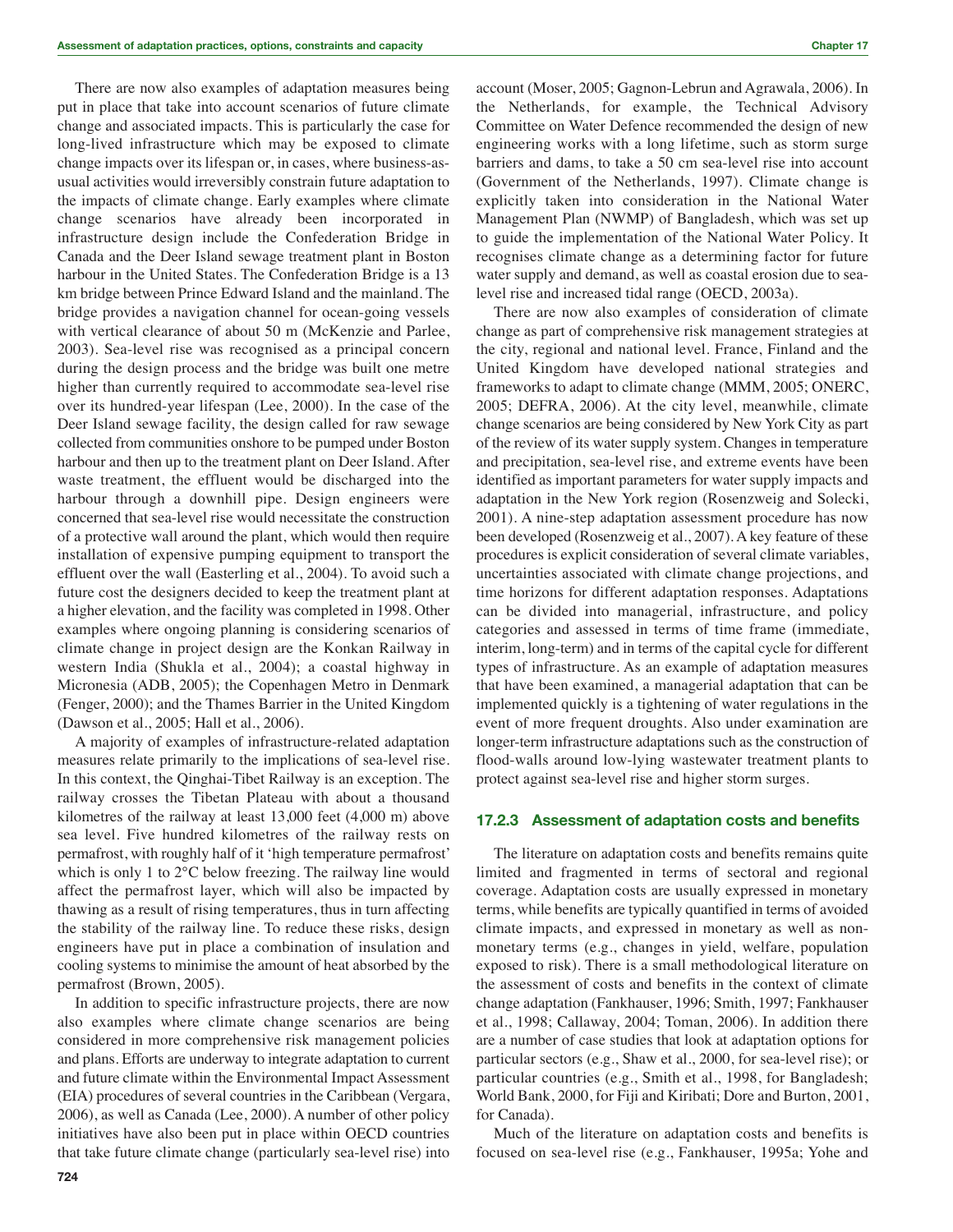Schlesinger, 1998; Nicholls and Tol, 2006) and agriculture (e.g., Rosenzweig and Parry, 1994; Adams et al., 2003; Reilly et al., 2003). Adaptation costs and benefits have also been assessed in a more limited manner for energy demand (e.g., Morrison and Mendelsohn, 1999; Sailor and Pavlova, 2003; Mansur et al., 2005), water resource management (e.g., Kirshen et al., 2004), and transportation infrastructure (e.g., Dore and Burton, 2001). In terms of regional coverage, there has been a focus on the United States and other OECD countries (e.g., Fankhauser, 1995a; Yohe et al., 1996; Mansur et al., 2005; Franco and Sanstad, 2006), although there is now a growing literature for developing countries also (e.g., Butt et al., 2005; Callaway et al., 2006; Nicholls and Tol, 2006).

#### *17.2.3.1 Sectoral and regional estimates*

The literature on costs and benefits of adaptation to sea-level rise is relatively extensive. Fankhauser (1995a) used comparative static optimisation to examine the trade-offs between investment in coastal protection and the value of land loss from sea-level rise. The resulting optimal levels of coastal protection were shown to significantly reduce the total costs of sea-level rise across OECD countries. The results also highlighted that the optimal level of coastal protection would vary considerably both within and across regions, based on the value of land at risk. Fankhauser (1995a) concluded that almost 100% of coastal cities and harbours in OECD countries should be protected, while the optimal protection for beaches and open coasts would vary between 50 and 80%. Results of Yohe and Schlesinger (1998) show that total (adjustment and residual land loss) costs of sea-level rise could be reduced by around 20 to 50% for the U.S. coastline if the real estate market prices adjusted efficiently as land is submerged. Nicholls and Tol (2006) estimate optimal levels of coastal protection under IPCC Special Report on Emissions Scenarios (SRES; Nakićenović and Swart, 2000) A1FI, A2, B1, and B2 scenarios. They conclude that, with the exception of certain Pacific Small Island States, coastal protection investments were a very small percentage of gross domestic product (GDP) for the 15 most-affected countries by 2080 (Table 17.2).

Ng and Mendelsohn (2005) use a dynamic framework to optimise for coastal protection, with a decadal reassessment of the protection required. It was estimated that, over the period 2000 to 2100, the present value of coastal protection costs for Singapore would be between US\$1 and 3.08 million (a very small share of GDP), for a 0.49 and 0.86 m sea-level rise. A limitation of these studies is that they only look at gradual sealevel rise and do not generally consider issues such as the implications of storm surges on optimal coastal protection. In a study of the Boston metropolitan area Kirshen et al. (2004) include the implications of storm surges on sea-level rise damages and optimal levels of coastal protection under various development and sea-level rise scenarios. Kirshen et al. (2004) conclude that under 60 cm sea-level rise 'floodproofing' measures (such as elevation of living spaces) were superior to coastal protection measures (such as seawalls, bulkheads, and revetments). Meanwhile, coastal protection was found to be optimal under one-metre sea-level rise. Another limitation of sea-level rise costing studies is their sensitivity to (land and structural) endowment values which are highly uncertain at more aggregate levels. A global assessment by Darwin and Tol (2001) showed that uncertainties surrounding endowment values could lead to a 17% difference in coastal protection, a 36% difference in amount of land protected, and a 36% difference in direct cost globally. A further factor increasing uncertainty in costs is the social and political acceptability of adaptation options. Tol et al. (2003) show that the benefits of adaptation options for ameliorating increased river flood risk in the Netherlands could be up to US\$20 million /yr in 2050. But they conclude that implementation of these options requires significant institutional and political reform, representing a significant barrier to implanting least-cost solutions.

Adaptation studies looking at the agricultural sector considered autonomous farm level adaptation and many also looked at adaptation effects through market and international trade (Darwin et al., 1995; Winters et al., 1998; Yates and Street, 1998; Adams et al., 2003; Butt et al., 2005). The literature mainly reports on adaptation benefits, usually expressed in terms of increases in yield or welfare, or decreases in the number of people at risk of hunger. Adaptation costs, meanwhile, were generally not considered in early studies (Rosenzweig and Parry, 1994; Yates and Street, 1998), but are usually included in recent studies (Mizina et al., 1999; Adams et al., 2003; Reilly et al., 2003; Njie et al., 2006). Rosenzweig and Parry (1994) and Darwin et al. (1995) estimated residual climate change impacts to be minimal at the global level, mainly due to the significant benefits from adaptation. However, large inter and intra-regional variations were reported. In particular, for many countries located in tropical regions, the potential benefits of low-cost adaptation measures such as changes in planting dates, crop mixes, and cultivars are not expected to be sufficient to offset the significant climate change damages (Rosenzweig and Parry, 1994; Butt et al., 2005).

**Table 17.2.** *Sea-level rise protection costs in 2080 as a percentage of GDP for most-affected countries under the four SRES world scenarios (A1FI, A2, B1, B2)*

|                         | Protection costs (%GDP) for the 2080s |               |           |           |
|-------------------------|---------------------------------------|---------------|-----------|-----------|
| <b>SRES</b> scenarios   | A <sub>1</sub> FI                     | A2            | <b>B1</b> | <b>B2</b> |
| <b>Micronesia</b>       | 7.4                                   | 10.0          | 5.0       | 13.5      |
| Palau                   | 6.1                                   | 7.0           | 3.9       | 9.1       |
| <b>Tuvalu</b>           | 1.4                                   | 1.7           | 0.9       | 2.2       |
| <b>Marshall Islands</b> | 0.9                                   | 1.3           | 0.6       | 1.7       |
| <b>Mozambique</b>       | 0.2                                   | 0.5           | 0.1       | 0.8       |
| <b>French Polynesia</b> | 0.6                                   | 0.8           | 0.4       | 1.0       |
| Guinea-Bissau           | 0.1                                   | 0.3           | 0.0       | 0.6       |
| <b>Nauru</b>            | 0.3                                   | 0.4           | 0.2       | 0.6       |
| Guyana                  | 0.1                                   | 0.2           | 0.1       | 0.4       |
| <b>New Caledonia</b>    | 0.4                                   | 0.3           | 0.2       | 0.4       |
| <b>Papua New Guinea</b> | 0.3                                   | 0.3           | 0.2       | 0.4       |
| <b>Kiribati</b>         | 1.2                                   | 0.0           | 0.3       | 0.0       |
| <b>Maldives</b>         | 0.0                                   | $0.2^{\circ}$ | 0.0       | 0.2       |
| <b>Vietnam</b>          | 0.1                                   | 0.1           | 0.0       | 0.2       |
| <b>Cambodia</b>         | 0.0                                   | 0.1           | 0.0       | 0.1       |

Source: Adapted from Nicholls and Tol (2006).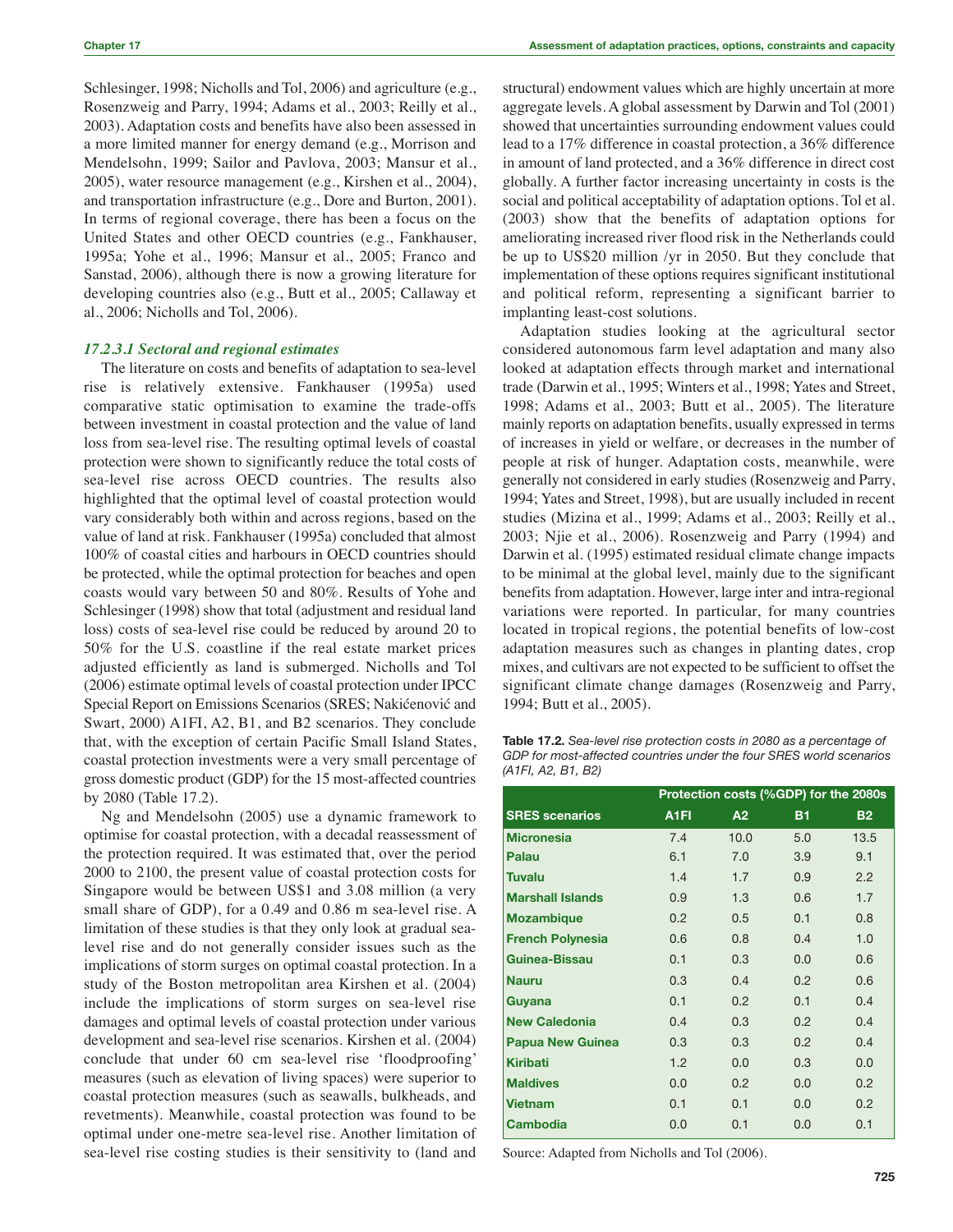More extensive adaptation measures have been evaluated in some developing countries (see, for example, Box 17.3). For the 2030 horizon in Mali, Butt et al., (2005) estimate that adaptation through trade, changes in crop mix, and the development and adoption of heat-resistant cultivars could offset 90 to 107% of welfare losses induced by climate change impacts on agriculture.

In addition to their effect on average yield, adaptation measures can also smooth out fluctuations in yields (and consequently social welfare) as a result of climate variability. Adams et al. (2003) found that adaptation welfare benefits for the American economy increased from US\$3.29 billion (2000 values) to US\$4.70 billion (2000 values) when their effect on yield variability is included. In the case of Mali, Butt et al. (2005) show that adaptation measures could reduce the variability in welfare by up to 84%.

A particular limitation of adaptation studies in the agricultural sector stems from the diversity of climate change impacts and adaptation options but also from the complexity of the adaptation process. Many studies make the unrealistic assumption of perfect adaptation by individual farmers. Even if agricultural regions can adapt fully through technologies and management practices, there are likely to be costs of adaptation in the process of adjusting to a new climate regime. Recent studies for U.S. agriculture found that frictions in the adaptation process could reduce the adaptation potential (Schneider et al., 2000a; Easterling et al., 2003; Kelly et al., 2005).

With regard to adaptation costs and benefits in the energy sector, there is some literature – almost entirely on the United States – on changes in energy expenditures for cooling and heating as a result of climate change. Most studies show that increased energy expenditure on cooling will more than offset any benefits from reduced heating (e.g., Smith and Tirpak, 1989; Nordhaus, 1991; Cline, 1992; Morrison and Mendelsohn, 1999; Mendelsohn, 2003; Sailor and Pavlova, 2003; Mansur et al., 2005). Morrison and Mendelsohn (1999), meanwhile, estimate net adaptation costs (as a result of increased cooling and reduced heating) for the U.S. economy ranging from US\$1.93 billion to 12.79 billion by 2060. They also estimated

that changes in building stocks (particularly increases in cooling capacity) contributed to the increase in energy expenditure by US\$2.98 billion to US\$11.5 billion. Mansur et al. (2005), meanwhile, estimate increased energy expenditures for the United States ranging from US\$4 to 9 billion for 2050, and between US\$16 and 39.8 billion for 2100.

Besides sea-level rise, agriculture, and energy demand, there are a few studies related to adaptation costs and benefits in water resource management (see Box 17.4) and transportation infrastructure. Kirshen et al. (2004) assessed the reliability of water supply in the Boston metropolitan region under climate change scenarios. Even under a stable climate, the authors project the reliability of water supply to be 93% by 2100 on account of the expected growth in water demand. Factoring in climate change reduces the reliability of water supply to 82%. Demand side management measures could increase the reliability slightly (to 83%), while connecting the local systems to the main state water system would increase reliability to 97%. The study, however, does not assess the costs of such adaptation measures.

Dore and Burton (2001) estimate the costs of adaptation to climate change for social infrastructure in Canada, more precisely for the roads network (roads, bridges and storm water management systems) as well as for water utilities (drinking and waste water treatment plants). In this case, the additional costs for maintaining the integrity of the portfolio of social assets under climate change are identified as the costs of adaptation. In the water sector, potential adaptation strategies such as building new treatment plants, improving efficiency of actual plants or increasing retention tanks were considered and results indicated that adaptation costs for Canadian cities could be as high as Canadian \$9,400 million for a city like Toronto if extreme events are considered. For the transportation sector, Dore and Burton (2001) also estimate that replacing all ice roads in Canada would cost around Canadian \$908 million. However, the study also points out that retreat of permafrost would reduce road building costs. Also, costs of winter control, such as snow clearance, sanding, and salting, are generally expected to decrease as temperature rises.

### **Box 17.3. Adaptation costs and benefits for agriculture in the Gambia**

Njie et al. (2006) investigated climate change impacts and adaptation costs and benefits for cereal production in the Gambia. Under the SRES A2 scenario the study estimated that for the period 2010 to 2039, millet yield would increase by 2 to 13%. For the period 2070 to 2099 the outcome is highly dependent on projected changes in precipitation as it could range from a 43% increase to a 78% decrease in millet yield. Adaptation measures such as the adoption of improved cultivars, irrigation, and improved crop fertilisation were assessed in a framework accounting for projections of population growth, water demand and availability. These measures were estimated to increase millet yield by 13 to 43%, while reducing interannual variability by 84 to 200% in the near term (2010 to 2039). However, net adaptation benefits (value of higher production minus cost of implementation) were not necessarily positive for all adaptation strategies. In the near term, net adaptation benefits were estimated at US\$22.3 to 31.5 million for crop fertilisation and US\$81.1 to 88.0 million for irrigation. The authors conclude that irrigation is more effective to improve crop productivity under climate change conditions, but the adoption of improved crop fertilisation is more cost efficient. Meanwhile, much uncertainty remains regarding the cost of developing improved cultivars. In the distant future, potential precipitation decrease would make irrigation an imperative measure.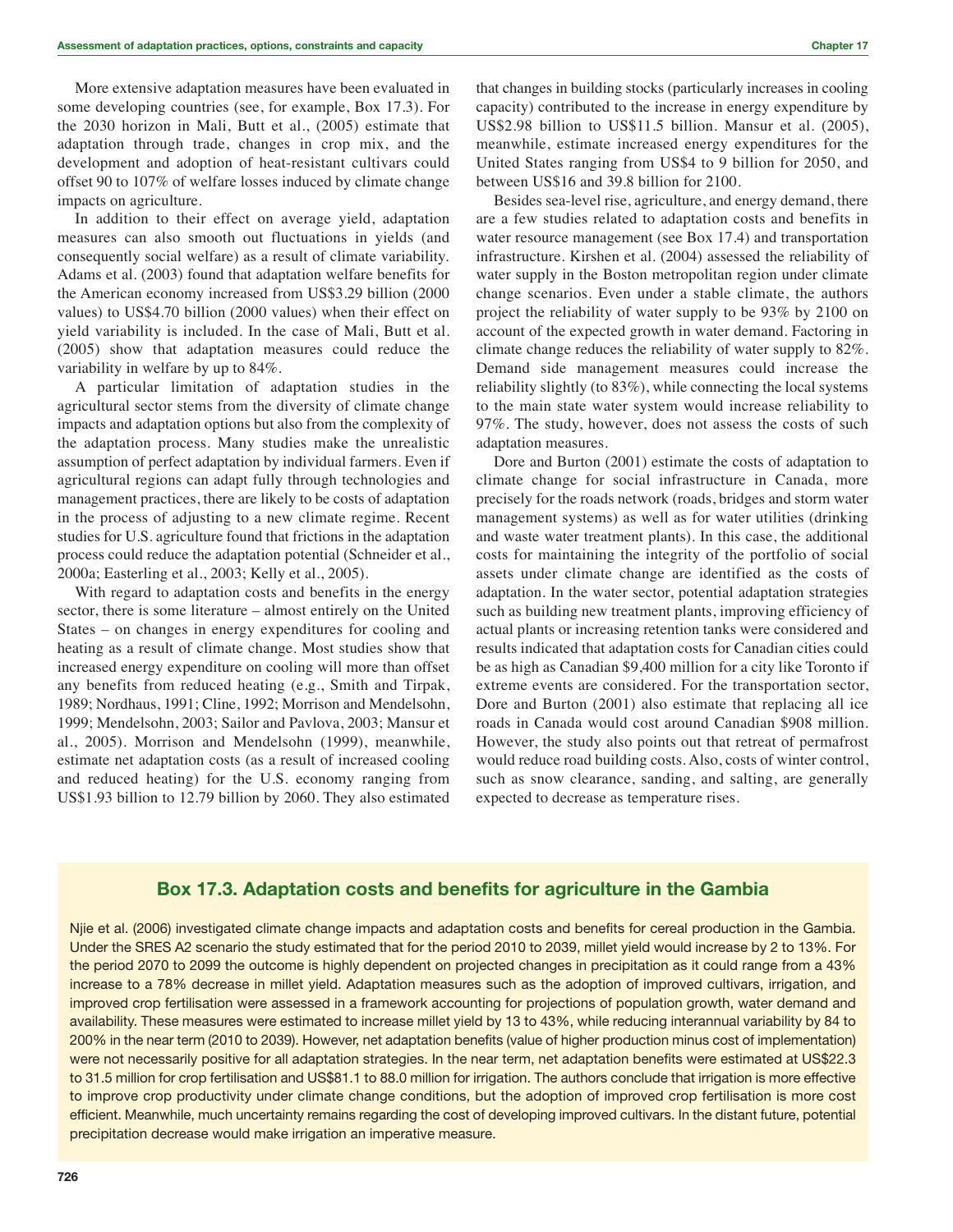#### *17.2.3.2 Global estimates*

Some adaptation costs are implicitly included in estimates of global impacts of climate change. Tol et al. (1998) estimate that between 7% and 25% of total climate damage costs included in earlier studies such as Cline (1992), Fankhauser (1995b) and Tol (1995) could be classified as adaptation costs. In addition, recent studies, including Nordhaus and Boyer (2000), Mendelsohn et al. (2000) and Tol (2002), incorporate with greater detail the effects of adaptation on the global estimation of climate change impacts. In these models, adaptation costs and benefits are usually embedded within climate damage functions which are often extrapolated from a limited number of regional studies. Furthermore, the source studies which form the basis for the climate damage functions do not always reflect the most recent findings. As a result, these studies offer a global and integrated perspective but are based on coarsely defined climate change and adaptation impacts and only provide speculative estimates of adaptation costs and benefits.

Mendelsohn et al. (2000) estimate that global energy costs related to heating and cooling would increase by US\$2 billion to US\$10 billion (1990 values) for a 2°C increase in temperature by 2100 and by US\$51 billion to US\$89 billion (1990 values) for a 3.5°C increase. For a 1°C increase, Tol (2002) estimates global benefits from reduced heating at around US\$120 billion, and global costs resulting from increased cooling at around US\$75 billion. The same study estimates the global protection costs at US\$1,055 billion for a one-metre sealevel rise. There are preliminary estimates of the global costs of 'climate proofing' development (World Bank, 2006), but the current literature does not provide comprehensive multisectoral estimates of global adaptation costs and benefits. The broader macroeconomic and economy-wide implications of adaptations on economic growth and employment remain largely unknown (Aaheim and Schjolden, 2004).

# **17.3 Assessment of adaptation capacity, options and constraints**

#### **17.3.1 Elements of adaptive capacity**

Adaptive capacity is the ability or potential of a system to respond successfully to climate variability and change, and includes adjustments in both behaviour and in resources and technologies. The presence of adaptive capacity has been shown to be a necessary condition for the design and implementation of effective adaptation strategies so as to reduce the likelihood and the magnitude of harmful outcomes resulting from climate change (Brooks and Adger, 2005). Adaptive capacity also enables sectors and institutions to take advantage of opportunities or benefits from climate change, such as a longer growing season or increased potential for tourism.

Much of the current understanding of adaptive capacity comes from vulnerability assessments. Even if vulnerability indices do not explicitly include determinants of adaptive capacity, the indicators selected often provide important insights on the factors, processes and structures that promote or constrain adaptive capacity (Eriksen and Kelly, 2007). One clear result from research on vulnerability and adaptive capacity is that some dimensions of adaptive capacity are generic, while others are specific to particular climate change impacts. Generic indicators include factors such as education, income and health. Indicators specific to a particular impact, such as drought or floods, may relate to institutions, knowledge and technology (Yohe and Tol, 2002; Downing, 2003; Brooks et al., 2005; Tol and Yohe, 2007).

Technology can potentially play an important role in adapting to climate change. Efficient cooling systems, improved seeds, desalination technologies, and other engineering solutions represent some of the options that can lead to improved outcomes and increased coping under conditions of climate change. In public health, for example, there have been successful applications of seasonal forecasting and other technologies to

# **Box 17.4. Adaptation costs and benefits in the water management sector of South Africa**

Callaway et al. (2006) provide estimates of water management adaptation costs and benefits in a case study of the Berg River basin in South Africa. Adaptation measures investigated include the establishment of an efficient water market and an increase in water storage capacity through the construction of a dam. Using a programming model which linked modules of urban and farm water demand to a hydrology module, the welfare related to water use (value for urban and farm use minus storage and transport cost) were estimated for the SRES B2 climate change scenario and the assumption of a 3% increase in urban water demand. Under these conditions and the current water allocation system, the discounted impact of climate change over the next 30 years was estimated to vary between 13.5 and 27.7 billion Rand. The net welfare benefits of adapting water storage capacity under current allocation rights were estimated at about 0.2 billion Rand, while adding water storage capacity in the presence of efficient water markets would yield adaptation benefits between 5.8 and 7 billion Rand. The authors also show that, under efficient water markets, the costs of not adapting to climate change that does occur outweigh the costs of adapting to climate change that does not occur.

N.B.: All monetary estimates are expressed in present values for constant Rand for the year 2000, discounting over 30 years at a real discount rate of 6%.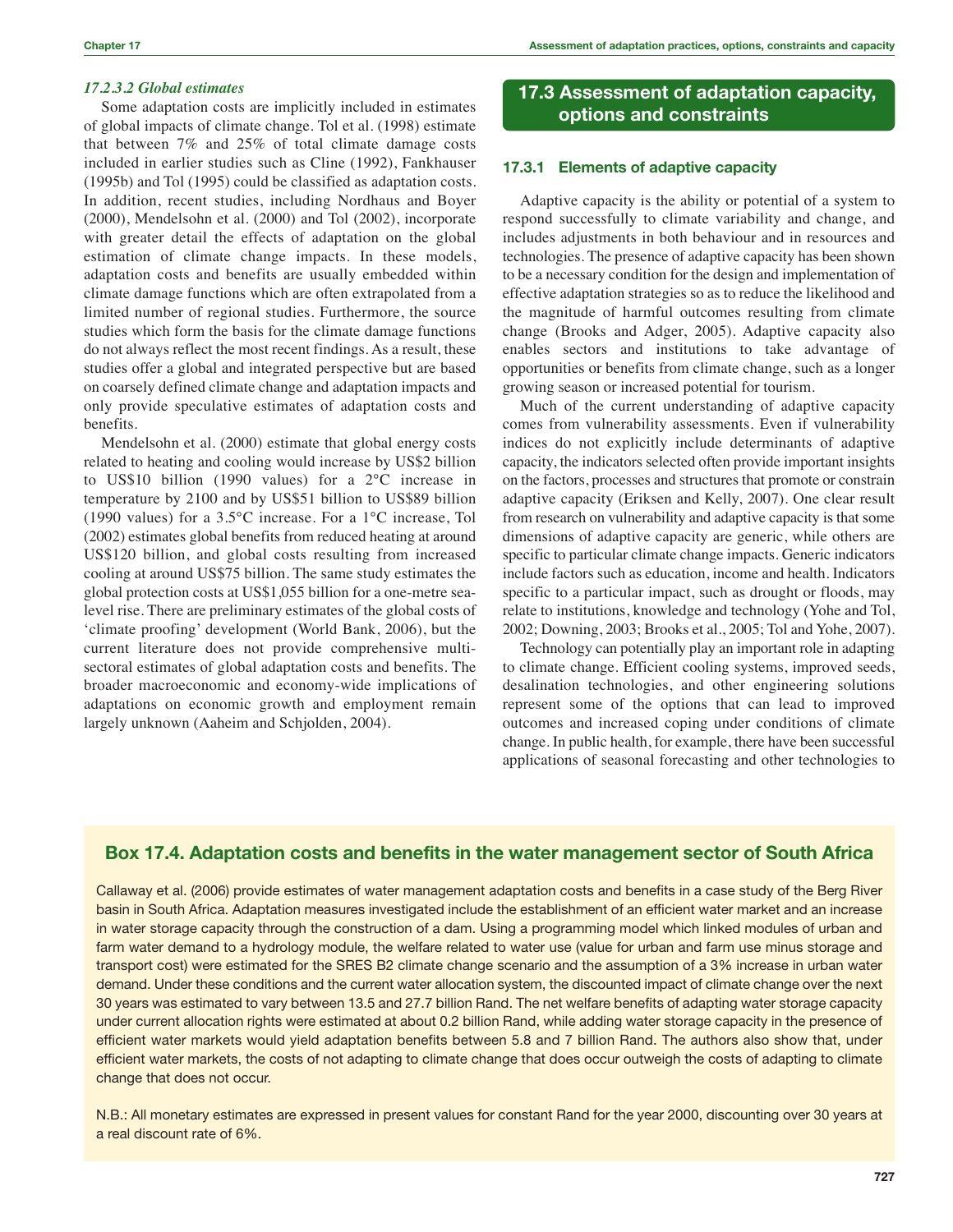adapt health provisions to anticipated extreme events (Ebi et al., 2005). Often, technological adaptations and innovations are developed through research programmes undertaken by governments and by the private sector (Smit and Skinner, 2002). Innovation, which refers to the development of new strategies or technologies, or the revival of old ones in response to new conditions (Bass, 2005), is an important aspect of adaptation, particularly under uncertain future climate conditions. Although technological capacity can be considered a key aspect of adaptive capacity, many technological responses to climate change are closely associated with a specific type of impact, such as higher temperatures or decreased rainfall.

New studies carried out since the TAR show that adaptive capacity is influenced not only by economic development and technology, but also by social factors such as human capital and governance structures (Klein and Smith, 2003; Brooks and Adger 2005; Næss et al., 2005; Tompkins, 2005; Berkhout et al., 2006; Eriksen and Kelly, 2007). Furthermore, recent analysis argues that adaptive capacity is not a concern unique to regions with low levels of economic activity. Although economic development may provide greater access to technology and resources to invest in adaptation, high income per capita is considered neither a necessary nor a sufficient indicator of the capacity to adapt to climate change (Moss et al., 2001). Tol and Yohe (2007) show that some elements of adaptive capacity are not substitutable: an economy will be as vulnerable as the 'weakest link' in its resources and adaptive capacity (for example with respect to natural disasters). Within both developed and developing countries, some regions, localities, or social groups have a lower adaptive capacity (O'Brien et al., 2006).

There are many examples where social capital, social networks, values, perceptions, customs, traditions and levels of cognition affect the capability of communities to adapt to risks related to climate change. Communities in Samoa in the south Pacific, for example, rely on informal non-monetary arrangements and social networks to cope with storm damage, along with livelihood diversification and financial remittances through extended family networks (Adger, 2001; Barnett, 2001; Sutherland et al., 2005). Similarly, strong local and international support networks enable communities in the Cayman Islands to recover from and prepare for tropical storms (Tompkins, 2005). Community organisation is an important factor in adaptive strategies to build resilience among hillside communities in Bolivia (Robledo et al., 2004). Recovery from hazards in Cuba is helped by a sense of communal responsibility (Sygna, 2005). Food-sharing expectations and networks in Nunavut, Canada, allow community members access to so-called country food at times when conditions make it unavailable to some (Ford et al., 2006). The role of food sharing as a part of a community's capacity to adapt to risks in resource provisioning is also evident among native Alaskans (Magdanz et al., 2002). Adaptive migration options in the 1930s USA Dust Bowl were greatly influenced by the access households had to economic, social and cultural capital (McLeman and Smit, 2006). The cultural change and increased individualism associated with economic growth in Small Island Developing States has eroded the sharing of risk within extended families, thereby reducing the contribution of this social factor to adaptive capacity (Pelling and Uitto, 2001).

#### **17.3.2 Differential adaptive capacity**

The capacity to adapt to climate change is unequal across and within societies. There are individuals and groups within all societies that have insufficient capacity to adapt to climate change. As described above, there has been a convergence of findings in the literature showing that human and social capital are key determinants of adaptive capacity at all scales, and that they are as important as levels of income and technological capacity. However, most of this literature also argues that there is limited usefulness in looking at only one level or scale, and that exploring the regional and local context for adaptive capacity can provide insights into both constraints and opportunities.

#### *17.3.2.1 Adaptive capacity is uneven across societies*

There is some evidence that national-level indicators of vulnerability and adaptive capacity are used by climate change negotiators, practitioners, and decision makers in determining policies and allocating priorities for funding and interventions (Eriksen and Kelly, 2007). However, few studies have been globally comprehensive, and the literature lacks consensus on the usefulness of indicators of generic adaptive capacity and the robustness of the results (Downing et al., 2001; Moss et al., 2001; Yohe and Tol, 2002; Brooks et al., 2005; Haddad, 2005). A comparison of results across five vulnerability assessments shows that the 20 countries ranked 'most vulnerable' show little consistency across studies (Eriksen and Kelly, 2007). Haddad (2005) has shown empirically that the ranking of adaptive capacity of nations is significantly altered when national aspirations are made explicit. He demonstrates that different aspirations (e.g., seeking to maximise the welfare of citizens, to maintain control of citizens, or to reduce the vulnerability of the most vulnerable groups) lead to different weightings of the elements of adaptive capacity, and hence to different rankings of the actual capacity of countries to adapt. It has been argued that national indicators fail to capture many of the processes and contextual factors that influence adaptive capacity, and thus provide little insight on adaptive capacity at the level where most adaptations will take place (Eriksen and Kelly, 2007).

The specific determinants of adaptive capacity at the national level thus represent an area of contested knowledge. Some studies relate adaptive capacity to levels of national development, including political stability, economic wellbeing, human and social capital and institutions (AfDB et al., 2003). National-level adaptive capacity has also been represented by proxy indicators for economic capacity, human and civic resources and environmental capacity (Moss et al., 2001). Alberini et al. (2006) use expert judgement based on a conjoint choice survey of climate and health experts to examine the most important attributes of adaptive capacity and find that per capita income, inequality in the distribution of income, universal health care coverage, and high access to information are the most important attributes allowing a country to adapt to health-related risks. Coefficients on these rankings were used to construct an index of countries with highest to lowest adaptive capacity.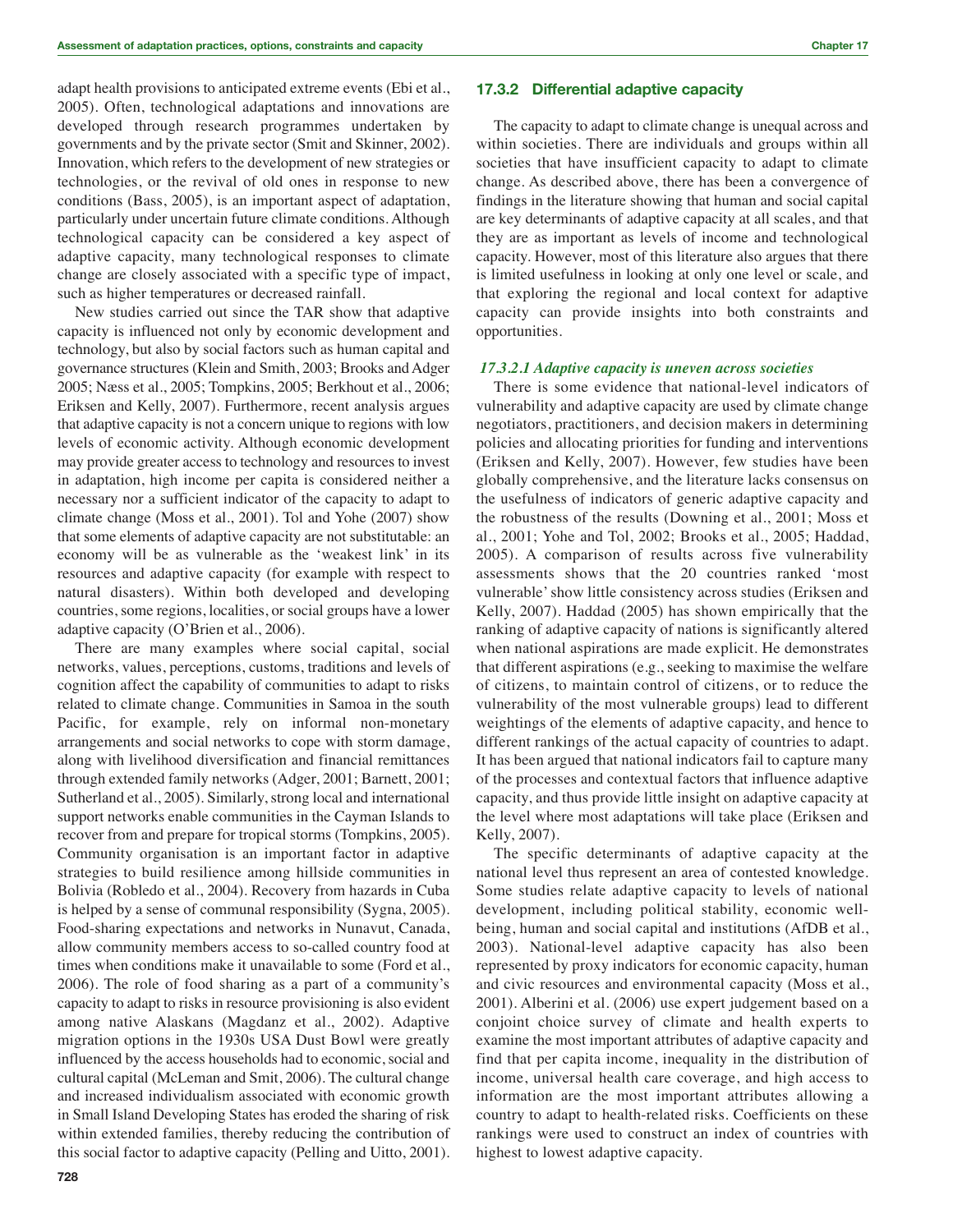#### *17.3.2.2 Adaptive capacity is uneven within nations due to multiple stresses*

The capacity to adapt to climate change is not evenly distributed within nations. Adaptive capacity is highly differentiated within countries, because multiple processes of change interact to influence vulnerability and shape outcomes from climate change (Leichenko and O'Brien, 2002; Dow et al., 2006; Smit and Wandel, 2006; Ziervogel et al., 2006). In India, for example, both climate change and market liberalisation for agricultural commodities are changing the context for agricultural production. Some farmers may be able to adapt to these changing conditions, including discrete events such as drought and rapid changes in commodity prices, while other farmers may experience predominately negative outcomes. Mapping vulnerability of the agricultural sector to both climate change and trade liberalisation at the district level in India, O'Brien et al. (2004) considered adaptive capacity as a key factor that influences outcomes. A combination of biophysical, socio-economic and technological conditions were considered to influence the capacity to adapt to changing environmental and economic conditions. The biophysical factors included soil quality and depth, and groundwater availability, whereas socio-economic factors consisted of measures of literacy, gender equity, and the percentage of farmers and agricultural wage labourers in a district. Technological factors were captured by the availability of irrigation and the quality of infrastructure. Together, these factors provide an indication of which districts are most and least able to adapt to drier conditions and variability in the Indian monsoons, as well as to respond to import competition resulting from liberalised agricultural trade. The results of this vulnerability mapping show the districts that have 'double exposure' to both processes. It is notable that districts located along the Indo-Gangetic Plains are less vulnerable to both processes, relative to the interior parts of the country (see Figure 17.2).

#### *17.3.2.3 Social and economic processes determine the distribution of adaptive capacity*

A significant body of new research focuses on specific contextual factors that shape vulnerability and adaptive capacity, influencing how they may evolve over time. These place-based studies provide insights on the conditions that constrain or enhance adaptive capacity at the continental, regional or local scales (Leichenko and O'Brien, 2002; Allison et al., 2005; Schröter et al., 2005; Belliveau et al., 2006). These studies differ from the regional and global indicator studies assessed above both in approach and methods, yet come to complementary conclusions on the state and distribution of adaptive capacity.

The lessons from studies of local-level adaptive capacity are context-specific, but the weight of studies establishes broad lessons on adaptive capacity of individuals and communities. The nature of the relationships between community members is critical, as is access to and participation in decision-making processes. In areas such as coastal zone management, the expansion of social networks has been noted as an important element in developing more robust management institutions (Tompkins et al., 2002). Local groups and individuals often feel their powerlessness in many ways, although none so much as in the lack of access to decision makers. A series of studies has



**Figure 17.2.** *Districts in India that rank highest in terms of vulnerability to: (a) climate change and (b) import competition associated with economic globalisation, are considered to be double exposed (depicted with hatching). Adapted from O'Brien et al. (2004).*

shown that successful community-based resource management, for example, can potentially enhance the resilience of communities as well as maintain ecosystem services and ecosystem resilience (Tompkins and Adger, 2004; Manuta and Lebel, 2005; Owuor et al., 2005; Ford et al., 2006) and that this constitutes a major priority for the management of ecosystems under stress (such as coral reefs) (Hughes et al., 2003, 2005).

Much new research emphasises that adaptive capacity is also highly heterogeneous within a society or locality, and for human populations it is differentiated by age, class, gender, health and social status. Ziervogel et al. (2006) undertook a comparative study between households and communities in South Africa, Sudan, Nigeria and Mexico and showed how vulnerability to food insecurity is common across the world in semi-arid areas where marginal groups rely on rain-fed agriculture. Across the case studies food insecurity was not determined solely or primarily by climate, but rather by a range of social, economic, and political factors linked to physical risks. Box 17.5 describes how adaptive capacity and vulnerability to climate change impacts are different for men and women, with gender-related vulnerability particularly apparent in resource-dependent societies and in the impacts of extreme weather-related events (see also Box 8.2).

#### **17.3.3 Changes in adaptive capacity over time**

Adaptive capacity at any one scale may be facilitated or constrained by factors outside the system in question. At the local scale, such constraints may take the form of regulations or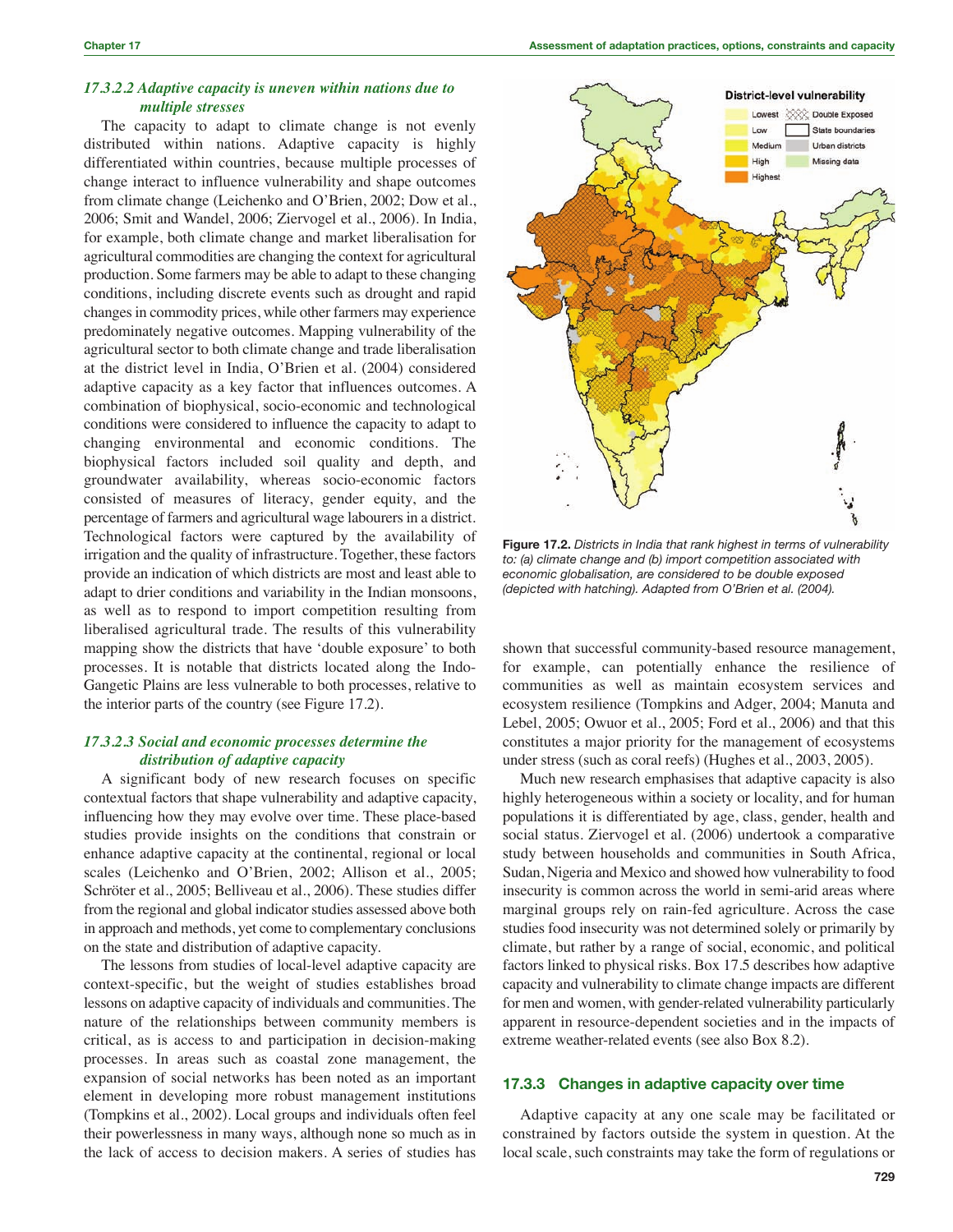# **Box 17.5. Gender aspects of vulnerability and adaptive capacity**

Empirical research has shown that entitlements to elements of adaptive capacity are socially differentiated along the lines of age, ethnicity, class, religion and gender (Cutter, 1995; Denton, 2002; Enarson, 2002). Climate change therefore has gender-specific implications in terms of both vulnerability and adaptive capacity (Dankelman, 2002). There are structural differences between men and women through, for example, gender-specific roles in society, work and domestic life. These differences affect the vulnerability and capacity of women and men to adapt to climate change. In the developing world in particular, women are disproportionately involved in natural resource-dependent activities, such as agriculture (Davison, 1988), compared to salaried occupations. As resource-dependent activities are directly dependent on climatic conditions, changes in climate variability projected for future climates are likely to affect women through a variety of mechanisms: directly through water availability, vegetation and fuelwood availability and through health issues relating to vulnerable populations (especially dependent children and elderly). Most fundamentally, the vulnerability of women in agricultural economies is affected by their relative insecurity of access and rights over resources and sources of wealth such as agricultural land. It is well established that women are disadvantaged in terms of property rights and security of tenure, though the mechanisms and exact form of the insecurity are contested (Agarwal, 2003; Jackson, 2003). This insecurity can have implications both for their vulnerability in a changing climate, and also their capacity to adapt productive livelihoods to a changing climate.

There is a body of research that argues that women are more vulnerable than men to weather-related disasters. The impacts of past weather-related hazards have been disaggregated to determine the differential effects on women and men. Such studies have been done, for example, for Hurricane Mitch in 1998 (Bradshaw, 2004) and for natural disasters more generally (Fordham, 2003). These differential impacts include numbers of deaths, and well-being in the post-event recovery period. The disproportionate amount of the burden endured by women during rehabilitation has been related to their roles in the reproductive sphere (Nelson et al., 2002). Children and elderly persons tend to be based in and around the home and so are often more likely to be affected by flooding events with speedy onset. Women are usually responsible for the additional care burden during the period of rehabilitation, whilst men generally return to their pre-disaster productive roles outside the home. Fordham (2003) has argued that the key factors that contribute to the differential vulnerability of women in the context of natural hazards in South Asia include: high levels of illiteracy, minimum mobility and work opportunities outside the home, and issues around ownership of resources such as land.

The role of gender in influencing adaptive capacity and adaptation is thus an important consideration for the development of interventions to enhance adaptive capacity and to facilitate adaptation. Gender differences in vulnerability and adaptive capacity reflect wider patterns of structural gender inequality. One lesson that can be drawn from the gender and development literature is that climate interventions that ignore gender concerns reinforce the differential gender dimensions of vulnerability (Denton, 2004). It has also become clear that a shift in policy focus away from reactive disaster management to more proactive capacity building can reduce gender inequality (Mirza, 2003).

economic policies determined at the regional or national level that limit the freedom of individuals and communities to act, or that make certain potential adaptation strategies unviable. There is a growing recognition that vulnerability and the capacity to adapt to climate change are influenced by multiple processes of change (O'Brien and Leichenko, 2000; Turner et al., 2003; Luers, 2005). Violent conflict and the spread of infectious diseases, for example, have been shown to erode adaptive capacity (Woodward, 2002; Barnett, 2006). Social trends such as urbanisation or economic consequences of trade liberalisation are likely to have both positive and negative consequences for the overall adaptive capacity of cities and regions (Pelling, 2003). For example, trade liberalisation policies associated with globalisation may facilitate climate change adaptation for some, but constrain it for others. In the case of India, many farmers no longer plant traditional, drought-tolerant oilseed crops because there are no markets due to an influx of cheap imports from abroad (O'Brien et al., 2004). The globalisation of fisheries has decreased the resilience of marine ecosystems (Berkes et al., 2006). Exploitation of sea urchins and herbivorous reef fish species in the past three decades in particular have been shown to make reefs more vulnerable to recurrent disturbances such as hurricanes and to coral bleaching and mortality due to increased sea surface temperatures (Hughes et al., 2003; Berkes et al., 2006).

In the Canadian Arctic, experienced Inuit hunters, dealing with changing ice and wildlife conditions, adapt by drawing on traditional knowledge to alter the timing and location of harvesting, and ensure personal survival (Berkes and Jolly, 2001). Young Inuit, however, do not have the same adaptive capacity. Ford et al. (2006) attribute this to the imposition of western education by the Canadian Federal Government in the 1970s and 1980s which resulted in less participation in hunting among youth and consequent reduced transmission of traditional knowledge. This resulted in a perception among elders and experienced hunters, who act as an institutional memory for the maintenance and transmittance of traditional knowledge, that the young are not interested in hunting or traditional Inuit ways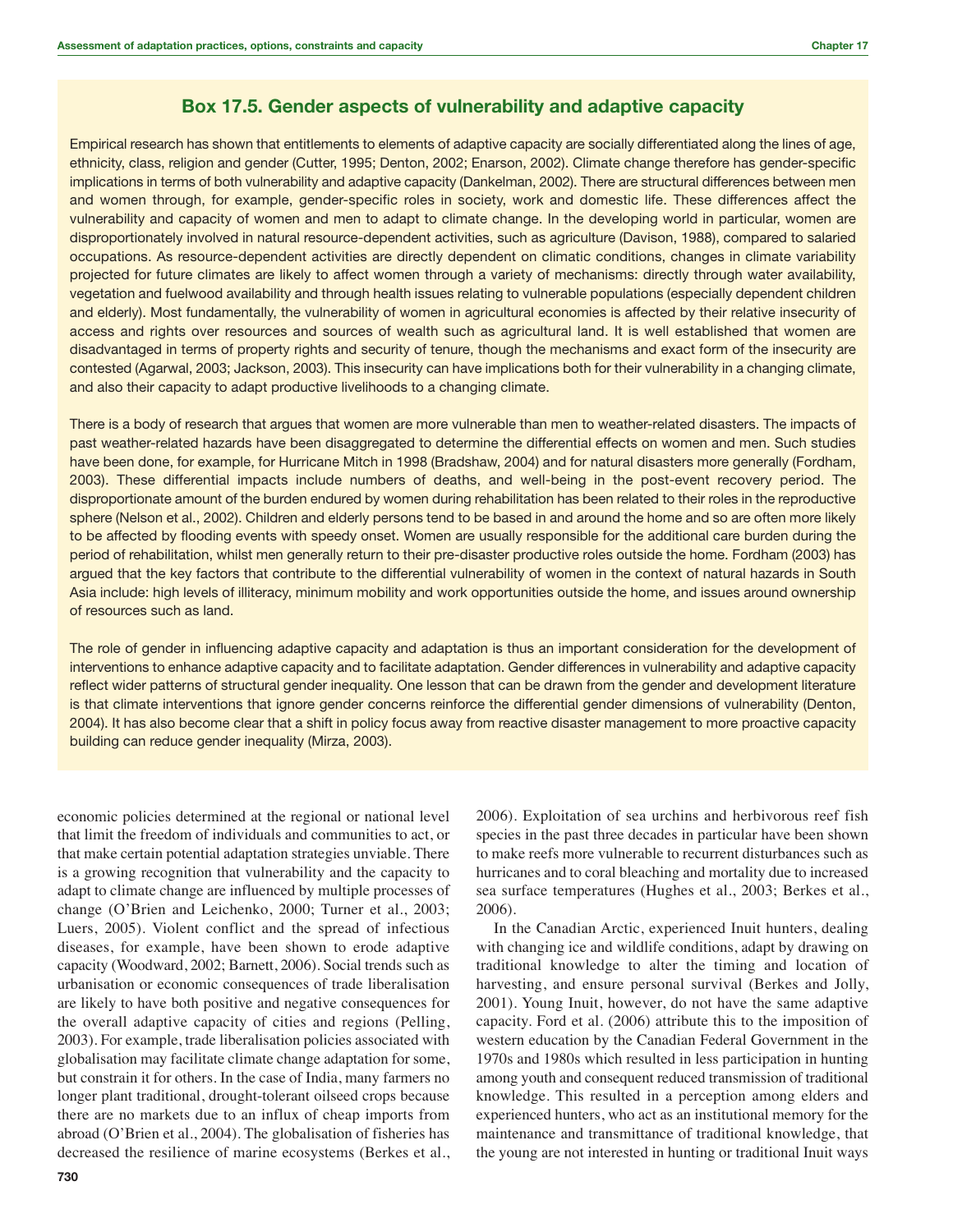of living. This further eroded traditional knowledge by reducing inter-generational contact, creating a positive feedback in which youth is locked into a spiral of knowledge erosion. The incorporation of new technology in harvesting (including GPS, snowmobiles and radios), representing another type of adaptation, has reinforced this spiral by creating a situation in which traditional knowledge is valued less among young Inuit.

Among wine producers in British Columbia, Canada, Belliveau et al. (2006) demonstrate how adaptations to changing economic conditions can increase vulnerability to climaterelated risks. Following the North American Free Trade Agreement, grape producers replaced low quality grape varieties with tender varieties to compete with higher-quality foreign imports, many of which have lower costs of production. This change enhanced the wine industry's domestic and international competitiveness, thereby reducing market risks, but simultaneously increased its susceptibility to winter injury. Thus the initial adaptation of switching varieties to increase economic competitiveness changed the nature of the system to make it more vulnerable to climatic stresses, to which it was previously less sensitive. To minimise frost risks, producers use overhead irrigation to wet the berries. The extra water from irrigation, however, can dilute the flavour in the grapes, reducing quality and decreasing market competitiveness.

The vulnerability of one region is often 'tele-connected' to other regions. In a study of coffee markets and livelihoods in Vietnam and Central America, Adger et al. (2007) found that actions in one region created vulnerability in the other through direct market interactions (Vietnamese coffee increased global supply and reduced prices), interactions with weather-related risks (coffee plant diseases and frosts) and the collapse of the International Coffee Agreement in 1989. In Mexico, Guatemala and Honduras, the capacity of smallholder coffee farmers to deal with severe droughts in 1997 to 1998 and 1999 to 2002 was complicated by low international coffee prices, reflecting changes in international institutions and national policies (Eakin et al., 2005). Concurrently, market liberalisation in Mexico, Guatemala and Honduras reduced state intervention in commodity production, markets and prices in the region. There were also constraints to adaptation related to a contraction of rural finance, coupled with a strong cultural significance attached to traditional crops. Since coffee production is already at the upper limit of the ideal temperature range in this region, it is likely that climate change will reduce yields, challenging farmers to switch to alternative crops, which currently have poorly developed marketing mechanisms.

The capacity of smallholder farmer households in Kenya and Tanzania to cope with climate stresses is often influenced by the ability of a household member to specialise in one activity or in a limited number of intensive cash-yielding activities (Eriksen et al., 2005). However, many households have limited access to this favoured coping option due to lack of labour and human and physical capital. This adaptation option is further constrained by social relations that lead to the exclusion of certain groups, especially women, from carrying out favoured activities with sufficient intensity. At present, relatively few investments go into improving the viability of these identified coping strategies. Instead, policies tend to focus on decreasing the sensitivity of agriculture to climate variability. This might actually reinforce the exclusion of population groups in dry lands where farmers are reluctant to adopt certain agricultural technologies because of their low market and consumption values and associated high costs (Eriksen et al., 2005). Eriksen et al. (2005) conclude that the determinants of adaptive capacity of smallholder farmers in Kenya and Tanzania are multiple and inter-related.

In summary, empirical research carried out since the TAR has shown that there are rarely simple cause-effect relationships between climate change risks and the capacity to adapt. Adaptive capacity can vary over time and is affected by multiple processes of change. In general, the emerging literature shows that the distribution of adaptive capacity within and across societies represents a major challenge for development and a major constraint to the effectiveness of any adaptation strategy. Some adaptations that address changing economic and social conditions may increase vulnerability to climate change, just as adaptations to climate change may increase vulnerability to other changes.

# **17.4 Enhancing adaptation: opportunities and constraints**

# **17.4.1 International and national actions for implementing adaptation**

An emerging literature on the institutional requirements for adaptation suggests that there is an important role for public policy in facilitating adaptation to climate change. This includes reducing vulnerability of people and infrastructure, providing information on risks for private and public investments and decision-making, and protecting public goods such as habitats, species and culturally important resources (Haddad et al., 2003; Callaway, 2004; Haddad, 2005; Tompkins and Adger, 2005). In addition, further literature sets out the case for international financial and technology transfers from countries with high greenhouse gas emissions to countries that are most vulnerable to present and future impacts, for use in adapting to the impacts of climate change (Burton et al., 2002; Simms et al., 2004; Baer, 2006; Dow et al., 2006; Paavola and Adger, 2006). Baer (2006) calculates the scale of these transfers from polluting countries, based on aggregate damage estimates of US\$50 billion.

Considerable progress has also been made in terms of funding adaptation within the UNFCCC. Least-developed countries have been identified as being particularly vulnerable to climate change, and planning for their adaptation has been facilitated through development of National Adaptation Programmes of Action (NAPAs). In completing a NAPA, a country identifies priority activities that must be implemented in the immediate future in order to address urgent national climate change adaptation needs (Burton et al., 2002; Huq et al., 2003). Although only 15 countries had completed their national NAPA reports as of mid-2007, a number of specific projects were identified in these reports for priority action. Since the implementation of NAPAs had not commenced at the time of this assessment, their outcomes in terms of increased adaptive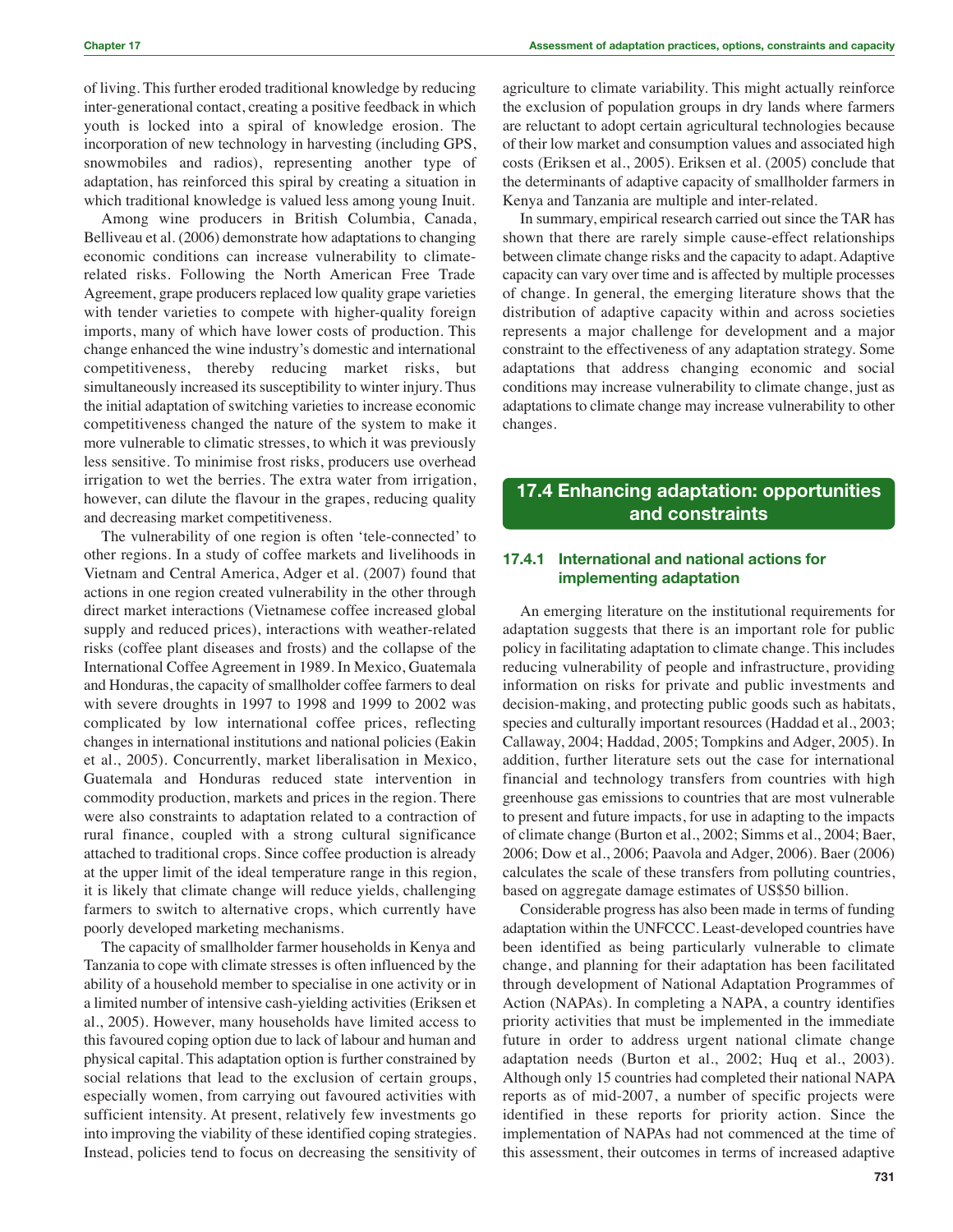capacity or reduced vulnerability to climate change risks could not be evaluated. The process of developing NAPAs is, however, being monitored. Box 17.6 discusses some emerging lessons from Bangladesh. Early evidence suggests that NAPAs face the same constraints on effectiveness and legitimacy as other national planning processes (e.g., National Adaptation Plans under the Convention to Combat Desertification), including narrow and unrepresentative consultation processes (Thomas and Twyman, 2005).

In the climate change context, the term 'mainstreaming' has been used to refer to integration of climate change vulnerabilities or adaptation into some aspect of related government policy such as water management, disaster preparedness and emergency planning or land-use planning (Agrawala, 2005). Actions that promote adaptation include integration of climate information into environmental data sets, vulnerability or hazard assessments, broad development strategies, macro policies, sector policies, institutional or organisational structures, or in development project design and implementation (Burton and van Aalst, 1999; Huq et al., 2003). By implementing mainstreaming initiatives, it is argued that adaptation to climate change will become part of or will be consistent with other wellestablished programmes, particularly sustainable development planning.

Mainstreaming initiatives have been classified in the development planning literature at four levels. At the international level, mainstreaming of climate change can occur through policy formulation, project approval and country-level implementation of projects funded by international organisations. For example, the International Federation of Red Cross and Red Crescent (IFRC) are working to facilitate a link between local and global responses through its Climate Change Centre (Van Aalst and Helmer, 2003). An example of an initiative at the regional level is the MACC (Mainstreaming Adaptation to Climate Change) project in the Caribbean. It assesses the likely impacts of climate change on key economic sectors (i.e., water, agriculture and human health) while also defining responses at community, national and regional levels. Various multi-lateral and bi-lateral development agencies, such as the Asian Development Bank, are attempting to integrate climate change adaptation into their grant and loan activities (ADB, 2005; Perez and Yohe, 2005). Other aid agencies have sought to screen out those loans and grants which are maladaptations and create new vulnerabilities, to ascertain the extent to which existing development projects already consider climate risks or address vulnerability to climate variability and change, and to identify opportunities for incorporating climate change explicitly into future projects. Klein et al. (2007) examine the activities of several major development agencies over the past five years and find that while most agencies already consider climate change as a real but uncertain threat to future development, they have not explicitly examined how their activities affect vulnerability to climate change. They conclude that mainstreaming needs to encompass a broader set of measures to reduce vulnerability than has thus far been the case.

Much of the adaptation planning literature emphasises the role of governments, but also recognises the constraints that they face in implementing adaptation actions at other scales (Few et al., 2007). There are few examples of successful mainstreaming of climate change risk into development planning. Agrawala and van Aalst (2005) identified following five major constraints: (a) relevance of climate information for development-related decisions; (b) uncertainty of climate information; (c) compartmentalisation with governments; (d) segmentation and other barriers within development-cooperation agencies; and (e) trade-offs between climate and development objectives. The Adaptation Policy Framework (APF) (Lim et al., 2005) developed to support national planning for adaptation by the United Nations Development Programme (UNDP) provides guidance on how these obstacles and barriers to mainstreaming can be overcome. Mirza and Burton (2005) found that the application of APF was feasible when they applied it for urban flooding in Bangladesh and droughts in India. However, they concluded that application of the APF could encounter problems

# **Box 17.6. Early lessons on effectiveness and legitimacy of National Adaptation Programmes of Action**

At present there is sparse documentary evidence on outcomes of NAPA planning processes or implementation. One case that has been examined is that of the Bangladesh NAPA (Huq and Khan, 2006). The authors recommend that NAPAs should adopt (a) a livelihood rather than sectoral approach, (b) focus on near- and medium-term impacts of climate variability as well as longterm impacts, (c) should ensure integration of indigenous and traditional knowledge, and (d) should ensure procedural fairness through interactive participation and self-mobilisation (Huq and Khan, 2006). They found that NAPA consultation and planning processes have the same constraints and exhibit the same problems of exclusion and narrow focus as other national planning processes (such as those for Poverty Reduction Strategies). They conclude that the fairness and effectiveness of national adaptation planning depends on how national governments already include or exclude their citizens in decision-making and that effective participatory planning for climate change requires functioning democratic structures. Where these are absent, planning for climate change is little more than rhetoric (Huq and Khan, 2006). Similar issues are raised and findings presented by Huq and Reid (2003), Paavola (2006) and Burton et al. (2002). The key role of non-government and community-based organisations in ensuring the sustainability and success of adaptation planning is likely to become evident over the incoming period of NAPA development and implementation.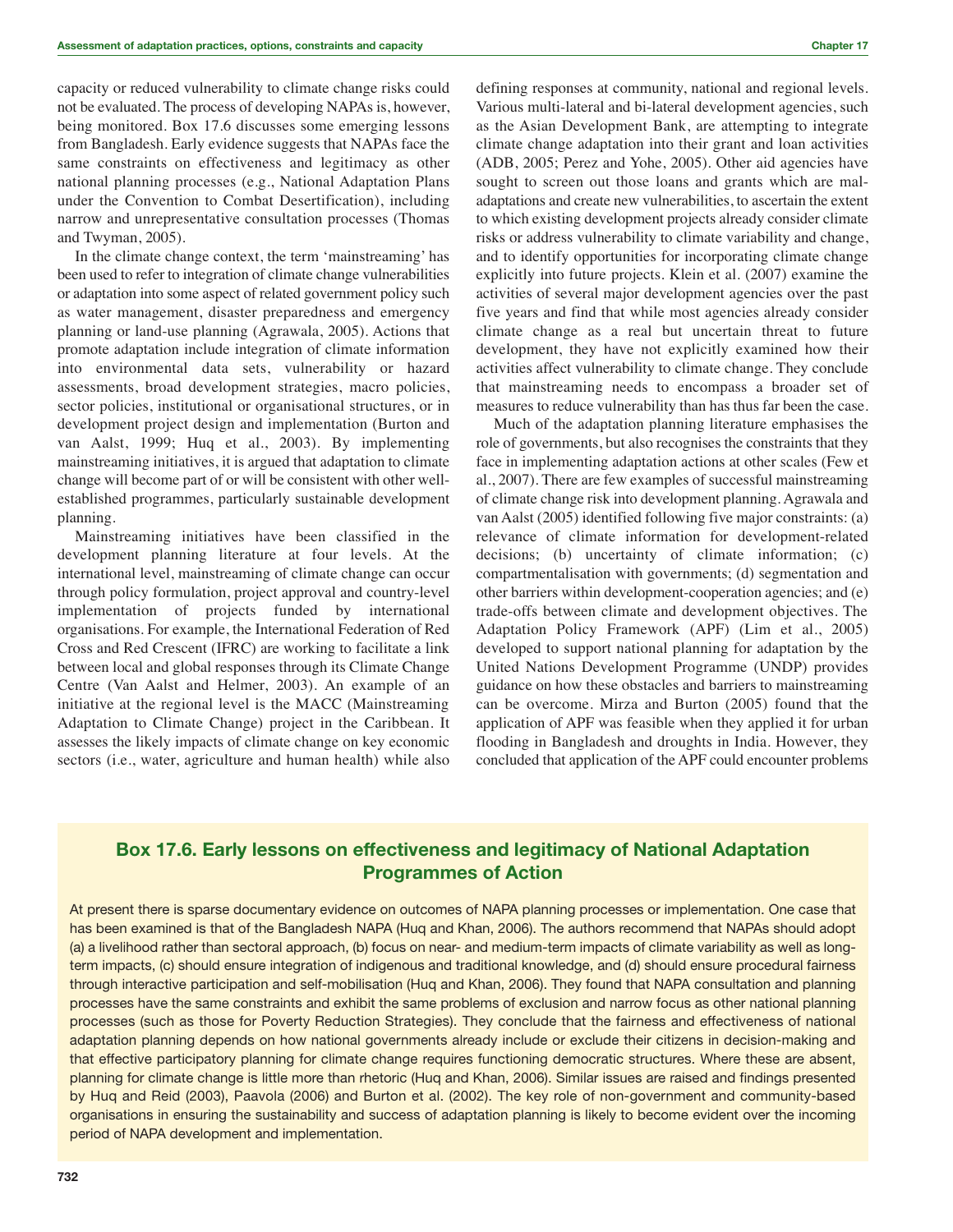related to a lack of micro-level socio-economic information, and gaps in stakeholder participation in the planning, design, implementation and monitoring of projects.

In summary, the opportunities for implementing adaptation as part of government planning are dependent on effective, equitable and legitimate actions to overcome barriers and limits to adaptation (ADB, 2005; Agrawala and van Aalst, 2005; Lim et al., 2005). Initial signals of impacts have been hypothesised to create the demand and political space for implementing adaptation, the so-called 'policy windows hypothesis'. Box 17.7, however, reveals that evidence is contested on whether individual weather-related catastrophic events can facilitate adaptation action, or whether they act as a barrier to long-term adaptation.

#### **17.4.2 Limits and barriers to adaptation**

Most studies of specific adaptation plans and actions argue that there are likely to be both limits and barriers to adaptation as a response to climate change. The U.S. National Assessment (2001), for example, maintains that adaptation will not necessarily make the aggregate impacts of climate change negligible or beneficial, nor can it be assumed that all available adaptation measures will actually be taken. Further evidence from Europe and other parts of the globe suggests that high adaptive capacity may not automatically translate into successful adaptations to climate change (O'Brien et al., 2006). Research on adaptation to changing flood risk in Norway, for example, has shown that high adaptive capacity is countered by weak incentives for proactive flood management (Næss et al., 2005). Despite increased attention to potential adaptation options, there is less understanding of their feasibility, costs, effectiveness, and the likely extent of their actual implementation (U.S. National Assessment, 2001). Despite high adaptive capacity and significant investment in planning, extreme heatwave events continue to result in high levels of mortality and disruption to infrastructure and electricity supplies in European, North

American and east Asian cities (Klinenberg, 2003; Mohanty and Panda, 2003; Lagadec, 2004; Poumadère et al., 2005).

This section assesses the limits to adaptation that have been discussed in the climate change and related literatures. Limits are defined here as the conditions or factors that render adaptation ineffective as a response to climate change and are largely insurmountable. These limits are necessarily subjective and dependent upon the values of diverse groups. These limits to adaptation are closely linked to the rate and magnitude of climate change, as well as associated key vulnerabilities discussed in Chapter 19. The perceived limits to adaptation are hence likely to vary according to different metrics. For example, the five numeraires for judging the significance of climate change impacts described by Schneider et al. (2000b) - monetary loss, loss of life, biodiversity loss, distribution and equity, and quality of life (including factors such as coercion to migrate, conflict over resources, cultural diversity, and loss of cultural heritage sites) - can lead to very different assessments of the limits to adaptation. But emerging literature on adaptation processes also identifies significant barriers to action in financial, cultural and policy realms that raise questions about the efficacy and legitimacy of adaptation as a response to climate change.

#### *17.4.2.1 Physical and ecological limits*

There is increasing evidence from ecological studies that the resilience of coupled socio-ecological systems to climate change will depend on the rate and magnitude of climate change, and that there may be critical thresholds beyond which some systems may not be able to adapt to changing climate conditions without radically altering their functional state and system integrity (see examples in Chapter 1). Scheffer et al. (2001) and Steneck et al. (2002), for instance, find thresholds in the resilience of kelp forest ecosystems, coral reefs, rangelands and lakes affected both by climate change and other pollutants. Dramatic climatic changes may lead to transformations of the physical environment of a region that limit the possibilities for adaptation (Nicholls and Tol,

# **Box 17.7. Is adaptation constrained or facilitated by individual extreme events?**

The policy window hypothesis refers to the phenomenon whereby adaptation actions such as policy and regulatory change are facilitated and occur directly in response to disasters, such as those associated with weather-related extreme events (Kingdon, 1995). According to this hypothesis, immediately following a disaster, the political climate may be conducive to legal, economic and social change which can begin to reduce structural vulnerabilities, for example, in such areas as mainstreaming gender issues, land reform, skills development, employment, housing and social solidarity. The assumptions behind the policy windows hypothesis are that (a) new awareness of risks after a disaster leads to broad consensus, (b) development and humanitarian agencies are 'reminded' of disaster risks, and (c) enhanced political will and resources become available. However, contrary evidence on policy windows suggests that, during the post-recovery phase, reconstruction requires weighing, prioritising and sequencing of policy programming, and there is the pressure to quickly return to conditions prior to the event rather than incorporate longer-term development policies (Christoplos, 2006). In addition, while institutions clearly matter, they are often rendered ineffective in the aftermath of a disaster. As shown in diverse contexts, such as ENSO-related impacts in Latin America, induced development below dams or levees in the U.S. and flooding in the United Kingdom, the end result is that short-term risk reduction can actually produce greater vulnerability to future events (Pulwarty et al., 2003; Berube and Katz, 2005; Penning-Rowsell et al., 2006).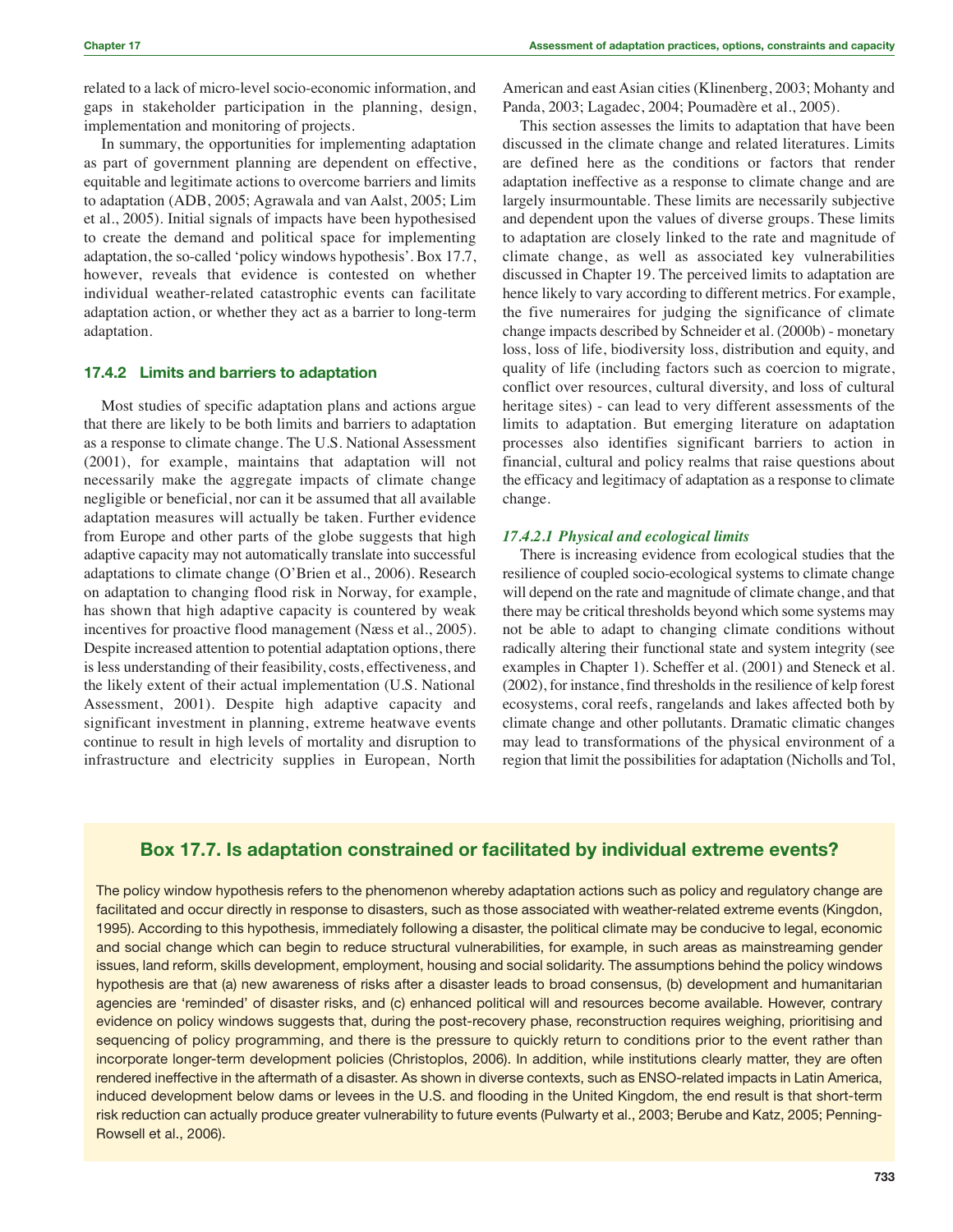2006; Tol et al., 2006). For example, rapid sea-level rise that inundates islands and coastal settlements is likely to limit adaptation possibilities, with potential options being limited to migration (see Chapter 15, Barnett and Adger, 2003; Barnett, 2005). Tol et al. (2006) argue that it is technically possible to adapt to five metres of sea-level rise but that the resources required are so unevenly distributed that in reality this risk is outside the scope of adaptation. In the Sudano-Sahel region of Africa, persistent below-average rainfall and recurrent droughts in the late 20th century have constricted physical and ecological limits by contributing to land degradation, diminished livelihood opportunities, food insecurity, internal displacement of people, cross-border migrations and civil strife (Mortimore and Adams, 2001; Leary et al., 2006; Osman-Elasha et al., 2006). The loss of Arctic sea ice threatens the survival of polar bears, even if hunting of bears were to be reduced (Derocher et al., 2004). The loss of keystone species may cascade through the socio-ecological system, eventually influencing ecosystems services that humans rely on, including provisioning, regulating, cultural, and supporting services (Millennium Ecosystem Assessment, 2006).

The ecological literature has documented regime shifts in ecosystems associated with climatic changes and other drivers (Noss, 2001; Scheffer et al., 2001). These regime shifts are argued to impose limits on economic and social adaptation (van Vliet and Leemans, 2006). Economies and communities that are directly dependent on ecosystems such as fisheries and agricultural systems are likely to be more affected by sudden and dramatic switches and flips in ecosystems. In a review of social change and ecosystem shifts, Folke et al. (2005) show that there are significant challenges to resource management from ecosystem shifts and that these are often outside the experience of institutions. The loss of local knowledge associated with thresholds in ecological systems is a limit to the effectiveness of adaptation (Folke et al., 2005).

#### *17.4.2.2 Technological limits*

Technological adaptations can serve as a potent means of adapting to climate variability and change. New technologies can be developed to adapt to climate change, and the transfer of appropriate technologies to developing countries forms an important component of the UNFCCC (Mace, 2006). However, there are also potential limits to technology as an adaptation response to climate change.

First, technology is developed and applied in a social context, and decision-making under uncertainty may inhibit the adoption or development of technological solutions to climate change adaptation (Tol et al., 2006). For example, case studies from the Rhine delta, the Thames estuary and the Rhone delta in Europe suggest that although protection from five-metre sea-level rise is technically possible, a combination of accommodation and retreat is more likely as an adaptation strategy (Tol et al., 2006).

Second, although some adaptations may be technologically possible, they may not be economically feasible or culturally desirable. For example, within the context of Africa, large-scale engineering measures for coastal protection are beyond the reach of many governments due to high costs (Ikeme, 2003). In colder climates that support ski tourism, the extra costs of making snow at warmer average temperatures may surpass a threshold where it becomes economically unfeasible (Scott et al., 2003; Scott et al., 2007). Although the construction of snow domes and indoor arenas for alpine skiing has increased in recent years, this technology may not be an affordable, acceptable or appropriate adaptation to decreasing snow cover for many communities dependent on ski tourism. Finally, existing or new technology is unlikely to be equally transferable to all contexts and to all groups or individuals, regardless of the extent of country-tocountry technology transfers (Baer, 2006). Adaptations that are effective in one location may be ineffective in other places, or create new vulnerabilities for other places or groups, particularly through negative side effects. For example, although technologies such as snowmobiles and GPS have facilitated adaptation to climate change among some Inuit hunters, these are not equally accessible to all, and they have potentially contributed to inequalities within the community through differential access to resources (Ford et al., 2006).

#### *17.4.2.3 Financial barriers*

The implementation of adaptation measures faces a number of financial barriers. At the international level, preliminary estimates from the World Bank indicate that the total costs of 'climate proofing' development could be as high as US\$10 billion to US\$40 billion /yr (World Bank, 2006). While the analysis notes that such numbers are only rough estimates, the scale of investment implied constitutes a significant financial barrier. At a more local level, individuals and communities can be similarly constrained by the lack of adequate financial resources. Deep financial poverty is a factor that constrains the use of seemingly inexpensive health measures, such as insecticide-treated bed nets, while limited public finances contribute to choices by public health agencies to give low priority to measures that would reduce vulnerability to climate-related health risks (Taylor et al., 2006; Yanda et al., 2006). In field surveys and focus groups, farmers often cite the lack of adequate financial resources as an important factor that constrains their use of adaptation measures which entail significant investment, such as irrigation systems, improved or new crop varieties, and diversification of farm operations (Smit and Skinner, 2002).

Lack of resources may also limit the ability of low-income groups to afford proposed adaptation mechanisms such as climate-risk insurance. In the case of Mexico, a restructuring of public agricultural institutions paralleled market liberalisation, reducing the availability of publicly subsidised credit, insurance and technical assistance for smallholders (Appendini, 2001). Even where both crop insurance and contract farming were being actively promoted by the state and federal government to help farmers address climatic contingencies and price volatility, very few of the surveyed farmers had crop insurance (Wehbe et al., 2006). In addition, individuals often fail to purchase insurance against low-probability high-loss events even when it is offered at favourable premiums. While this may occur because of the relative benefits and costs of alternatives, the trade-offs may not be explicit. Kunreuther et al. (2001) show that the search costs involved in collecting and analysing relevant information to clarify trade-offs can be enough to discourage individuals from undertaking such assessments, and thus from purchasing coverage even when the premium is affordable.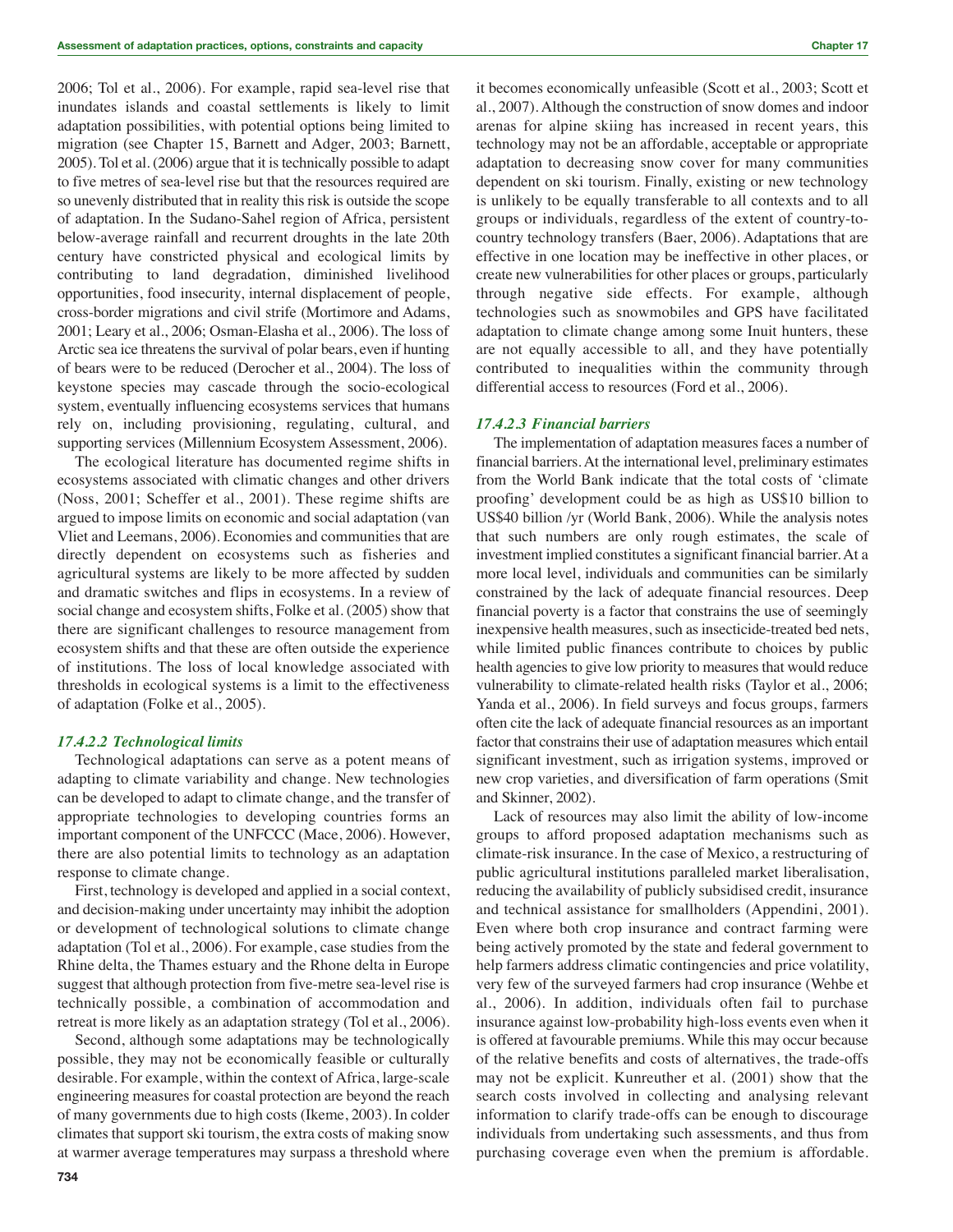Climate change is also likely to raise the actuarial uncertainty in catastrophe risk assessment, placing upward pressure on insurance premiums and possibly leading to reductions in risk coverage (Mills, 2005).

#### *17.4.2.4 Informational and cognitive barriers*

Extensive evidence from psychological research indicates that uncertainty about future climate change combines with individual and social perceptions of risk, opinions and values to influence judgment and decision-making concerning climate change (Oppenheimer and Todorov, 2006). It is increasingly clear that interpretations of danger and risk associated with climate change are context specific (Lorenzoni et al., 2005) and that adaptation responses to climate change can be limited by human cognition (Grothmann and Patt, 2005; Moser, 2005). Four main perspectives on informational and cognitive constraints on individual responses (including adaptation) to climate change emerge from the literature.

- 1. Knowledge of climate change causes, impacts and possible solutions does not necessarily lead to adaptation. Wellestablished evidence from the risk, cognitive and behavioural psychology literatures points to the inadequacy of the 'deficit model' of public understanding of science, which assumes that providing individuals with scientifically sound information will result in information assimilation, increased knowledge, action and support for policies based on this information (Eden, 1998; Sturgis and Allum, 2004; Lorenzoni et al., 2005). Individuals' interpretation of information is mediated by personal and societal values and priorities, personal experience and other contextual factors (Irwin and Wynne, 1996). As a consequence, an individual's awareness and concern either do not necessarily translate into action, or translate into limited action (Baron, 2006; Weber, 2006). This is also known as the 'value-action' or 'attitude-behaviour' gap (Blake, 1999) and has been shown in a small number of studies to be a significant barrier to adaptation action (e.g., Patt and Gwata, 2002).
- 2. Perceptions of climate change risks are differing. A small but growing literature addresses the psychological dimensions of evaluating long-term risk; most focuses on behaviour changes in relation to climate change mitigation policies. However, some studies have explored the behavioural foundations of adaptive responses, including the identification of thresholds, or points at which adaptive behaviour begins (e.g., Grothmann and Patt, 2005). Key findings from these studies point to different types of cognitive limits to adaptive responses to climate change. For example, Niemeyer et al. (2005) found that thresholds of rapid climate change may induce different individual responses influenced by trust in others (e.g., institutions, collective action, etc.), resulting in adaptive, non-adaptive, and maladaptive behaviours. Hansen et al. (2004) found evidence for a finite pool of worry among farmers in the Argentine Pampas. As concern about one type of risk increases, worry about other risks decreases. Consequently, concerns about violent conflict, disease and hunger, terrorism, and other risks may overshadow considerations about the impacts of climate change and adaptation. This

work also indicates, consistently with findings in the wider climate change risk literature (e.g., Moser and Dilling, 2004), that individuals tend to prioritise the risks they face, focusing on those they consider – rightly or wrongly – to be the most significant to them at that particular point in time. Furthermore, a lack of experience of climate-related events may inhibit adequate responses. It has been shown, for instance, that the capacity to adapt among resourcedependent societies in southern Africa is high if based on adaptations to previous changes (Thomas et al., 2005). Although concern about climate change is widespread and high amongst publics in western societies, it is not 'here and now' or a pressing personal priority for most people (Lorenzoni and Pidgeon, 2006). Weber (2006) found that strong visceral reactions towards the risk of climate change are needed to provoke adaptive behavioural changes.

- 3. Perceptions of vulnerability and adaptive capacity are important. Psychological research, for example, has provided empirical evidence that those who perceive themselves to be vulnerable to environmental risks, or who perceive themselves to be victims of injustice, also perceive themselves to be more at risk from environmental hazards of all types (Satterfield et al., 2004). Furthermore, perceptions by the vulnerable of barriers to actually adapting do, in fact, limit adaptive actions, even when there are capacities and resources to adapt. Grothman and Patt (2005) examined populations living with flood risk in Germany and farmers dealing with drought risk in Zimbabwe in order to better understand cognitive constraints. They found that action was determined by both perceived abilities to adapt and observable capacities to adapt. They conclude that a divergence between perceived and actual adaptive capacity is a real barrier to adaptive action. Moser (2005) similarly finds that perceived barriers to action are a major constraint in coastal planning for sea-level rise in the United States.
- 4. Appealing to fear and guilt does not motivate appropriate adaptive behaviour. In fact, communications research has shown that appealing to fear and guilt does not succeed in fostering sustained engagement with the issue of climate change (Moser and Dilling, 2004). Analysis of print media portrayal of climate change demonstrates public confusion when scientific arguments are contrasted in a black-andwhite, for-and-against manner (Boykoff and Boykoff, 2004; Carvalho and Burgess, 2005; Ereaut and Segnit, 2006). Calls for effective climate-change communication have focused on conveying a consistent, sound message, with the reality of anthropogenic climate change at its core. This, coupled with making climate change personally relevant through messages of practical advice on individual actions, helps to embed responses in people's locality. Visualisation imagery is being increasingly explored as a useful contribution to increasing the effectiveness of communication about climate change risks (e.g., Nicholson-Cole, 2005; Sheppard, 2005).

Overall, the psychological research reviewed here indicates that an individual's awareness of an issue, knowledge, personal experience, and a sense of urgency of being personally affected, constitute necessary but insufficient conditions for behaviour or policy change. Perceptions of risk, of vulnerability, motivation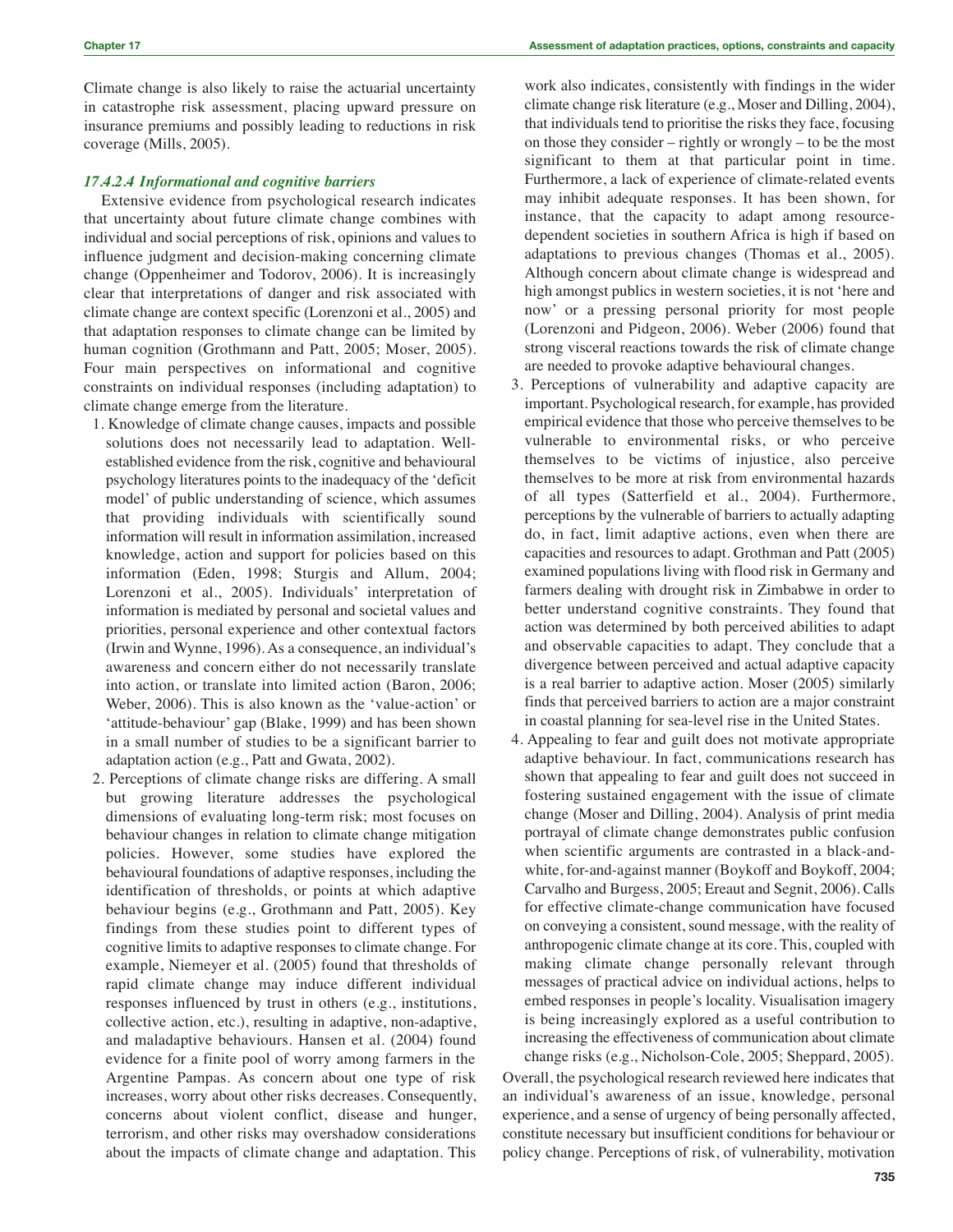and capacity to adapt will also affect behavioural change. These perceptions vary among individuals and groups within populations. Some can act as barriers to adapting to climate change. Policymakers need to be aware of these barriers, provide structural support to overcome them, and concurrently work towards fostering individual empowerment and action.

#### *17.4.2.5 Social and cultural barriers*

Social and cultural limits to adaptation can be related to the different ways in which people and groups experience, interpret and respond to climate change. Individuals and groups may have different risk tolerances as well as different preferences about adaptation measures, depending on their worldviews, values and beliefs. Conflicting understandings can impede adaptive actions. Differential power and access to decision makers may promote adaptive responses by some, while constraining them for others. Thomas and Twyman (2005) analysed natural-resource policies in southern Africa and showed that even so-called communitybased interventions to reduce vulnerability create excluded groups without access to decision-making. In addition, diverse understandings and prioritisations of climate change issues across different social and cultural groups can limit adaptive responses (Ford and Smit, 2004).

Most analyses of adaptation propose that successful adaptations involve marginal changes to material circumstances rather than wholesale changes in location and development paths. A few studies have examined the need for and potential for migration, resettlement and relocation as an adaptive strategy, for example, but the cultural implications of large-scale migration are not well understood and could represent significant limits to adaptation. Box 17.8 presents evidence that demonstrates that, while relocation and migration have been used as adaptation strategies in the past, there are often large social costs associated with these and unacceptable impacts in terms of human rights and sustainability. The possibility of migration as a response to climate change is still rarely broached in the literature on adaptation to climate change, perhaps because it is entirely outside the acceptable range of proposals (Orlove, 2005).

Although scientific research indicates that forest ecosystems in northern Canada are among those regions at greatest risk from

# **Box 17.8. Do voluntary or displacement migrations represent failures to adapt?**

Migration by individuals or relocation of settlements have been discussed in various studies as a potential adaptive response option to climate change impacts when local environments surpass a threshold beyond which the system is no longer able to support most or all of the population. There has been, for example, discussion of the possibility that sea-level rise will make it impossible for human populations to remain on specific islands. For instance, New Zealand has been discussed as a possible site of relocation for the people of Tuvalu, a nation consisting of low-lying atolls in the western Pacific. Patel (2006) and Barnett (2005) argue that there would be enormous economic, cultural and human costs if large populations were to abandon their longestablished home territories and move to new places. Sea-level rise impacts on the low-lying Pacific Island atoll states of Kiribati, Tuvalu, Tokelau and the Marshall Islands may, at some threshold, pose risks to their sovereignty or existence (Barnett, 2001). Barnett and Adger (2003) argue that this loss of sovereignty itself represents a dangerous climate change and that the possibility of relocation represents a limit of adaptation.

The ability to migrate as an adaptive strategy is not equally accessible to all, and decisions to migrate are not controlled exclusively by individuals, households, or local and state governments (McLeman, 2006). Studies in Asia and North America (Adger et al., 2002; Winkels, 2004; McLeman and Smit, 2006) show that strong social capital can obviate the need for relocation in the face of risk, and is also important in determining the success and patterns of migration as an adaptive strategy: the spatial patterns of existing social networks in a community influence their adaptation to climate change. Where household social networks are strong at the local scale, adaptations that do not lead to migration, or that lead to local-scale relocations, are more likely responses than long-distance migration away from areas under risk. Conversely, if the community has widespread social networks, or is part of a transnational community, then far-reaching migration is possible. McLeman and Smit (2006) show that a range of economic, social and cultural processes played roles in shaping migration behaviour and migration patterns in response to climate conditions and resulting long-term drought in rural eastern Oklahoma in the 1930s. While temporary migration has often been used as a risk management response to climate variability, permanent migration may be required when physical or ecological limits to adaptation have been surpassed.

Mendelsohn et al. (2007) examined correlations between incomes in rural districts in the United States and in Brazil, with parameters of present climate and physical parameters of agricultural productivity. They argued that climate affects agricultural productivity which, in turn, affects per capita income (even when this is defined as both farm and non-farm incomes for a district) and that climatic changes that reduce productivity may have direct consequences in rural poverty. Mendelsohn et al. (2007) therefore argue that climate change impacts in rural economies may make migration and relocation a necessary but undesirable adaptation. Finan and Nelson (2001), however, suggest that government policies in Brazil, such as rural retirement policies, have actually augmented household adaptive capacity and attracted young migrants back from cities. Thus migration can be influenced by government intervention. In the case of island states, Barnett (2005) argues that adaptation should already be deemed as unsuccessful if it has limited development opportunities.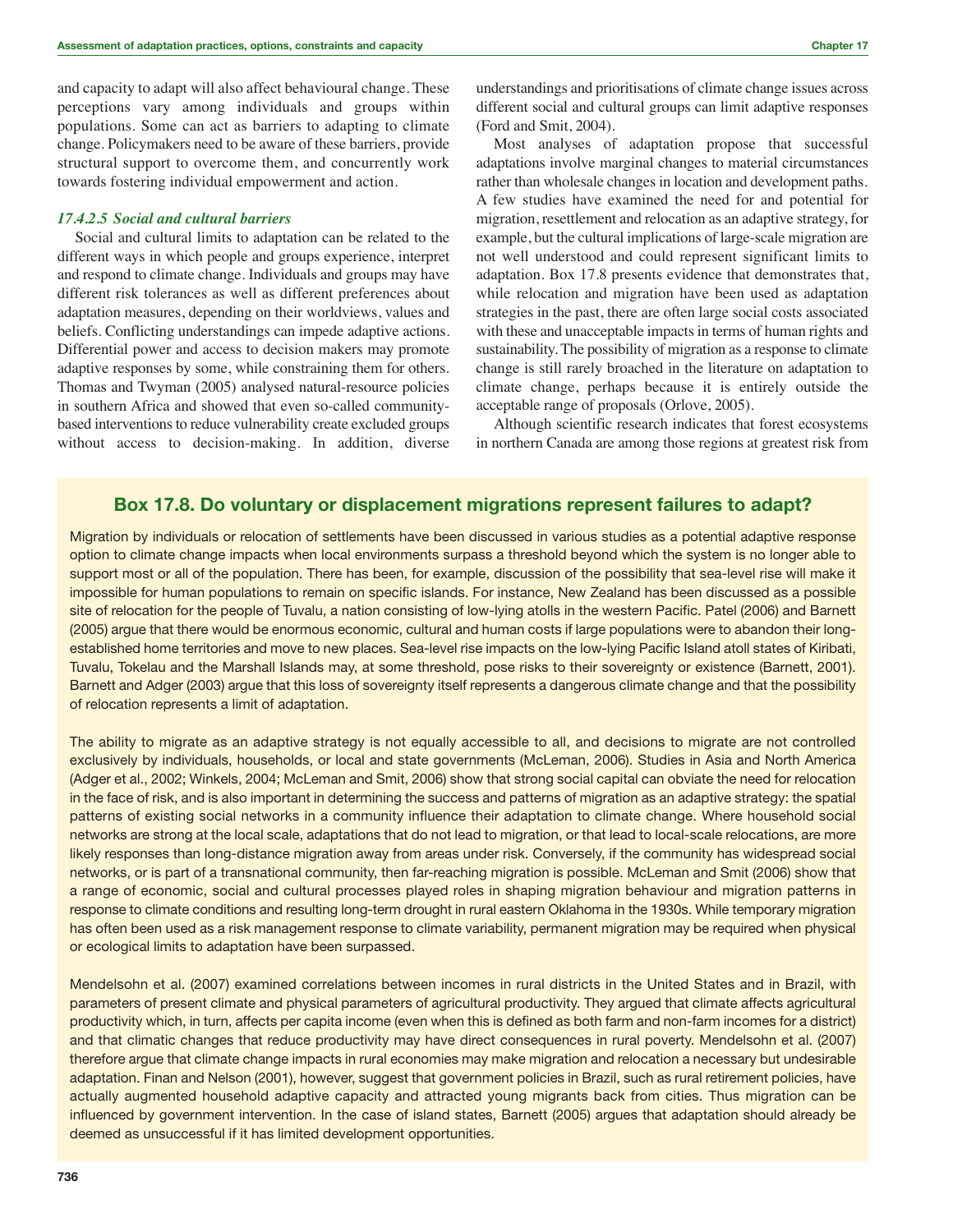the impacts of climate change, the social dimensions of forestdependent communities indicate both a limited community capacity and a limited potential to perceive climate change as a salient risk issue that warrants action. Climate change messages are often associated with environmentalism and environmentalists, who have been perceived by many residents of resource-dependent communities as an oppositional political force. Risk perceptions tend to be higher for women than for men, the higher concern levels of women may either be stifled or simply be unexpressed in a highly male-dominated environment (Davidson et al., 2003).

Anthropological research suggests that the scale and novelty of climate changes are not the sole determinants of degree of impact (Orlove, 2005). Societies change their environments, and thus alter their own vulnerability to climate fluctuations. The experience of development of the Colorado River Basin in the face of environmental uncertainty clearly illustrates that impacts and interventions can reverberate through the systems in ways that can only be partially traced and predicted (Pulwarty et al., 2005).

Accounting for future economic and social trends involves problems of indeterminacy (imperfectly understood structures and processes), discontinuity (novelty and surprise in social systems), reflexivity (the ability of people and organisations to reflect on and adapt their behaviour), and framing (legitimately-diverse views about the state of the world) (Berkhout et al., 2002; Pulwarty et al., 2003). Case studies reveal that there exists a diversity of local or traditional practices for ecosystem management under environmental uncertainty. These include rules for social regulation, mechanisms for cultural internalisation of traditional practices and the development of appropriate world views and cultural values (Pretty, 2003).

Social and cultural limits to adaptation are not well researched: Jamieson (2006) notes that a large segment of the U.S. population think of themselves as environmentalists but often vote for environmentally negative candidates. Although many societies are highly adaptive to climate variability and change, vulnerability is dynamic and likely to change in response to multiple processes, including economic globalisation (Leichenko and O'Brien, 2002). The Inuit, for example, have a long history of adaptation to changing environmental conditions. However, flexibility in group size and group structure to cope with climate variability and unpredictability is no longer a viable strategy, due to settlement in permanent communities. Also, memories and hunting narratives are appearing unreliable because of rapid change. Furthermore, there are emerging vulnerabilities, particularly among the younger generation through lack of knowledge transfer, and among those who do not have access to monetary resources to purchase equipment necessary to hunt in the context of changing conditions (Ford et al., 2006).

# **17.5 Conclusions**

Adaptation has the potential to alleviate adverse impacts, as well as to capitalise on new opportunities posed by climate change. Since the TAR, there has been significant documentation and analysis of emerging adaptation practices. Adaptation is occurring in both the developed and developing worlds, both to climate variability and, in a limited number of cases, to observed or anticipated climate change. Adaptation to climate change is seldom undertaken in a stand-alone fashion, but as part of broader social and development initiatives. Adaptation also has limits, some posed by the magnitude and rate of climate change, and others that relate to financial, institutional, technological, cultural and cognitive barriers. The capacities for adaptation, and the processes by which it occurs, vary greatly within and across regions, countries, sectors and communities. Policy and planning processes need to take these aspects into account in the design and implementation of adaptation. The review in this chapter suggests that a high priority should be given to increasing the capacity of countries, regions, communities and social groups to adapt to climate change in ways that are synergistic with wider societal goals of sustainable development.

There are significant outstanding research challenges in understanding the processes by which adaptation is occurring and will occur in the future, and in identifying areas for leverage and action by government. Many initiatives on adaptation to climate change are too recent at the time of this assessment to evaluate their impact on reducing societal vulnerability. Further research is therefore needed to monitor progress on adaptation, and to assess the direct as well as ancillary effects of such measures. In this context there is also a need for research on the synergies and trade-offs between various adaptation measures, and between adaptation and other development priorities. Human intervention to manage the process of adaptation in biological systems is also not well understood, and the goals of conservation are contested. Hence, research is also required on the resilience of socioecological systems to climate change. Another key area where information is currently very limited is on the economic and social costs and benefits of adaptation measures. In particular, the non-market costs and benefits of adaptation measures involving ecosystem protection, health interventions, and alterations to land use are under-researched. Information is also lacking on the economy-wide implications of particular adaptations on economic growth and employment.

#### **References**

- Aaheim, A. and A. Schjolden, 2004: An approach to utilise climate change impacts studies in national assessments. *Global Environ. Chang.,* **14**, 147-160.
- ABI, 2004: *A Changing Climate for Insurance A Summary Report for Chief Executives and Policymakers.* Association of British Insurers, London, 20pp.
- Adams, R.M., B.A. McCarl and L.O. Mearns, 2003: The effects of spatial scale of climate scenarios on economic assessments: An example from U.S. agriculture. *Climatic Change,* **60**, 131-148.
- ADB, 2005: *Climate proofing: A risk-based approach*. Asian Development Bank, Manila, 219 pp.
- Adger, W.N., 2001: Scales of governance and environmental justice for adaptation and mitigation of climate change. *Journal of International Development*, **13**, 921-931.
- Adger, W.N., 2003: Social capital, collective action, and adaptation to climate change. *Econ. Geog.*, **79**, 387-404.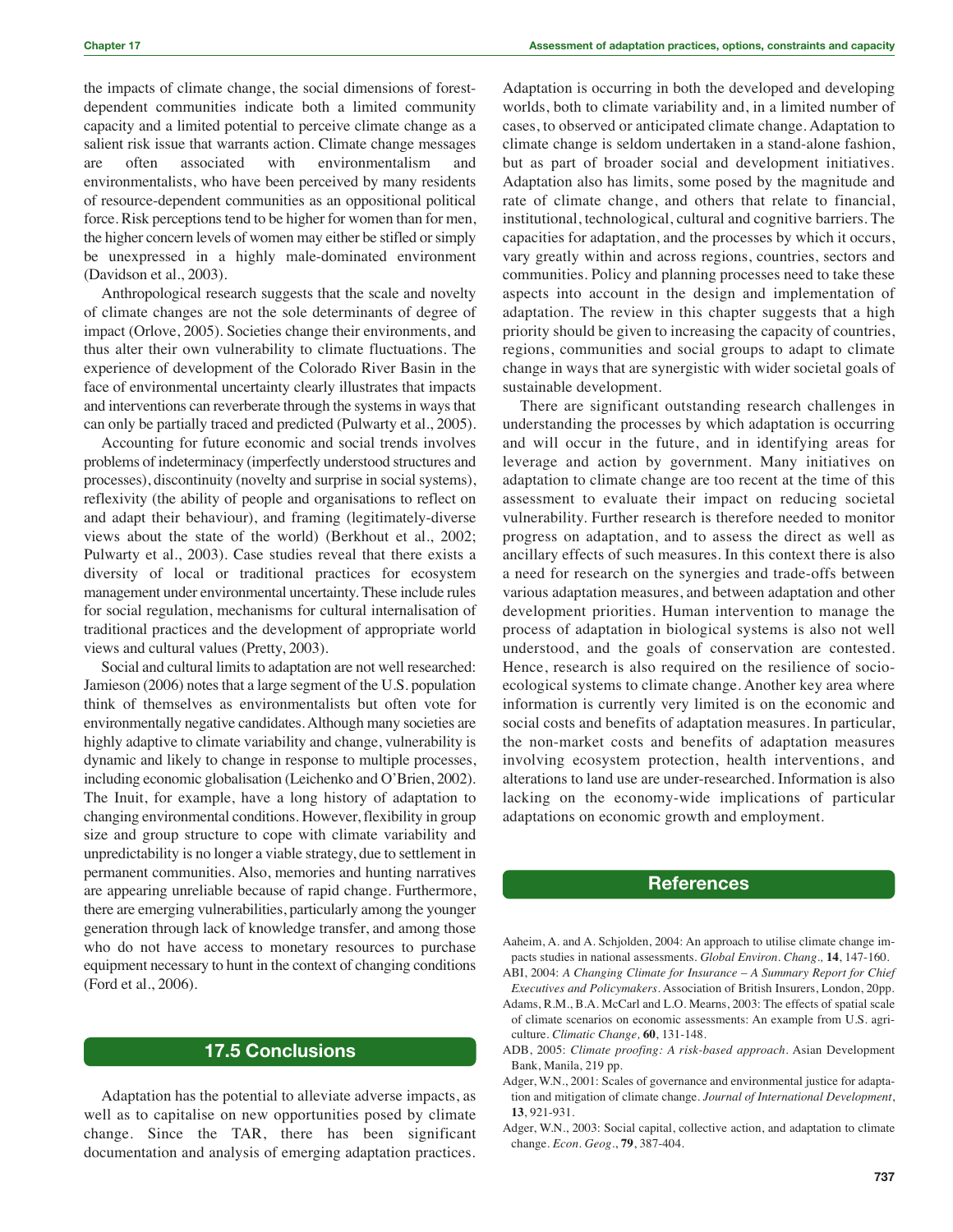Adger, W.N., P.M. Kelly, A. Winkels, L. Huy and C. Locke, 2002: Migration, remittances, livelihood trajectories and social resilience. *Ambio,* **31**, 358-366.

- Adger, W.N., N.W. Arnell and E.L. Tompkins, 2005: Successful adaptation to climate change across scales. *Global Environ. Chang.,* **15**, 77-86.
- Adger, W. N., H. Eakin, and A. Winkels, 2007: Nested and networked vulnerabilities in South East Asia. *Global Environmental Change and the South-east Asian Region: An Assessment of the State of the Science,* L. Lebel, et al., Eds., Island Press, Washington, District of Columbia, in press.
- AfDB, ADB, DFID, DGIS, EC, BMZ, OECD, UNDP, UNEP and WB, 2003: *Poverty and Climate Change Reducing the Vulnerability of the Poor through Adaptation.* UNEP, Nairobi, 43 pp.
- Agarwal, B., 2003: Gender and land rights revisited: exploring new prospects via the state, family and market. *Journal of Agrarian Change*, **3**, 184-224.
- Agrawala, S., 2005: Putting climate change in the development mainstream: introduction and framework. *Bridge Over Troubled Waters: Linking Climate Change and Development,* S. Agrawala, Ed., OECD, Paris, 23-43.
- Agrawala, S. and K. Broad, 2002: Technology transfer perspectives on climate forecast applications. *Research in Science and Technology Studies,* **13**, 45-69.
- Agrawala, S. and M.A. Cane, 2002: Sustainability: lessons from climate variability and climate change. *Columbia Journal of Environmental Law*, **27**, 309- 321.
- Agrawala, S. and M. van Aalst, 2005: Bridging the gap between climate change and development. *Bridge Over Troubled Waters: Linking Climate Change and Development,* S. Agrawala, Ed., OECD, Paris, 133-146.
- Agrawala, S., S. Gigli, V. Raksakulthai, A. Hemp, A. Moehner, D. Conway, M. El Raey, A. Uddin Amhed, J. Risbey, W. Baethgen and D. Martino, 2005: Climate change and natural resource management: key themes from case studies. *Bridge Over Troubled Waters – Linking Climate Change and Development,* S. Agrawala, Ed., OECD, Paris, 85-146.
- Alberini, A., A. Chiabai and L. Muehlenbachs, 2006: Using expert judgement to assess adaptive capacity to climate change: a conjoint choice survey. *Global Environ. Chang.*, **16**, 123-144.
- Allison, E.H., W.N. Adger, M.C. Badjeck, K. Brown, D. Conway, N.K. Dulvy, A. Halls, A. Perry and J.D. Reynolds, 2005: Effects of climate change on the sustainability of capture and enhancement fisheries important to the poor: analysis of the vulnerability and adaptability of fisherfolk living in poverty*.* Fisheries Management Science Programme London, Department for International Development Final Technical Report.. Project No. R4778J, , 167 pp. [Available online at http://www.fmsp.org.uk.].
- Appendini, K., 2001: *De la Milpa a los Tortibonos: La Restructuración de la Política Alimentaria en México (2da edición.)*. México, DF, Colegio de México, 259 pp.
- Austrian Federal Government, 2006: *Fourth National Communication of the Austrian Federal Government,* in Compliance with the Obligations under the United Nations Framework Convention on Climate Change (Federal Law Gazette No. 414/1994), according to Decisions 11/CP.4 and 4/CP.5 of the Conference of the Parties. Federal Ministry of Agriculture, Forestry, Environment and Water Management, Vienna, 241 pp.
- Baer, P., 2006: Adaptation: who pays whom? *Fairness in Adaptation to Climate Change,* W.N. Adger, J. Paavola, S. Huq, and M.J. Mace, Eds., MIT Press, Cambridge Massachusetts, 131-153.
- Barnett, J., 2001: Adapting to climate change in Pacific island countries: the problem of uncertainty. *World Development*, **29**, 977-993.
- Barnett, J., 2005: Titanic states? Impacts and responses to climate change in the Pacific islands. *Journal of International Affairs*, **59**, 203-219.
- Barnett, J., 2006: Climate change, insecurity and injustice. *Fairness in Adaptation to Climate Change,* W.N. Adger, J. Paavola, S. Huq, and M.J. Mace, Eds., MIT Press, Cambridge Massachusetts, 115-129.
- Barnett, J. and W.N. Adger, 2003: Climate dangers and atoll countries. *Climatic Change*, **61**, 321-337.
- Baron, J. 2006: Thinking about global warming. *Climatic Change*, **77**, 137-150. Basher, R., C. Clark, M. Dilley and M. Harrison, 2000: *Coping with the Cli-*
- *mate: A Way Forward. A Multi-Stakeholder Review of Regional Climate Outlook Forums*. IRI Publication CW/01/02, Columbia University, New York, 27 pp.
- Bass, B., 2005: Measuring the adaptation deficit. Discussion on keynote paper: climate change and the adaptation deficit. *Climate Change: Building the Adaptive Capacity* A. Fenech, D. MacIver, H. Auld, B. Rong and Y.Y. Yin, Eds., Environment Canada, Toronto, 34-36.
- Belliveau, S., B. Smit and B. Bradshaw, 2006: Multiple exposures and dynamic vulnerability: Evidence from the grape and wine industry in the Okanagan Valley, Canada. *Global Environ. Chang.*, **16**, 364-378.
- Berkes, F. and Co-authors, 2006: Globalization, roving bandits and marine resources. *Science*, **311**, 1557-1558.
- Berkes, F. and Jolly, D. (2001) Adapting to climate change: social-ecological resilience in a Canadian Western arctic community. *Conserv. Ecol.* **5**, 18. [Available online at http://www.ecologyandsociety.org/vol5/iss2/art18/]).
- Berkhout, F., J. Hertin and A. Jordan, 2002: Socio-economic futures in climate change impact assessment: using scenarios as learning machines. *Global Environ. Chang.*, **17**, 83-95.
- Berkhout, F., J. Hertin and D.M. Gann, 2006: Learning to adapt: organisational adaptation to climate change impacts. *Climatic Change*, **78**, 135-156.
- Berube, A. and B. Katz, 2005: *Katrina's Window*: *Confronting Concentrated Poverty across America*. Special Analysis of Metropolitan Policy, Brookings Institution. Washington, District of Columbia, 13 pp.
- Bettencourt, S. and Co-authors, 2006: *Not if but when, Adapting to natural hazards in the Pacific Islands Region: A policy note.* East Asia and Pacific Region, Pacific Islands Country Management Unit, World Bank, Washington, District of Columbia, 46 pp.
- Blake, J., 1999: Overcoming the 'value-action gap' in environmental policy: tensions between national policy and local experience. *Local Environment*, **4**, 257-278.
- Boykoff, M.T. and J.M. Boykoff, 2004: Balance as bias: global warming and the US prestige press. *Global Environ. Chang.*, **14**, 125-136.
- Bradshaw, S., 2004: *Socio-economic impacts of natural disaster: a gender analysis*. UN Economic Commission for Latin America and the Caribbean (ECLAC), Santiago, 60 pp.
- Broad, K. and S. Agrawala, 2000: Policy forum: climate the Ethiopia food crisis - uses and limits of climate forecasts. *Science*, **289**, 1693-1694.
- Brooks, N. and W.N. Adger, 2005: Assessing and enhancing adaptive capacity. *Adaptation Policy Frameworks for Climate Change,* B. Lim, E. Spanger-Siegfried, I. Burton, E.L. Malone and S. Huq, Eds., Cambridge University Press, New York, 165-182.
- Brooks, N., W.N. Adger and P.M. Kelly, 2005: The determinants of vulnerability and adaptive capacity at the national level and the implications for adaptation. *Global Environ. Chang.*, **15**, 151-163.
- Brown, J.L., 2005: High-altitude railway designed to survive climate change. *Civil Eng.*, **75**, 28-28.
- Burki, R., H. Elsasser, B. Abegg and U. Koenig, 2005: Climate change and tourism in the Swiss Alps. *Tourism, Recreation and Climate Change,* M. Hall and J. Higham, Eds., Channelview Press, London, 155-163.
- Burton, I. and M. van Aalst, 1999: *Come Hell or High Water: Integrating Climate Change Vulnerability and Adaptation into Bank Work*. World Bank, Washington, District of Columbia, 60 pp.
- Burton, I. and M.K. van Aalst, 2004: *Look Before You Leap? A Risk Management Approach for Incorporating Climate Change Adaptation in World Bank Operations,* Final Draft, Prepared for the Climate Change Team. World Bank, Washington, District of Columbia, 57 pp.
- Burton, I., S. Huq, B. Lim, O. Pilifosova and E.L. Schipper, 2002: From impacts assessment to adaptation priorities: the shaping of adaptation policy. *Clim. Policy*, **2**, 145-159.
- Butt, A.T., B.A. McCarl, J. Angerer, P.T. Dyke and J.W. Stuth, 2005: The economic and food security implications of climate change. *Climatic Change*, **68**, 355-378.
- Callaway, J.M., 2004: Adaptation benefits and costs: are they important in the global policy picture and how can we estimate them? *Global Environ. Chang.*, **14**, 273-282.
- Callaway, J.M., D.B. Louw, J.C. Nkomo, M.E. Hellmuth and D.A. Sparks, 2006: *The Berg River Dynamic Spatial Equilibrium Model: A New Tool for Assessing the Benefits and Costs of Alternatives for Coping With Water Demand Growth, Climate Variability, and Climate Change in the Western Cape*. AIACC Working Paper 31, The AIACC Project Office, International START Secretariat, Washington, District of Columbia, 41 pp. [Available online at http://www.aiaccproject.org/].
- Cane, M.A., S.E. Zebiak and S.C. Dolan, 1986: Experimental Forecasts of El-Nino. *Nature*, **321**, 827-832.
- Carvalho, A. and J. Burgess, 2005: Cultural circuits of climate change in U.K. broadsheet newspapers, 1985-2003. *Risk Anal.*, 25, 1457-1469.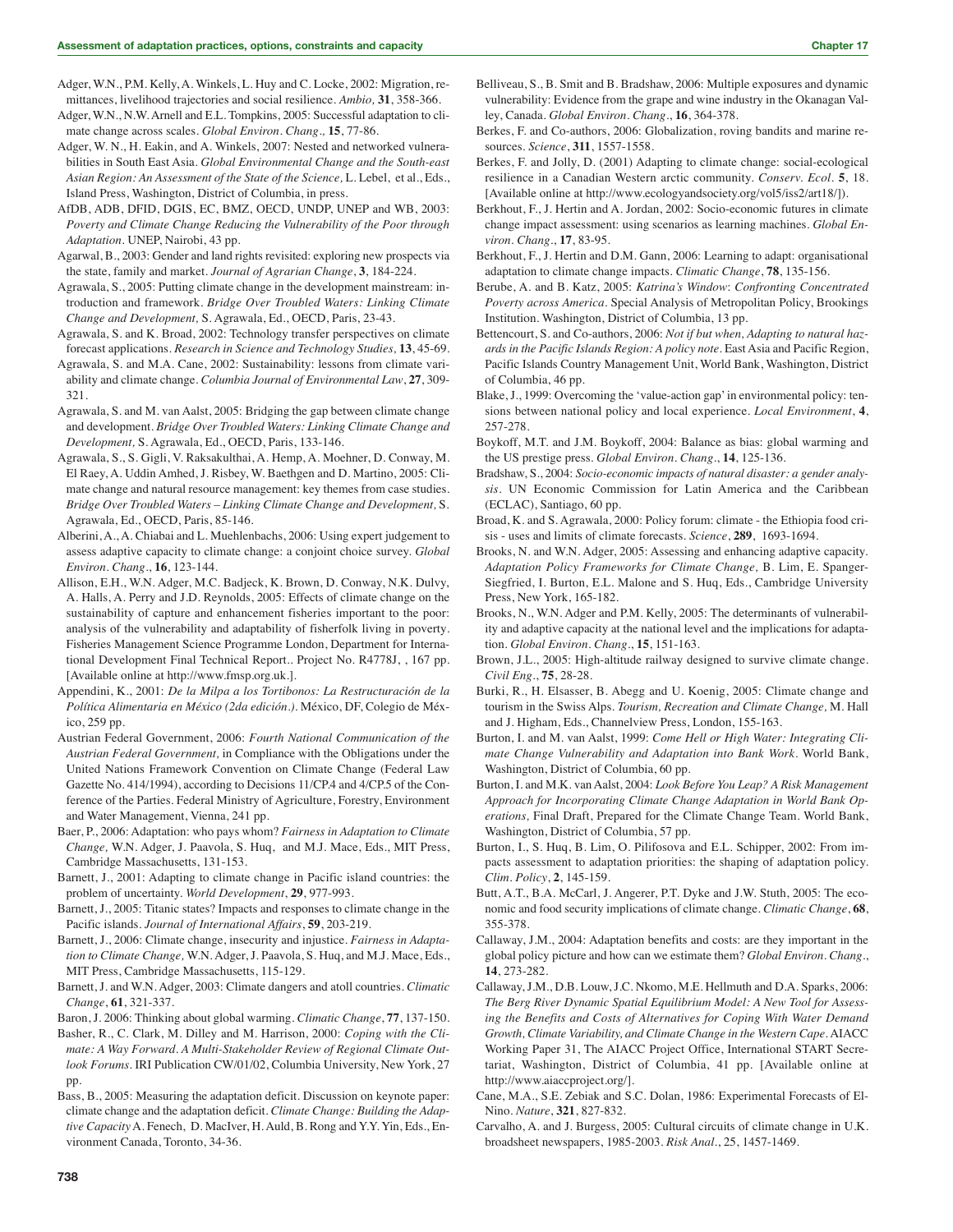- CEA, 2006: *Climate Change and Natural Events Insurers contribute to face the challenges*. Comité Européen des Assurances, Paris, 27 pp.
- Christoplos, I, 2006: *The Elusive Window of Opportunity for Risk Reduction in Post-Disaster Recovery*. Discussion Paper ProVention Consortium Forum 2006 - Strengthening global collaboration in disaster risk reduction, Bangkok, February 2-3, 4 pp.
- Cline, W., 1992: *The Economics of Global Warming*. Institute for International Economics, Washington, District of Columbia, 399 pp.
- Cutter, S.L., 1995: The forgotten casualties: women, children, and environmental change. *Global Environ. Chang.*, **5**, 181-194.
- Dankelman, I., 2002: Climate change: learning from gender analysis and women's experiences of organising for sustainable development. *Gender and Development*, **10**, 21-29.
- Darwin, R.F. and Tol, R.S.J., 2001: Estimates of the economic effects of sea level rise. *Environ. Resour. Econ.*, **19**, 113-129.
- Darwin, R.F., M. Tsigas, J. Lewandrowski and A. Raneses, 1995: *World Agriculture and Climate Change: Economic Adaptations*. Agricultural Economic Report Number 703, United States Department of Agriculture, Economic Research Service, Washington, District of Columbia, 86 pp.
- Davidson, D.J., T. Williamson and J.R. Parkins, 2003: Understanding climate change risk and vulnerability in northern forest-based communities. *Can. J. Forest. Res*., **33**, 2252-2261.
- Davison, J., 1988: *Agriculture, Women and the Land: the African Experience*. Westview, Boulder, Colorado, 278 pp.
- Dawson, R.J., J.W. Hall, P.D. Bates and R.J. Nicholls, 2005: Quantified analysis of the probability of flooding in the Thames estuary under imaginable worst-case sea level rise scenarios. *Int.J. Water Resour. D.*, **21**, 577-591.
- De Mello Lemos, M.C., 2003: A tale of two policies: The politics of climate forecasting and drought relief in Ceará, Brazil. *Policy Sci.*, **36**, 101-123.
- Defra, 2006: *The UK's Fourth National Communication under the United Nations Framework Convention on Climate Change*. United Kingdom Department for Environment, Food and Rural Affairs, London., 135 pp.
- Denton, F., 2002: Climate change vulnerability, impacts, and adaptation: why does gender matter? *Gender and Development*, **10**, 10-20.
- Denton, F., 2004: Gender and climate change Giving the "Latecomer" a head start. *IDS Bull.*, **35**, 42-49.
- Derocher, A.E., N.J. Lunn and I. Stirling, 2004: Polar bears in a warming climate. *Intergr. Comp. Biol.*, **44**, 163-176.
- Dilley, M., 2000: Reducing vulnerability to climate variability in Southern Africa: the growing role of climate information. *Climatic Change*, **45**, 63-73.
- Direction du Tourisme, 2002: *Les chiffres clés du tourisme de montagne en France, 3ème edition*. Service d'Etudes et d'Aménagement touristique de la montagne, Paris, 44 pp.
- Dlugolecki, A. and S. Lafeld, 2005: *Climate Change and the Financial Sector: An Agenda for Action*. Allianz and the World Wildlife Fund, Munich, 57 pp.
- Dore, M. and I. Burton, 2001: *The Costs of Adaptation to Climate Change in Canada: A Stratified Estimate by Sectors and Regions – Social Infrastructure*. Climate Change Laboratory, Brock University, St Catharines, Ontario , 117 pp.
- Dow, K., R.E. Kasperson and M. Bohn, 2006: Exploring the social justice implications of adaptation and vulnerability. *Fairness in Adaptation to Climate Change,* W.N. Adger, J. Paavola, S. Huq and M.J. Mace, Eds.,. MIT Press: Cambridge Massachusetts, 79-96.
- Downing, T., 2003: Toward a vulnerability/adaptation science: lessons from famine early warning and food security. *Climate Change Adaptive Capacity and Development,* J.B. Smith, R.J.T. Klein and S. Huq, Eds., Imperial College Press, London, 77-100.
- Downing, T.E., R. Butterfield, S. Cohen, S. Huq, R. Moss, A. Rahman, Y. Sokona and L. Stephen, 2001: *Vulnerability Indices: Climate Change Impacts and Adaptation*. UNEP, Nairobi, 91 pp.
- Eakin, H., C.M. Tucker and E. Castellanos, 2005: Market shocks and climate variability: the coffee crisis in Mexico, Guatemala, and Honduras. *Mt. Res. Dev.*, **25**, 304-309.
- Easterling, W.E., N. Chhetri and X. Niu, 2003: Improving the realism of modelling agronomic adaptation to climate change: simulating technological substitution. *Climatic Change*, **60**, 149-173.
- Easterling, W.E., B.H. Hurd and J.B. Smith, 2004: *Coping with Global Climate Change: The Role of Adaptation in the United States*. Pew Center on Global Climate Change, Arlington, Virginia, 40 pp.
- Ebi, K.L., B. Lim and Y. Aguilar, 2005: Scoping and designing an adaptation process. *Adaptation Policy Frameworks for Climate Change,* B. Lim, E. Spanger-Siegfried, I. Burton, E.L. Malone and S. Huq, Eds., Cambridge University Press, New York, 33-46.
- Eden, S., 1998: Environmental issues: knowledge, uncertainty and the environment. *Prog. Hum. Geog.*, **22**, 425-432.
- El Raey, M., 2004: *Adaptation to Climate Change for Sustainable Development in the Coastal Zone of* Egypt. ENV/EPOC/GF/SD/RD(2004)1/FINAL, OECD, Paris.
- Enarson, E., 2002: Gender issues in natural disasters: talking points and research needs. Infocus Programme on Crisis Response and Reconstruction, Ed., *Selected Issues Papers: Crisis, Women and Other Gender Concerns,* International Labour Office, Geneva, 5-10.
- Ereaut, G. and N. Segnit, 2006: *Warm words: how are we telling the climate change story and can we tell it better?* Institute for Public Policy Research, London, 32 pp.
- Eriksen, S.H. and P.M. Kelly, 2007: Developing credible vulnerability indicators for climate adaptation policy assessment. *Mitigation and Adaptation Strategies for Global Change*, **12,** 495-524.
- Eriksen, S.H., K. Brown and P.M. Kelly, 2005: The dynamics of vulnerability: locating coping strategies in Kenya and Tanzania. *Geogr. J.*, **171**, 287-305.
- Fankhauser, S., 1995a: Protection versus retreat: the economic costs of sea-level rise. *Environ. Plann. A*, **27**, 299-319.
- Fankhauser, S., 1995b: *Valuing Climate Change: The Economics of the Greenhouse*. Earthscan, London, 180 pp.
- Fankhauser, S., 1996: Climate change costs Recent advancements in the economic assessment. *Energ. Policy*, **24**, 665-673.
- Fankhauser, S., R.S.J. Tol and D.W. Pearce, 1998: Extensions and alternatives to climate change impact valuation: on the critique of IPCC Working Group III's impact estimates. *Environ. Dev. Econ.*, **3**, 59-81.
- FAO, 2004: *Drought impact mitigation and prevention in the Limpopo River Basin, A situation analysis*. Land and Water Discussion Paper 4, FAO, Rome, 160 pp.
- Fenger, J., 2000: Implications of accelerated sea-level rise (ASLR) for Denmark. *Proceeding of SURVAS Expert Workshop on European Vulnerability and Adaptation to impacts of Accelerated Sea-Level Rise*, 19th-21st June 2000, A.C. de la Vega-Leinert, R.J. Nicholls and R.S.J. Tol, Eds., Hamburg, Germany, 86-87.
- Few, R., K. Brown and E. Tompkins, 2007: Climate change and coastal management decisions: insights from Christchurch Bay, UK. *Coast. Manage.*, **35**, 255-270.
- Finan, T.J. and D.R. Nelson 2001: Making rain, making roads, making do: public and private adaptations to drought in Ceará, Northeast Brazil. *Climate Res.*, **19**, 97-108.
- Folke, C., T. Hahn, P. Olsson and J. Norberg, 2005: Adaptive governance of social-ecological systems. *Annu. Rev. Env.. Resour.*, **30**, 441-473.
- Ford, J. and B. Smit, 2004: A framework for assessing the vulnerability of communities in the Canadian Arctic to risks associated with climate change. *Arctic*, **57**, 389-400.
- Ford, J., B. Smit and J. Wandel, 2006: Vulnerability to climate change in the Arctic: A case study from Arctic Bay, Nunavut. *Global Environ. Chang.*, **16**, 145-160.
- Fordham, M., 2003: Gender, disaster and development: the necessity of integration. *Natural Disasters and Development in a Globalising World,* M. Pelling, M., Ed.,Routledge, London, 57-74.
- Franco, G. and A. H. Sanstad, 2006: *Climate Change and Electricity Demand in California*. White Paper, CEC-500-2005-201-SF, February 2006, California Climate Change Center, Sacramento, California, 40 pp.
- Gagnon-Lebrun, F. and S. Agrawala, 2006: *Progress on Adaptation to Climate Change in Developed Countries: An Analysis of Broad Trends*. ENV/EPOC/GSP(2006)1/FINAL, OECD, Paris, 51 pp.
- Glantz, M.H., 2001: *Once Burned, Twice Shy? Lessons Learned from the 1997- 98 El Niño*. United Nations University Press, Tokyo, 294 pp.
- Goklany, I.M., 1995: Strategies to enhance adaptability: technological change, sustainable growth and free trade. *Climatic Change*, **30**, 427-449.
- Government of The Netherlands, 1997: *Second Netherlands' Communication on Climate Change Policies*. Prepared for the Conference of Parties under the Framework Convention on Climate Change. Ministry of Housing, Spatial Planning and the Environment, Ministry of Economic Affairs, Ministry of Transport, Public Works and Water Management, Ministry of Agriculture, Na-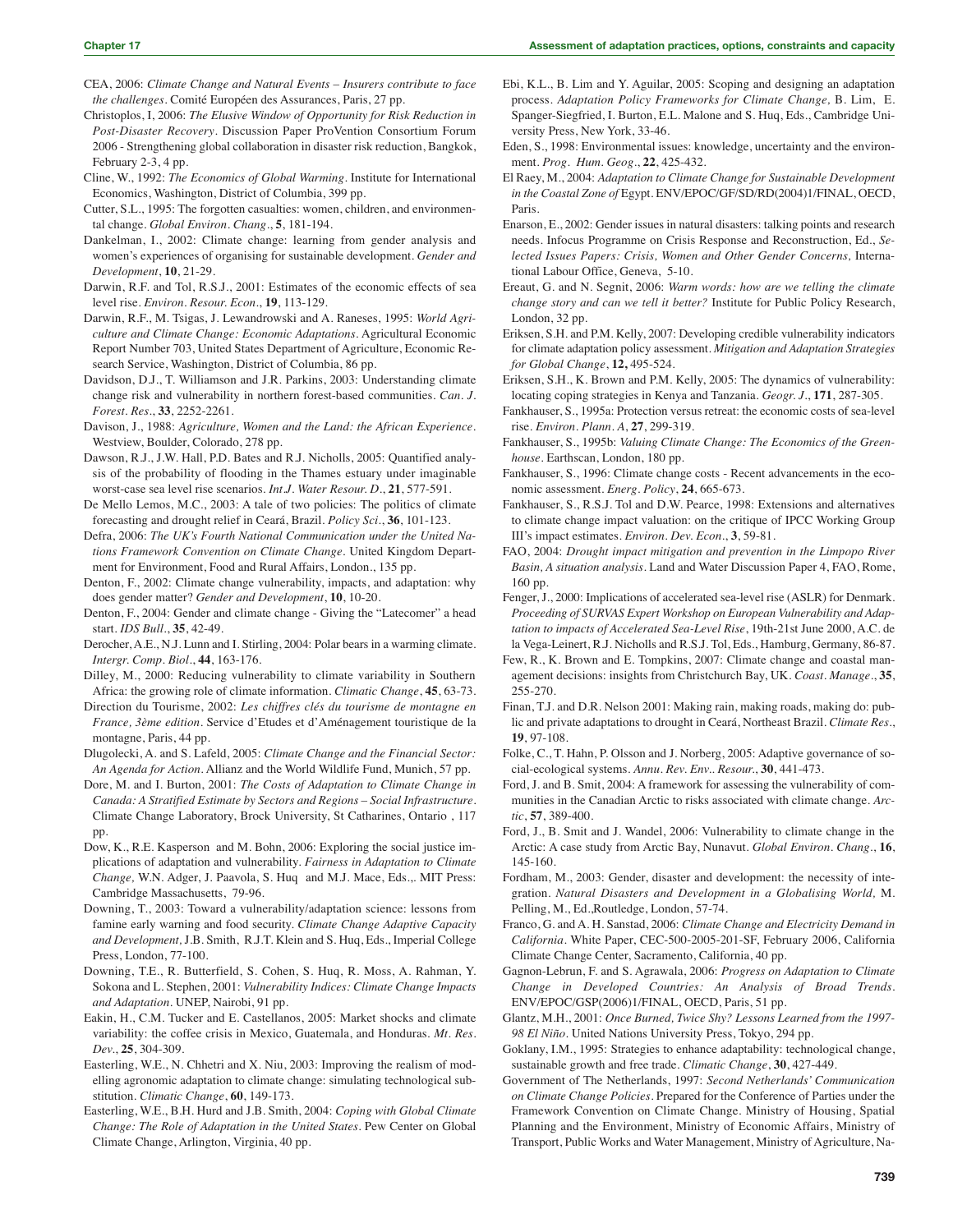ture Management and Fisheries, Ministry of Foreign Affairs, The Hague, 162 pp.

- Government of The Netherlands, 2005: *Fourth Netherlands' National Communication under the United Nations Framework Convention on Climate Change.* Ministry of Housing, Spatial Planning and the Environment, The Hague, 208 pp.
- Grothmann, T. and A. Patt, 2005: Adaptive capacity and human cognition: the process of individual adaptation to climate change. *Global Environ. Chang.*, **15**, 199-213.
- Haddad, B.M., 2005: Ranking the adaptive capacity of nations to climate change when socio-political goals are explicit. *Global Environ. Chang.*, **15**, 165-176.
- Haddad, B.M., L. Sloan, M. Snyder and J. Bell, 2003: Regional climate change impacts and freshwater systems: focusing the adaptation research agenda. *International Journal of Sustainable Development*, **6**, 265-282.
- Hall, J.W., P.B. Sayers, M.J.A. Walkden and M. Panzeri, 2006: Impacts of climate change on coastal flood risk in England and Wales: 2030–2100. *Philos.T.Royal Soc. A.*, **364**, 1027-1049.
- Hansen, J., S. Marx and E. U. Weber, 2004: The role of climate perceptions, expectations, and forecasts in farmer decision making: The Argentine pampas and south Florida. IRI Technical Report 04-01. International Research Institute for Climate Prediction, Palisades, New York. [http://iri.columbia.edu/outreach/publication/report/04-01/report04-01.pdf].
- Harrison, S.J., S.J. Winterbottom and R.C. Johnson, 2005: Changing snow cover and winter tourism and recreation in the Scottish Highlands. *Tourism, Recreation and Climate Change,* M. Hall and J. Higham, Eds., Channelview Press, London, 143-154.
- Hughes, T.P., A.H. Baird, D.R. Bellwood, M. Card, S.R. Connolly, C. Folke, R. Grosberg, O. Hoegh-Guldberg, J.B.C. Jackson, J. Kleypas, J.M. Lough, P. Marshall, M. Nystrom, S.R. Palumbi, J.M. Pandolfi, B. Rosen and J. Roughgarden, 2003: Climate change, human impacts, and the resilience of coral reefs. *Science*, **301**, 929-933.
- Hughes, T.P., D.R. Bellwood, C. Folke, R.S. Steneck, and J. Wilson, 2005: New paradigms for supporting the resilience of marine ecosystems. *Trends in Ecology & Evolution*, **20**, 380-386.
- Huq, S. and H. Reid, 2003: The role of peoples' assessments. *Tiempo*, **48**, 5-9. Accessed 11 October 2006. [Available online at http://www.tiempocyberclimate.org/portal/archive/issue48/t48a2.htm].
- Huq, S. and M.R. Khan, 2006: Equity in National Adaptation Programs of Action (NAPAs): the case of Bangladesh. *Fairness in Adaptation to Climate Change,* W.N. Adger, J. Paavola, S. Huq and M.J. Mace, Eds., MIT Press, Cambridge, Massachusetts, 131-153.
- Huq, S., A.A. Rahman, M. Konate, Y. Sokona and H. Reid, 2003: *Mainstreaming Adaptation to Climate Change in Least Developed Countries (LDCS)*. International Institute for Environment and Development, London, 57 pp.
- Ikeme, J., 2003: Climate change adaptational deficiencies in developing countries: the case of Sub-Saharan Africa. *Mitigation and Adaptation Strategies for Global Change*, **8**, 29-52.
- Irwin, A. and B. Wynne, Eds., 1996: *Misunderstanding Science: The Public Reconstruction of Science and Technology*. Cambridge University Press, Cambridge, 240 pp.
- Jackson, C., 2003: Gender analysis of land: beyond land rights for women? *Journal of Agrarian Change*, **3**, 453-480.
- Jamieson, D., 2006: An American paradox. *Climatic Change*, **77**, 97-102.
- Jones, R.N., 2001: An environmental risk assessment/management framework for climate change impact assessments. *Nat. Hazards*, **23**, 197-230.
- Kahn, M.E., 2003: Two measures of progress in adapting to climate change. *Global Environ. Chang.*, **13**, 307-312.
- Kelly, D.L., C.D. Kolstad and G.T. Mitchell, 2005: Adjustment costs from environmental change. *J. Environ. Econ. Manag.*, **50**, 468-495.
- Kelly, P.M. and W.N. Adger, 2000: Theory and practice in assessing vulnerability to climate change and facilitating adaptation. *Climatic Change*, **47**, 325- 352.
- Kingdon, J.W. 1995: *Agendas, Alternatives and Public Policies,* 2nd ed. Harper-Collins, New York, 254 pp.
- Kirshen, P., M. Ruth, W. Anderson and T.R. Lakshmanan, 2004: Infrastructure systems, services and climate changes: Integrated impacts and response strategies for the Boston Metropolitan area. Climate's Long-term Impacts on Metro Boston (CLIMB) Final Report August 13, 2004. [Available online at http://www.tufts.edu/tie/climb/].
- Klein, R.J.T. and J.B. Smith, 2003: Enhancing the capacity of developing countries to adapt to climate change: a policy relevant research agenda. *Climate Change, Adaptive Capacity and Development,* J.B. Smith, R.J.T. Klein and S. Huq, Eds., Imperial College Press, London, 317-334.
- Klein, R.J.T., S.E.H. Eriksen, L.O. Næss, A. Hammill, T.M. Tanner, C. Robledo and K.L. O'Brien, 2007: Portfolio screening to support the mainstreaming of adaptation to climate change into development assistance. *Climatic Change*, **84**, 23-44.
- Klinenberg, E., 2003: *Heat Wave: A Social Autopsy of Disaster in Chicago*. University of Chicago Press, Chicago, Illinois, 328 pp.
- Konig, U., 1999: Climate change and snow tourism in Australia. *Geographica Helvetica*, **54**, 147-157.
- Kunreuther, H., N. Novemsky and D. Kahneman, 2001: Making low probabilities useful. *J. Risk Uncertainty*, **23**, 103-120.
- Lagadec, P., 2004: Understanding the French heatwave experience: beyond the heat, a multi-layerd challenge. *Journal of Contingencies and Crisis Management*, **12**, 160-169.
- Lasco, R., R. Cruz, J. Pulhin and F. Pulhin, 2006: *Tradeoff analysis of adaptation strategies for natural resources, water resources and local institutions in the Philippines*. AIACC Working Paper No. 32, International START Secretariat, Washington, District of Columbia, 31 pp.
- Leary, N., J. and Co-authors, 2006: *For Whom the Bell Tolls: Vulnerabilities in a Changing Climate*. AIACC Working Paper No. 30, International START Secretariat, Washington, District of Columbia, 31 pp.
- Lee, R.J., 2000: Climate Change and Environmental Assessment Part 1: Review of Climate Change Considerations in Selected Past Environmental Assessments. [Available online at http://www.ceaa-acee.gc.ca/015/001 /005/index\_e.htm].
- Leichenko, R.M. and K.L. O'Brien, 2002: The dynamics of rural vulnerability to global change: the case of Southern Africa. *Mitigation and Adaptation Strategies for Global Change*, **7**, 1-18.
- Ligeti, E., 2004: *Adaptation Strategies to Reduce Health Risks from Summer Heat in Toronto*. Your Health and a Changing Climate Newsletter 1, Health Canada, Ottawa, Ontario, 9 pp.
- Lim, B., E. Spanger-Siegfried, I. Burton, E. Malone and S. Huq, Eds., 2005: *Adaptation Policy Frameworks for Climate Change: Developing Strategies, Policies and Measures*. Cambridge University Press, New York, 258 pp.
- Lorenzoni, I. and N. Pidgeon, 2006: Public views on climate change: European and USA perspectives. *Climatic Change*, **77**, 73-95.
- Lorenzoni, I., N.F. Pidgeon, and R.E. O'Connor, 2005: Dangerous climate change: the role for risk research. *Risk Anal.*, **25**, 1387-1397.
- Loster, T., 2005: Strategic management of climate change: options for the insurance industry. *Weather catastrophes and climate change - Is there still hope* for us? Geo Risks Research, MunichRe, Munich, 236-243.
- Luers, A.L., 2005: The surface of vulnerability: An analytical framework for examining environmental change. *Global Environ. Chang.*, **15**, 214-223.
- Mace, M.J., 2006: Adaptation under the UN Framework Convention on Climate Change: the international legal framework. *Fairness in Adaptation to Climate Change,* W.N. Adger, J. Paavola, S. Huq and M.J. Mace, Eds., MIT Press, Cambridge, Massachusetts, 53-76.
- Magdanz, J.S., C.J. Utermohle and R.J. Wolfe, 2002: *The Production and Distribution of Wild Food in Wales and Deering, Alaska*. Technical Paper 259. Division of Subsistence, Alaska Department of Fish and Game, Juneau, Alaska.
- Mansur, E.T., R. Mendelsohn and W. Morrison, 2005: *A Discrete-Continuous Choice Model of Climate Change Impacts on Energy*. Social Science Research Network, Yale School of Management Working Paper No. ES-43, Yale University, New Haven, Conecticut, 41 pp.
- Manuta, J. and L. Lebel, 2005: *Climate Change and the Risks of Flood Disasters in Asia: Crafting Adaptive and Just Institutions*. Human Security and Climate Change. An International Workshop, Oslo, 21–23 June 2005. [Available online at http://www.cicero.uio.no/humsec/papers/Manuta&Lebel.pdf].
- McIntosh, R.J., J.A. Tainter and S.K. McIntosh, Eds., 2000: *The Way the Wind Blows: Climate, History, and Human Action*. Columbia University Press, New York, 448 pp.
- McKenzie, K. and K. Parlee, 2003: *The Road Ahead: Adapting to Climate Change in Atlantic Canada*. Canadian Climate Impacts and Adaptation Research Network, New Brunswick, Canada. [Available online at www.elements.nb.ca/theme/climate03/cciarn/adapting.htm].
- McLeman, R., 2006: Migration out of 1930s rural eastern Oklahoma: insights for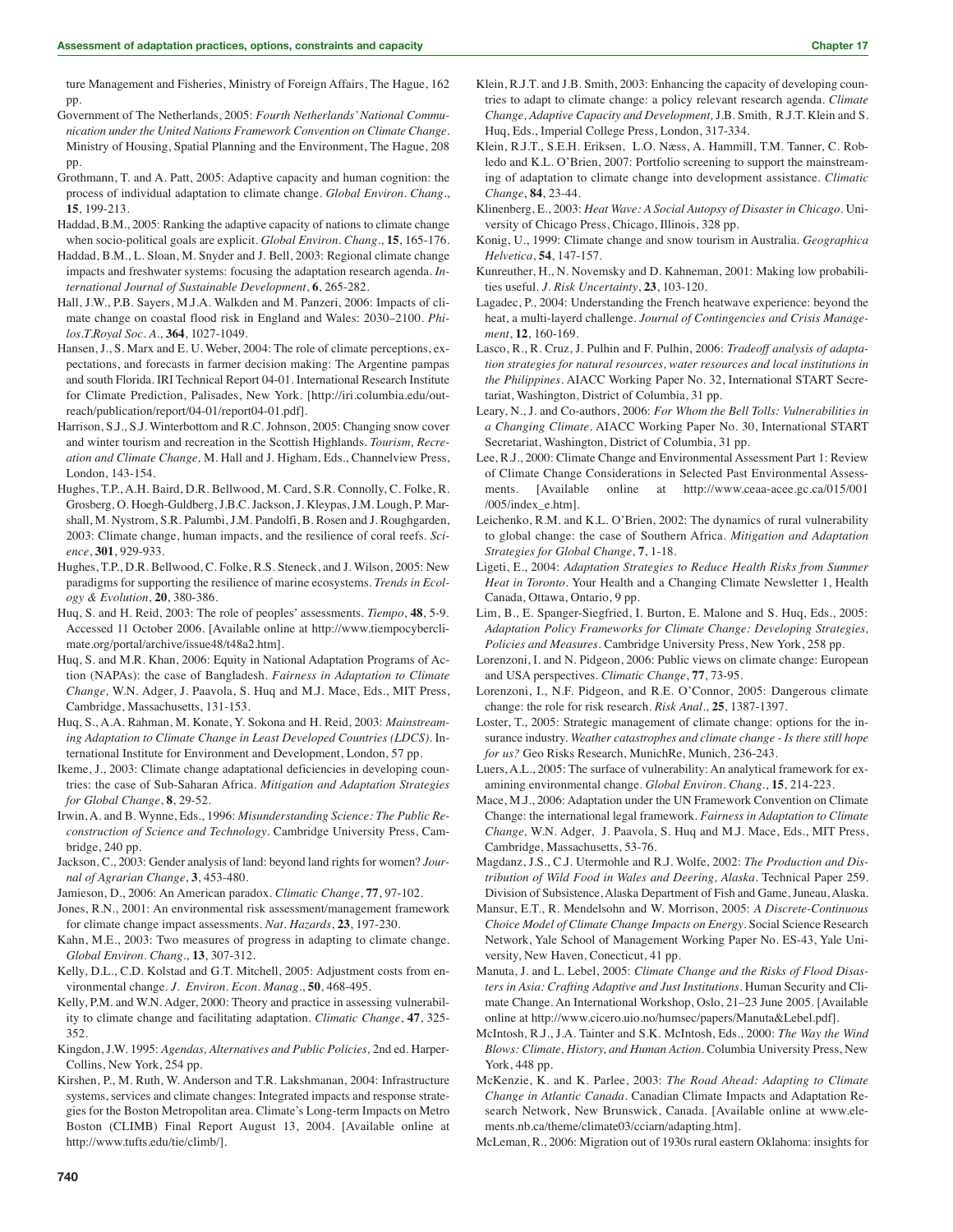climate change research. *Great Plains Quarterly*, **26**, 27-40.

- McLeman, R. and B. Smit, 2006: Migration as an adaptation to climate change. *Climatic Change*, **76**, 31-53.
- Mehdi, B., 2006: *Adapting to Climate Change: An Introduction for Canadian Municipalities*, Occasional Paper, Canadian Climate Impacts and Adaptation Research Network (C-CIARN), Ottowa. [Available online at http://www.cciarn.ca/pdf/adaptations\_e.pdf].
- Meinke, H., K. Pollock, G.L. Hammer, E. Wang, R.C. Stone, A. Potgieter and M. Howden, 2001: Understanding Climate Variability to Improve Agricultural Decision Making. *Proceedings of the 10th Australian Agronomy Conference*, 2001, Hobart, Australia.
- Mendelsohn, R., 2003: Appendix XI The Impact of Climate Change on Energy Expenditures in California. *Global Climate Change and California: Potential Implications for Ecosystems, Health, and the Economy,* C. Thomas and R. Howard, Eds., Sacramento, California, 35 pp.
- Mendelsohn, R., W. Morrison, M.E. Schlesinger and N.G. Andronova, 2000: Country-specific market impacts of climate change. *Climatic Change*, **45**, 553- 569.
- Mendelsohn, R., A. Basist, P. Kurukulasuriya and A. Dinar, 2007: Climate and rural income. *Climatic Change*, **81**, 101-118..
- Millennium Ecosystem Assessment, 2006: *Ecosystems and Human Well-being: Synthesis*. Millennium Ecosystem Assessment, Island Press, Washington, District of Columbia, 137 pp.
- Mills, E., 2005: Insurance in a climate of change. *Science*, **309**, 1040-1044.
- Mills, E. and E. Lecomte, 2006: *From Risk to Opportunity: How Insurers Can Proactively and Profitably Manage Climate Change*. Ceres, Boston, Massachusetts, 42 pp.
- Mills, E., R. Roth and G. LeComte, 2005: *Availability and affordability of Insurance under Climate Change: A Growing Challenge for the U.S.* CERES Report, Ceres, Boston, Massachusetts, 44 pp.
- Mirza, M.M.Q., 2003: Climate change and extreme weather events: can developing countries adapt? *Climate Pol.*, **3**, 233-248.
- Mirza, M.M.Q. and I. Burton, 2005: Using adaptation policy framework to assess climate risks and response measures in South Asia: the case of floods and droughts in Bangladesh and India. *Climate Change and Water Resources in South Asia,* M.M.Q. Mirza and Q.K. Ahmad, Eds., Taylor and Francis, London, 279-313.
- Mizina, S.V., J.B. Smith, E. Gossen, K.F. Spiecker and S.L. Witkowski, 1999: An evaluation of adaptation options for climate change impacts on agriculture in Kazakhstan. *Mitigation and Adaptation Strategies for Global Change*, **4**, 25-41.
- MMM, 2005: *Finland's National Strategy for Adaptation to Climate Change*. Ministry of Agriculture and Forestry of Finland, Helsinki, 281 pp.
- Mohanty, P. and U. Panda, 2003: *Heatwave in Orissa: a study based on heat indices and synoptic features*. Regional Research Laboratory, Institute of Mathematics and Applications, Bubaneshwar, 15 pp.
- Mool, P.K., S.R. Bajracharya and S.P. Joshi, 2001: *Inventory of Glaciers, Glacier Lakes and Glacial Lake Outburst Floods, Monitoring and Early Warning System in the Hindu Kush-Himalayan Region*. ICIMOD/UNEP, Kathmandu, Nepal, 247 pp.
- Morrison, W. and R. Mendelsohn, 1999: The impact of global warming on US energy expenditures. *The Impact of Climate Change on the United States Economy,* R. Mendelsohn, and J. Neumann, Eds., Cambridge University Press, Cambridge, 209-236.
- Mortimore, M.J. and W.M. Adams, 2001: Farmer adaptation, change and 'crisis' in the Sahel. *Global Environ. Chang.*, **11**, 49-57.
- Moser, S., 2005: Impacts assessments and policy responses to sea-level rise in three U.S. states: an exploration of human dimension uncertainties. *Global Environ. Chang.*, **15**, 353-369.
- Moser, S.C. and L. Dilling, 2004: Making climate hot. Communicating the urgency and challenge of global climate change. *Environment*, **46**(, 32-46.
- Moss, R.H., A.L. Brenkert and E.L. Malone, 2001: *Vulnerability to Climate Change: A Quantitative Approach*. Pacific Northwest National Laboratory, Richland Washington, 70 pp.
- Nakićenović, N. and R. Swart, Eds., 2000: *IPCC Special Report on Emissions Scenarios*, Cambridge University Press, Cambridge, 599 pp.
- Næss, L.O., G. Bang, S. Eriksen and J. Vevatne, 2005: Institutional adaptation to climate change: flood responses at the municipal level in Norway. *Global Environ. Chang.*, **15**, 125-138.
- Nelson, V., K. Meadows, T. Cannon, J. Morton and A. Martin, 2002: Uncertain predictions, invisible impacts, and the need to mainstream gender in climate change adaptations. *Gender and Development*, **10**, 51-59.
- Ng, W. and R. Mendelsohn, 2005: The impact of sea level rise on Singapore. *Environ. Dev. Econ.*, **10**, 210-215.
- Nicholls, R.J. and R.S.J. Tol, 2006: Impacts and responses to sea-level rise: A global analysis of the SRES scenarios over the 21st Century*. Philos. T. Roy. Soc. A*, **364**, 1073-1095.
- Nicholson-Cole, S.A., 2005: Representing climate change futures: a critique of the use of images for visual communication. *Computers, Environment and Urban Systems*, **29**, 255-273.
- Niemeyer, S., J. Petts and K. Hobson, 2005: Rapid climate change and society: assessing responses and thresholds. *Risk Anal.*, **25** 1443-1455.
- Njie, M., B.E. Gomez, M.E. Hellmuth, J.M. Callaway, B.P. Jallow and P. Droogers, 2006: *Making Economic Sense of Adaptation in Upland Cereal Production Systems in The Gambia*. AIACC Working Paper No. 37, International START Secretariat, Washington, District of Columbia. [Available online at http://www.aiaccproject.org/working\_papers/working\_papers.html].
- NOAA, 1999: *An Experiment in the Application of Climate Forecasts: NOAA-OGP Activities Related to the 1997-1998 El Niño Event*. Office of Global Programs National Oceanic and Atmospheric Administration U.S. Department of Commerce, Washington, District of Columbia, 134 pp.
- Nordhaus, W., 1991: To slow or not to slow: the economics of the greenhouse effect. *Economic Journal*, **101**, 920-937.
- Nordhaus, W.D. and J. Boyer, 2000: *Warming the World: Economic Models of Global Warming*. MIT Press, Cambridge, Massachusetts, 232 pp.
- Noss, R.F. 2001: Beyond Kyoto: forest management in a time of rapid climate change. *Conservation Biology,* **15**, 578-590.
- O'Brien, K., R. Leichenko, U. Kelkar, H. Venema, G. Aandahl, H. Tompkins, A. Javed, S. Bhadwal, S. Barg, L. Nygaard and J. West, 2004: Mapping vulnerability to multiple stressors: climate change and globalization in India. *Global Environ. Chang.*, **14**, 303-313.
- O'Brien, K., S. Eriksen, L. Sygna and L.O. Naess, 2006: Questioning Complacency: Climate Change Impacts, Vulnerability, and Adaptation in Norway. *Ambio,* **35**, 50-56.
- O'Brien, K.L. and R.M. Leichenko, 2000: Double exposure: assessing the impacts of climate change within the context of economic globalization. *Global Environ. Chang.*, **10**, 221-232.
- O'Brien, K.L. and H.C. Vogel, Eds., 2003: *Coping with Climate Variability: The Use of Seasonal Climate Forecasts in Southern Africa*. Ashgate Publishing, Aldershot, 176 pp.
- OECD, 2003a: *Development and Climate Change in Bangladesh: focus on Coastal Flooing and the Sundarbans*, COM/ENV/EPOC/DCD/DAC(2003) 3/FINAL, Organisation for Economic Co-operation and Development, Paris, 70 pp.
- OECD, 2003b: *Development and Climate Change in Nepal: focus on Water Resources and Hydropower*, COM/ENV/EPOC/DCD/DAC(2003)1/FINAL, Organisation for Economic Co-operation and Development, Paris, 64 pp.
- ONERC, 2005: *Un climat à la dérive: comment* s'a*dapter?* Rapport de ONERC au Premier ministre et au Parlement, Observatoire national des effets du réchauffement climatique (ONERC), Paris, 107 pp.
- Oppenheimer, M. and A. Todorov, 2006: Global warming: the psychology of long term risk. *Climatic Change*, **77**, 1-6.
- Orlove, B., 2005: Human adaptation to climate change: a review of three historical cases and some general perspectives. *Environ. Sci. Policy*, **8**, 589-600.
- Osman-Elasha, B., N. Goutbi, E. Spanger-Siegfried, B. Dougherty , A. Hanafi , S. Zakieldeen, A. Sanjak, H. Atti and H. Elhassan. 2006: *Adaptation strategies to increase human resilience against climate variability and change: Lessons from the arid regions of Sudan*. AIACC Working Paper 42, International START Secretariat, Washington, District of Columbia, 42 pp.
- Owuor, B., S. Eriksen and W. Mauta*,* 2005: Adapting to climate change in a dryland mountain environment in Kenya. *Mt. Res. Dev.*, **25**, 310-315.
- Paavola, J., 2006: Justice in adaptation to climate change in Tanzania. *Fairness in Adaptation to Climate Change,* W.N. Adger, J. Paavola, S. Huq and M.J. Mace, Eds., MIT Press, Cambridge, Massachusetts, 201-222.
- Paavola, J. and W.N. Adger, 2006: Fair adaptation to climate change. *Ecol. Econ.*, **56**, 594–609.

Patel, S.S., 2006: Climate science: A sinking feeling. *Nature,* **440**, 734-736.

Patt, A. and C. Gwata, 2002: Effective seasonal climate forecast applications: ex-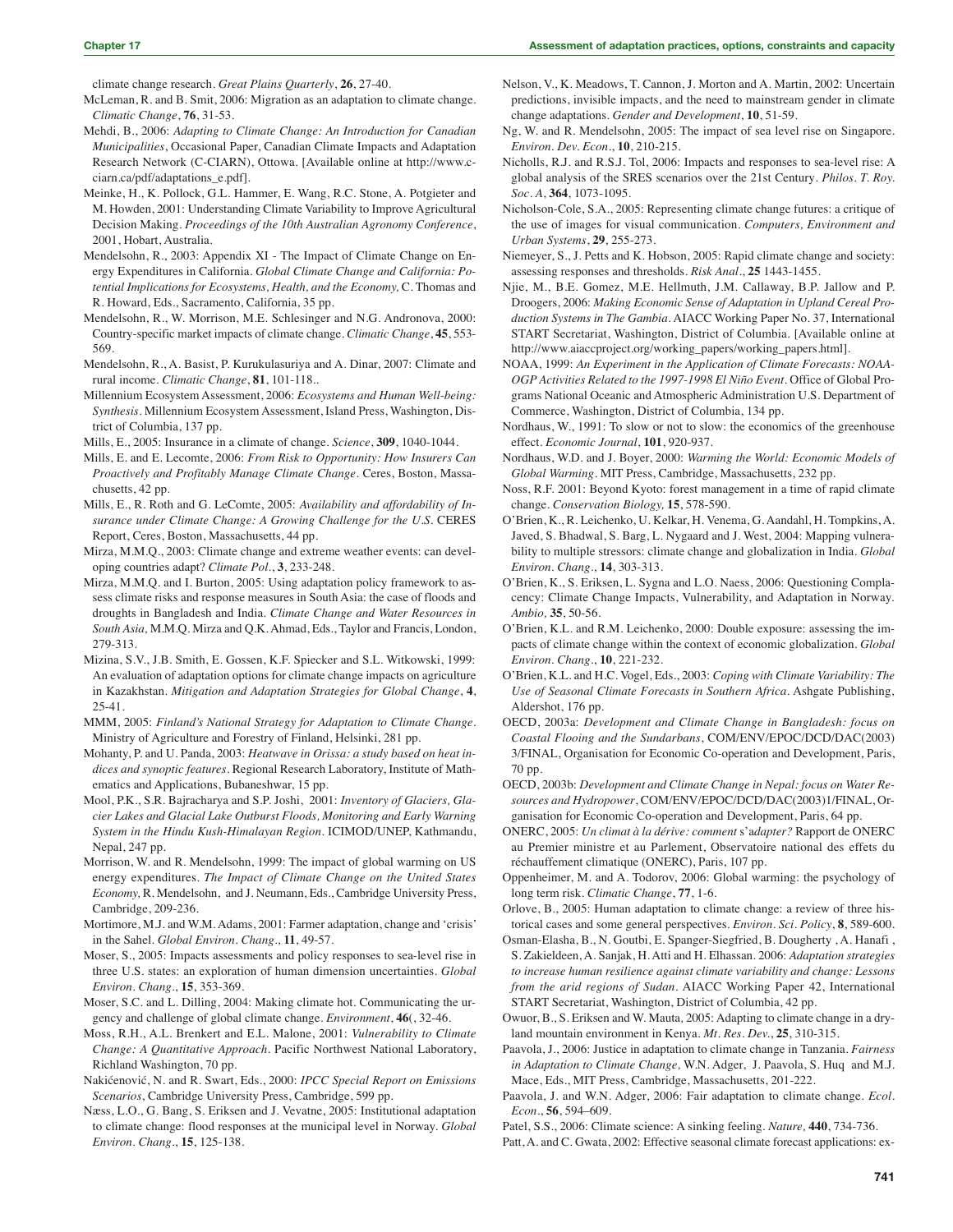amining constraints for subsistence farmers in Zimbabwe. *Global Environ. Chang.*, **12**, 185-195.

Pelling, M., Ed., 2003: *Natural Disasters and Development in a Globalising World*. Routledge, London, 249 pp.

- Pelling, M. and J. Uitto, 2001: Small island developing states: natural disaster vulnerability and global change. *Environmental Hazards*, **3**, 49-62.
- Penning-Rowsell, E.C, C. Johnson and S.M., Tunstall, 2006: 'Signals' from precrisis discourse: Lessons from UK flooding for global environmental policy change? *Global Environ. Chang.*, **16**, 323-339.
- Perez, R.T. and G. Yohe, 2005: Continuing the adaptation process. *Adaptation Policy Frameworks for Climate Change,* B. Lim, E. Spanger-Siegfried, I. Burton, E.L. Malone and S. Huq, Eds., Cambridge University Press, New York, 205-224.
- Pfaff, A., K. Broad and M. Glantz, 1999: Who benefits from climate forecasts? *Nature*, **397**, 645-646.
- Pouliotte, J., N. Islam, B. Smit and S. Islam, 2006: Livelihoods in rural Bangladesh. *Tiempo*, **59**, 18-22. Accessed 11 October 2006. [Available online at http://www.cru.uea.ac.uk/tiempo/portal/archive/pdf/tiempo59low.pdf].
- Poumadère, M., C. Mays, S. Le Mer and R. Blong, 2005: The 2003 heat wave in France: dangerous climate change here and now. *Risk Anal.*, **25**, 1483-1494.
- Pretty, J., 2003: Social capital and the collective management of resources. *Science*, **302**, 1912-1925.
- Pulwarty, R., K., Broad and T., Finan, 2003: ENSO forecasts and decision making in Brazil and Peru. *Mapping Vulnerability: Disasters, Development and People, G* Bankoff, G. Frerkes and T. Hilhorst, Eds., Earthscan, London, 83- 98.
- Pulwarty, R., K. Jacobs, and R., Dole, 2005: The hardest working river: Drought and critical water problems in the Colorado River Basin. *Drought and Water Crises: Science, Technology and Management,* D. Wilhite., Ed., Taylor and Francis Press, New York, 249-285.
- Reilly, J., F. Tubiello, B. McCarl, D.Abler, R. Darwin, K. Fuglie, S. Hollinger, C. Izaurralde, S. Jagtap, J. Jones, L. Mearns, D. Ojima, E. Paul, K. Paustina, S. Riha, N. Rosenberg and C. Rosenzweig, 2003: US agriculture and climate change: new results. *Climatic Change*, **57**, 43-69.
- Ribot, J.C., A.R. Magalhães and S.S. Panagides, Eds.,1996: *Climate Variability, Climate Change and Social Vulnerability in the Semi-Arid Tropics*. Cambridge University Press, Cambridge, 189 pp.
- Robledo, C., M. Fischler and A. Patino, 2004: Increasing the resilience of hillside communities in Bolivia. *Mt. Res. Dev.*, **24**, 14-18.
- Rosenzweig, C. and M.L. Parry, 1994: Potential impact of climate change on world food supply. *Nature*, **367**, 133-138.
- Rosenzweig, C. and W.D. Solecki, 2001: *Climate Change and a Global City: The Potential Consequences of Climate Variability and Change—Metro East Coast*. Report for the U.S. Global Change Research Program, National Assessment of the Potential Consequences of Climate Variability and Change for the United States. Columbia Earth Institute, New York, 224 pp.
- Rosenzweig, C., D.C. Major, K. Demong, C. Stanton, R. Horton and M. Stults, 2007: Managing climate change risks in New York City's water system – assessment and adaptation planning. *Mitigation and Adaptation Strategies for Global Change*, doi:10.1007/s11027-006-9070-5.
- Sailor, D.J. and A.A. Pavlova, 2003: Air conditioning market saturation and long term response of residential cooling energy demand to climate change. *Energy*, **28**, 941-951.
- Satterfield, T.A., C.K. Mertz and P. Slovic, 2004: Discrimination, vulnerability, and justice in the face of risk. *Risk Anal.*, **24**, 115-129.
- Schaedler, B., 2004: *Climate Change Issues and Adaptation Strategies in a Mountainous Region: Case Study Switzerland*. ENV/EPOC/GS/FD/RD(2004)3/FINAL,OECD, Paris, 16 pp.
- Scheffer, M., S. Carpenter, J.A. Foley, C. Folke and B. Walker, 2001: Catastrophic shifts in ecosystems. *Nature*, **413**, 591-596.
- Schneider, S.H., W.E. Easterling and L.O. Mearns, 2000a: Adaptation sensitivity to natural variability: agent assumptions and dynamic climate changes. *Climatic Change*, **45**, 203-221.
- Schneider, S.H., K. Kuntz-Duriseti and C. Azar, 2000b: Costing non-linearities, surprises, and irreversible events. *Pacific and Asian Journal of Energy*, **10**, 81-106.
- Schröter, D., C. Polsky and A.G. Patt, 2005: Assessing vulnerabilities to the effects of global change: an eight step approach. *Mitigation and Adaptation Strategies for Global Change*, **10**, 573-595.
- Scott, D., G. McBoyle and B. Mills, 2003: Climate change and the skiing industry in southern Ontario (Canada): exploring the importance of snowmaking as a technical adaptation. *Climate Res.,* **23**, 171–181.
- Scott, D., G. Wall and G. McBoyle, 2005: The evolution of the climate change issue in the tourism sector. *Tourism, Recreation and Climate Change,* M. Hall and J. Higham, Eds., Channelview Press, London, 44-60.
- Scott, D., G. McBoyle and A. Minogue, 2007: Climate change and Quebec's ski industry. *Global Environ. Chang.*, **17**, 181-190.
- Shaw, D., S. Shih, E.Y. Lin and Y. Kuo, 2000: *A cost-benefit analysis of sealevel rise protection in Taiwan. Paper presented at the International Conference on Global Economic Transformation after the Asian Economic Crisis*. Chinese University of Hong-Kong and Pekin University, May 26-28, 2000, Hong-Kong.
- Sheppard, S.R.J., 2005: Landscape visualisation and climate change: the potential for influencing perceptions and behaviour. *Environ. Sci. Policy*, **8**, 637- 654.
- Sheridan, S.C. and L.S. Kalkstein, 2004: Progress in heat watch warning system technology. *B. Am. Meteorol. Soc.*, **85**, 1931-1941.
- Shrestha, M.L. and A.B. Shrestha, 2004: *Recent Trends and Potential Climate Change Impacts on Glacier Retreat/Glacier Lakes in Nepal and Potential Adaptation Measures*. ENV/EPOC/GF/SD/RD(2004)6/FINAL, OECD, Paris, 23 pp.
- Shukla, P.R., M. Kapshe and A. Garg, 2004: *Development and Climate: Impacts and Adaptation for Infrastructure Assets in India*. ENV/EPOC/GS/FD/RD(2004)3/FINAL,OECD, Paris, 38 pp.
- Simms, A., D. Woodward and P. Kjell 2004: *Cast Adrift: How the Rich are Leaving the Poor to Sink in a Warming World.* New Economics Foundation, London, 21 pp.
- Smit, B. and M.W. Skinner, 2002: Adaptation options in agriculture to climate change: a typology. *Mitigation and Adaptation Strategies for Global Change*, **7**, 85-114.
- Smit, B. and J. Wandel, 2006: Adaptation, adaptive capacity and vulnerability. *Global Environ. Chang.*, **16**, 282-292.
- Smit, B., O. Pilifosova, I. Burton, B. Challenger, S. Huq, R.J.T. Klein and G. Yohe, 2001: Adaptation to climate change in the context of sustainable development and equity. *Climate Change 2001: Impacts, Adaptation and Vulnerability*. *Contribution of the Working Group II to the Third Assessment Report of the Intergovernmental Panel on Climate Change,* J.J. McCarthy, O. Canziani, N.A. Leary, D.J. Dokken and K.S. White, Eds., Cambridge University Press, Cambridge, 877-912.
- Smith, J.B., 1997: Setting priorities for adapting to climate change. *Global Environ. Chang.*, **7**, 251-264.
- Smith, J.B. and D. Tirpak, 1989: *The Potential Effects of Global Climate Change on the United States*. US Environmental Protection Agency, Washington, District of Columbia, 401 pp.
- Smith, J.B., A. Rahman, S. Haq and M.Q. Mirza, 1998: Considering adaptation to climate change in the sustainable development of Bangladesh. World Bank Report, World Bank, Washington, District of Columbia, 103 pp.
- Smith , J.B., S. Agrawala, P. Larsen and F. Gagnon-Lebrun, 2005: Climate analysis. *Bridge Over Troubled Waters – Linking Climate Change and Development,* S. Agrawala, Ed., OECD, Paris, 45-59.
- Smoyer-Tomic, K.E. and D.G.C. Rainham, 2001: Beating the heat: development and evaluation of a Canadian hot weather health-response plan. *Environmental Health Perspectives*, **109**, 1241-1248.
- Sperling, F. and F. Szekely, 2005: *Disaster Risk Management in a Changing Climate*. Informal Discussion Paper prepared for the World Conference on Disaster Reduction on behalf of the Vulnerability and Adaptation Resource Group (VARG). Washington, District of Columbia, 42 pp.
- Steneck, R.S., M.H. Graham, B.J. Bourque, D. Corbett, J.M. Erlandson, J.A. Estes and M.J. Tegner, 2002: Kelp forest ecosystems: biodiversity, stability, resilience and future. *Environ. Conserv.*, **29**, 436–459.
- Sturgis, P. and N. Allum, 2004: Science in society: Re-evaluating the deficit model of public attitudes. *Public Underst. Sci.*, **13**, 55-74.
- Sutherland, K., B. Smit, V. Wulf and T. Nakalevu, 2005: Vulnerability to climate change and adaptive capacity in Samoa: the case of Saoluafata village. *Tiempo*, **54**, 11-15.
- Swiss Confederation, 2005: *Switzerland's Fourth National Communication under the UNFCCC*. Swiss Agency for the Environment, Forests and Landscape (SAEFL), Berne, 238 pp.